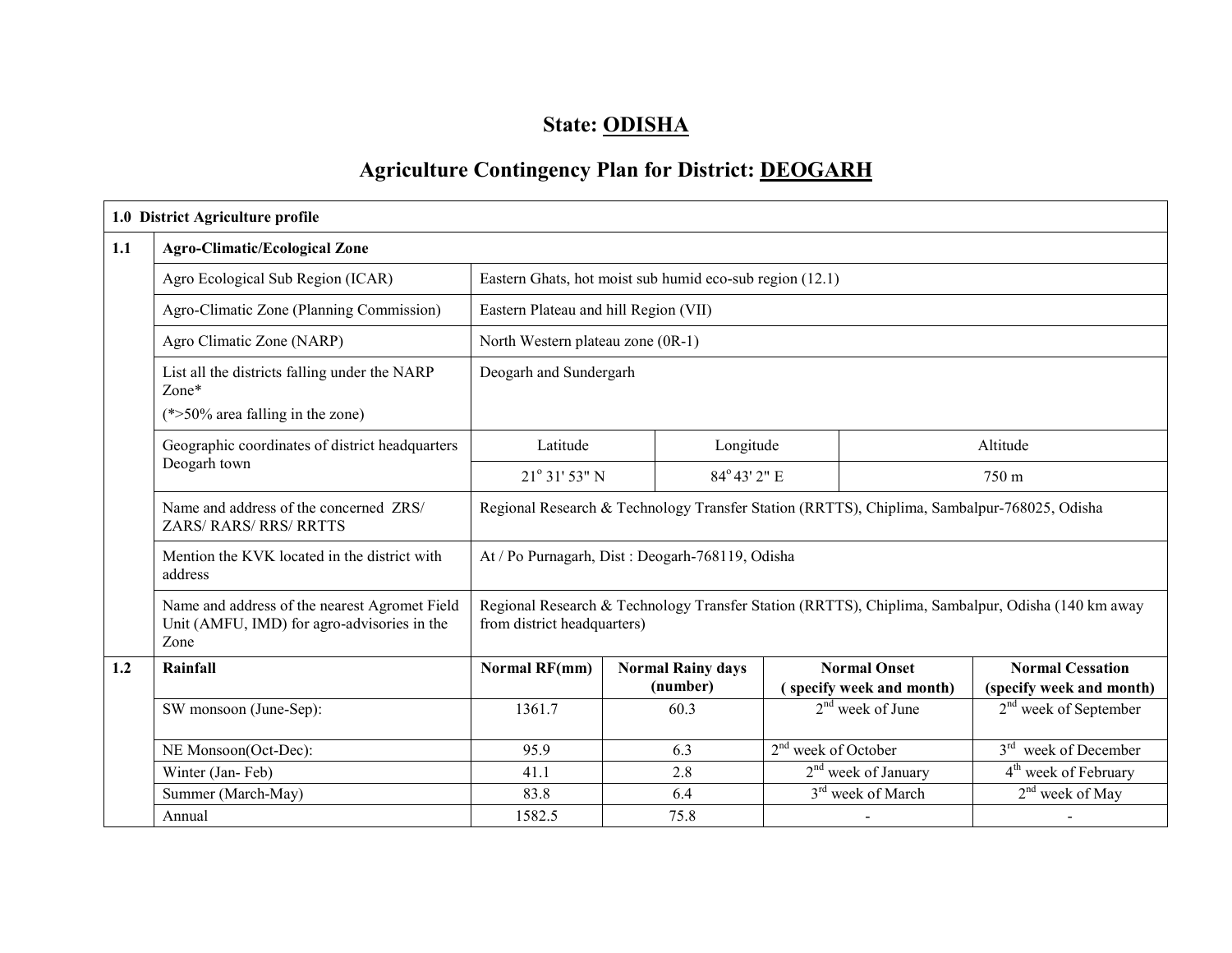| 1.3 | Land use<br>pattern of the<br><b>district</b> (Orissa<br>State Agriculture<br>Statistics, 2008) | Geographical<br>area                                                                                                    | Cultivable<br>area | Forest<br>area | Land under<br>non-<br>agricultural use | Permanent<br>pastures | Cultivable<br>wasteland | Land under<br>Misc. tree<br>crops and<br>groves | Barren and<br>uncultivable<br>land | Current<br>fallows | Other<br>fallows |  |  |
|-----|-------------------------------------------------------------------------------------------------|-------------------------------------------------------------------------------------------------------------------------|--------------------|----------------|----------------------------------------|-----------------------|-------------------------|-------------------------------------------------|------------------------------------|--------------------|------------------|--|--|
|     | Area ('000 ha)                                                                                  | 294                                                                                                                     |                    | 156            |                                        |                       |                         |                                                 |                                    | 10                 |                  |  |  |
|     |                                                                                                 | Source: Orissa Agriculture Statistics 2008-09, Directorate of agriculture & Food Production Orissa, Bhubaneswar, pp : 8 |                    |                |                                        |                       |                         |                                                 |                                    |                    |                  |  |  |

| 1.4 | Major Soils (common names like red sandy                                                  | Area $('000 ha)$ | Percent $(\% )$ of total |
|-----|-------------------------------------------------------------------------------------------|------------------|--------------------------|
|     | loam deep soils (etc.,)*                                                                  |                  |                          |
|     | Red soil                                                                                  | 85.72            | 46.02                    |
|     | Sandy soils                                                                               | 16.13            | 8.66                     |
|     | Sandy loamy soils                                                                         | 58.62            | 31.47                    |
|     | Black soil                                                                                | .44              | 2.0                      |
|     | Other soils (red and yellow, brown forest soil,<br>alluvial soils)                        | 24.34            | 12.67                    |
|     | Source: Strategic research and Extension Plan (SREP) of Deogath, district, 2008. pp 18-19 |                  |                          |

Source: Strategic research and Extension Plan (SREP) of Deogath, district, 2008. pp 18-19<br>\* mention colour, depth and texture (heavy, light, sandy, loamy, clayey etc) and give vernacular name, if any, in brackets (data sou

| 1.5 | <b>Agricultural land use</b> | Area $('000 ha)$ | Cropping intensity % |
|-----|------------------------------|------------------|----------------------|
|     | Net sown area                |                  | 189                  |
|     | Area sown more than once     |                  |                      |
|     | Gross cropped area           | 108              |                      |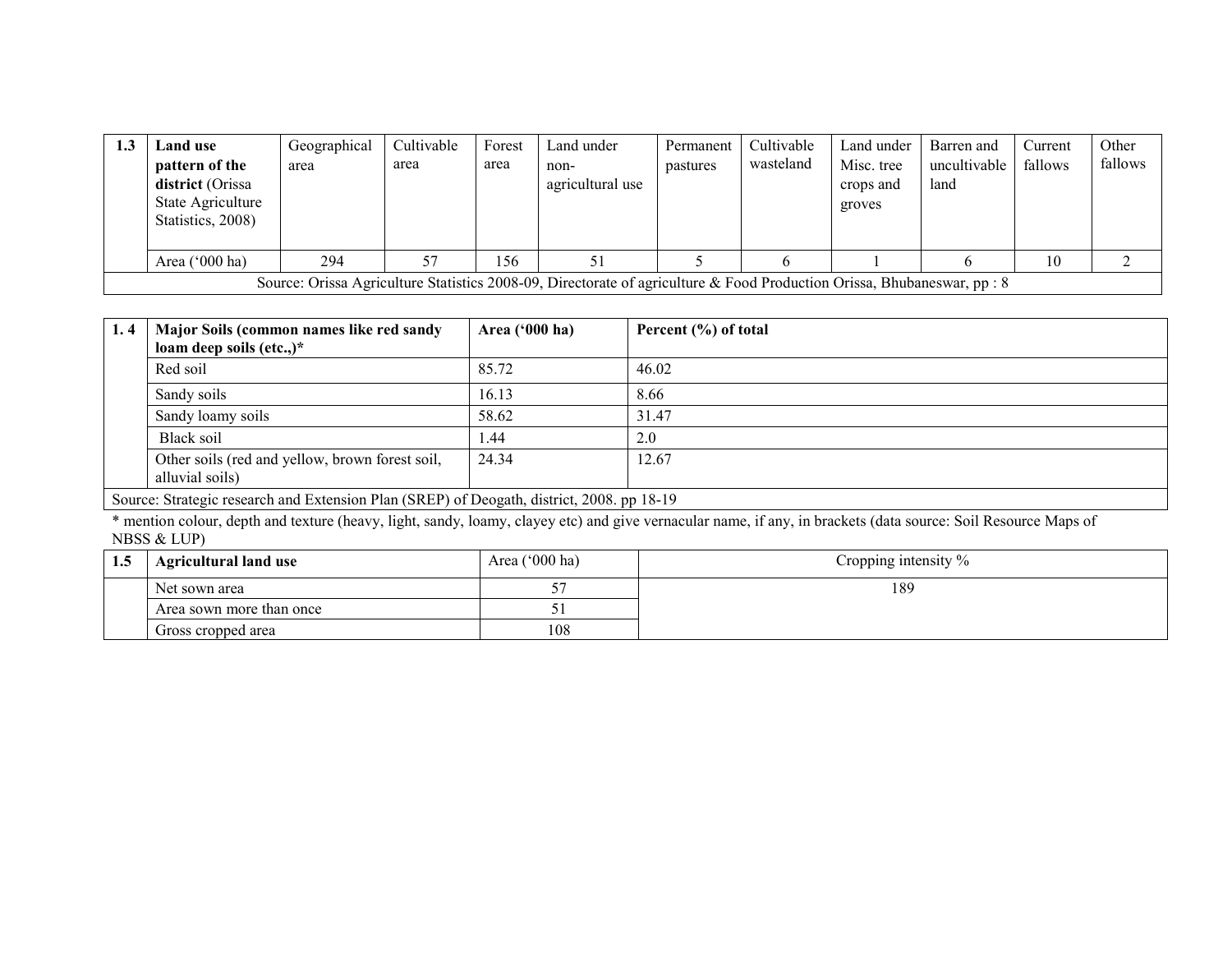| Irrigation                                                                                                 | Area ('000 ha)        |                |                                                                                                                                                                                                                                    |
|------------------------------------------------------------------------------------------------------------|-----------------------|----------------|------------------------------------------------------------------------------------------------------------------------------------------------------------------------------------------------------------------------------------|
| Net irrigated area                                                                                         | 18.52                 |                |                                                                                                                                                                                                                                    |
| Gross irrigated area                                                                                       | 28.21                 |                |                                                                                                                                                                                                                                    |
| Rainfed area                                                                                               | 38.48                 |                |                                                                                                                                                                                                                                    |
| <b>Sources of Irrigation</b>                                                                               | <b>Number</b>         | Area ('000 ha) | Percentage of total irrigated area                                                                                                                                                                                                 |
| Canals (medium and minor)                                                                                  | 24 (1 med., 23 minor) | 13.80          | 48.92                                                                                                                                                                                                                              |
| Tanks                                                                                                      | 968                   | 0.85           | 3.03                                                                                                                                                                                                                               |
| Open wells                                                                                                 | 4292                  | 5.11           | 18.11                                                                                                                                                                                                                              |
| Bore wells                                                                                                 | 493                   | 0.61           | 2.15                                                                                                                                                                                                                               |
| Lift irrigation schemes                                                                                    | 72                    | 3.55           | 12.58                                                                                                                                                                                                                              |
| Micro-irrigation (Drip and sprinkler)                                                                      | 233                   | 0.35           | 1.25                                                                                                                                                                                                                               |
| Other sources (please specify) WHS                                                                         | 89                    | 3.93           | 13.94                                                                                                                                                                                                                              |
| <b>Total Irrigated Area</b>                                                                                |                       | 28.21          |                                                                                                                                                                                                                                    |
| Pump sets                                                                                                  | 1775                  |                |                                                                                                                                                                                                                                    |
| No. of Tractors                                                                                            | 226                   |                |                                                                                                                                                                                                                                    |
| Groundwater availability and use* (Data<br>source: State/Central Ground water<br><b>Department /Board)</b> | No. of blocks         | $(\% )$ area   | Quality of water (specify the<br>problem such as high levels of<br>arsenic, fluoride, saline etc)                                                                                                                                  |
| Over exploited                                                                                             |                       |                |                                                                                                                                                                                                                                    |
| Critical                                                                                                   |                       |                |                                                                                                                                                                                                                                    |
| Semi-critical                                                                                              |                       |                |                                                                                                                                                                                                                                    |
| Safe                                                                                                       | 3                     | 90             | Good and neutral pH                                                                                                                                                                                                                |
| Wastewater availability and use                                                                            |                       |                |                                                                                                                                                                                                                                    |
| Ground water quality                                                                                       |                       |                | District affected in part (10%) with problems such as fluoride $> 1.5$ mg/l, iron, $> 1.0$ mg/l and nitrate $> 45$<br>mg/l. There is need of rain water harvesting to artificially recharge the ground water for safe domestic use |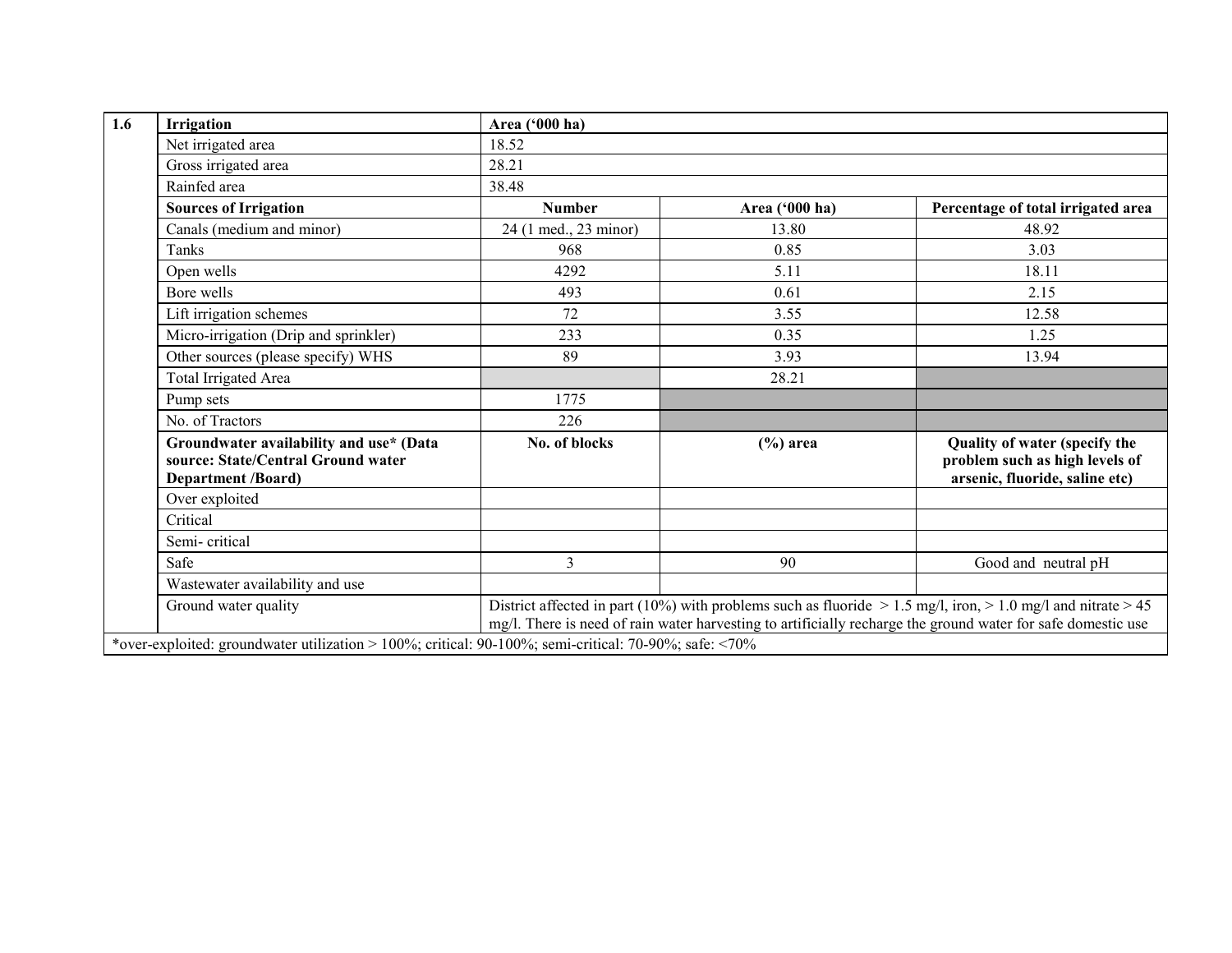| Major field crops cultivated        |                  |                |              | Area ('000 ha) |                      |                |                |                |
|-------------------------------------|------------------|----------------|--------------|----------------|----------------------|----------------|----------------|----------------|
|                                     |                  | <b>Kharif</b>  |              |                | Rabi                 |                |                |                |
|                                     | <b>Irrigated</b> | <b>Rainfed</b> | <b>Total</b> | Irrigated      | Rainfed              | <b>Total</b>   | <b>Summer</b>  | Grand<br>total |
| Paddy                               | 16.64            | 27.99          | 44.63        | $\mathbf{r}$   | $\ddot{\phantom{a}}$ | $\blacksquare$ | 0.36           | 44.99          |
| Sesamum                             | $\overline{a}$   | 8.90           | 8.90         | 7.82           | $\omega$             | 7.82           | $\mathbb{L}^2$ | 16.72          |
| Black gram                          | ÷,               | 6.72           | 6.72         | 2.01           | $\blacksquare$       | 2.01           | $\mathbf{r}$   | 8.73           |
| Green gram                          | $\blacksquare$   | 6.56           | 6.56         | 4.21           | $\blacksquare$       | 4.21           |                | 10.77          |
| Groundnut                           | $\overline{a}$   | 1.51           | 1.51         | 0.51           | $\sim$               | 0.51           | $\mathbf{r}$   | 2.02           |
| <b>Horticulture crops - Fruits</b>  |                  |                |              | Area ('000 ha) |                      |                |                |                |
|                                     |                  |                |              |                |                      |                |                |                |
| Mango                               |                  |                |              |                |                      |                |                |                |
| Litchi                              |                  | 0.61<br>0.42   |              |                |                      |                |                |                |
| Sweet orange                        |                  |                |              |                |                      |                |                |                |
| Banana                              |                  |                |              | 0.24           |                      |                |                |                |
| Guava                               |                  |                |              | 0.10           |                      |                |                |                |
| Papaya                              |                  |                |              | 0.03           |                      |                |                |                |
| Sapota                              |                  |                |              | 0.03           |                      |                |                |                |
| Horticulture crops - Vegetables     |                  |                |              |                |                      |                |                |                |
|                                     |                  |                |              | <b>Total</b>   |                      |                |                |                |
| Onion                               |                  |                |              | 0.58           |                      |                |                |                |
| Chilli                              |                  |                |              | 1.69           |                      |                |                |                |
| Sweet potato                        |                  |                |              | 0.67           |                      |                |                |                |
| Potato                              |                  |                |              | 0.31           |                      |                |                |                |
| Vegetables                          |                  |                |              | 7.07           |                      |                |                |                |
| <b>Horticulture crops - Flowers</b> |                  |                |              | <b>Total</b>   |                      |                |                |                |
| Marigold                            |                  |                |              | 35.0           |                      |                |                |                |
| Rose                                |                  |                |              | 25.0           |                      |                |                |                |
| Gladioli                            |                  |                |              | 30.0           |                      |                |                |                |

#### 1.7 Area under major field crops & horticulture (as per latest figures) (Specify year 2008-09)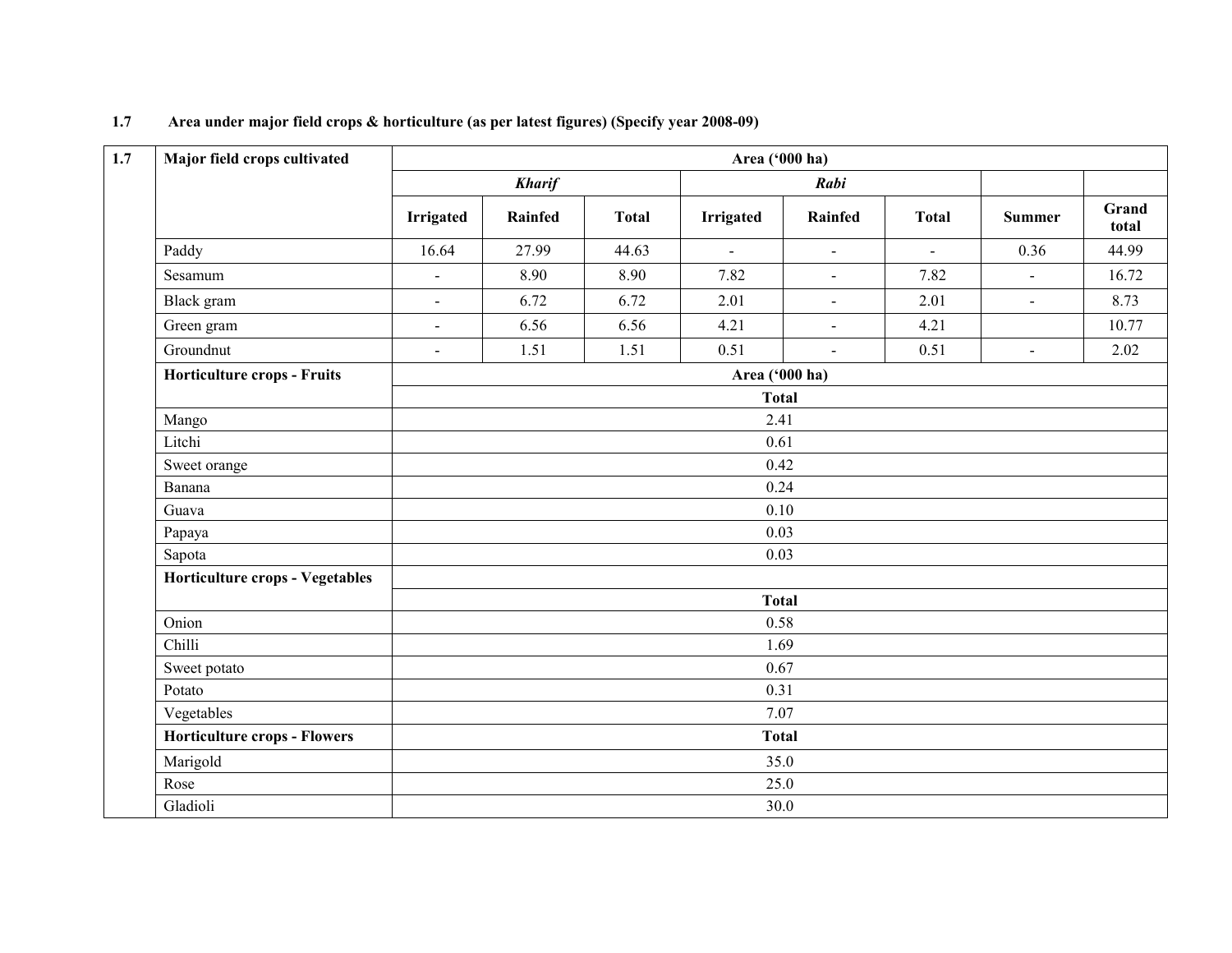| Tuberose                            | 9.0          |
|-------------------------------------|--------------|
| <b>Medicinal and Aromatic crops</b> | <b>Total</b> |
| Garlic                              | 0.19         |
| Turmeric                            | 0.19         |
| Ginger                              | 0.16         |
| Coriander                           | 0.29         |
| Water melon                         | 0.35         |
| <b>Plantation crops</b>             | <b>Total</b> |
| Coconut                             | 0.18         |
| Cashew                              | 1.29         |
| Eg., industrial pulpwood crops etc. |              |
| <b>Fodder crops</b>                 | <b>Total</b> |
| Total fodder crop area              |              |
| <b>Grazing land</b>                 |              |
| Sericulture etc                     | 0.34         |
| Others (specify)                    |              |

| 1.8 | Livestock                                      | <b>Male</b> ('000) | Female ('000)             | <b>Total ('000)</b>         |  |  |  |
|-----|------------------------------------------------|--------------------|---------------------------|-----------------------------|--|--|--|
|     | Non descriptive Cattle (local low yielding)    |                    |                           | 178.510                     |  |  |  |
|     | Improved cattle                                |                    |                           | $\sim$                      |  |  |  |
|     | Crossbred cattle                               |                    |                           | $\overline{\phantom{a}}$    |  |  |  |
|     | Non descriptive Buffaloes (local low yielding) |                    |                           | 11.764                      |  |  |  |
|     | <b>Descript Buffaloes</b>                      |                    |                           | $\overline{\phantom{0}}$    |  |  |  |
|     | Goat                                           |                    |                           | 100.729                     |  |  |  |
|     | Sheep                                          |                    |                           | 5.373                       |  |  |  |
|     | Others (Camel, Pig, Yak etc.)                  |                    |                           | (Pigs) 5.477, 1.134 (Ducks) |  |  |  |
|     | Commercial dairy farms (Number)                |                    |                           |                             |  |  |  |
| 1.9 | Poultry                                        | No. of farms       | Total No. of birds ('000) |                             |  |  |  |
|     | Commercial                                     |                    |                           |                             |  |  |  |
|     | Backyard                                       |                    |                           | 161.848                     |  |  |  |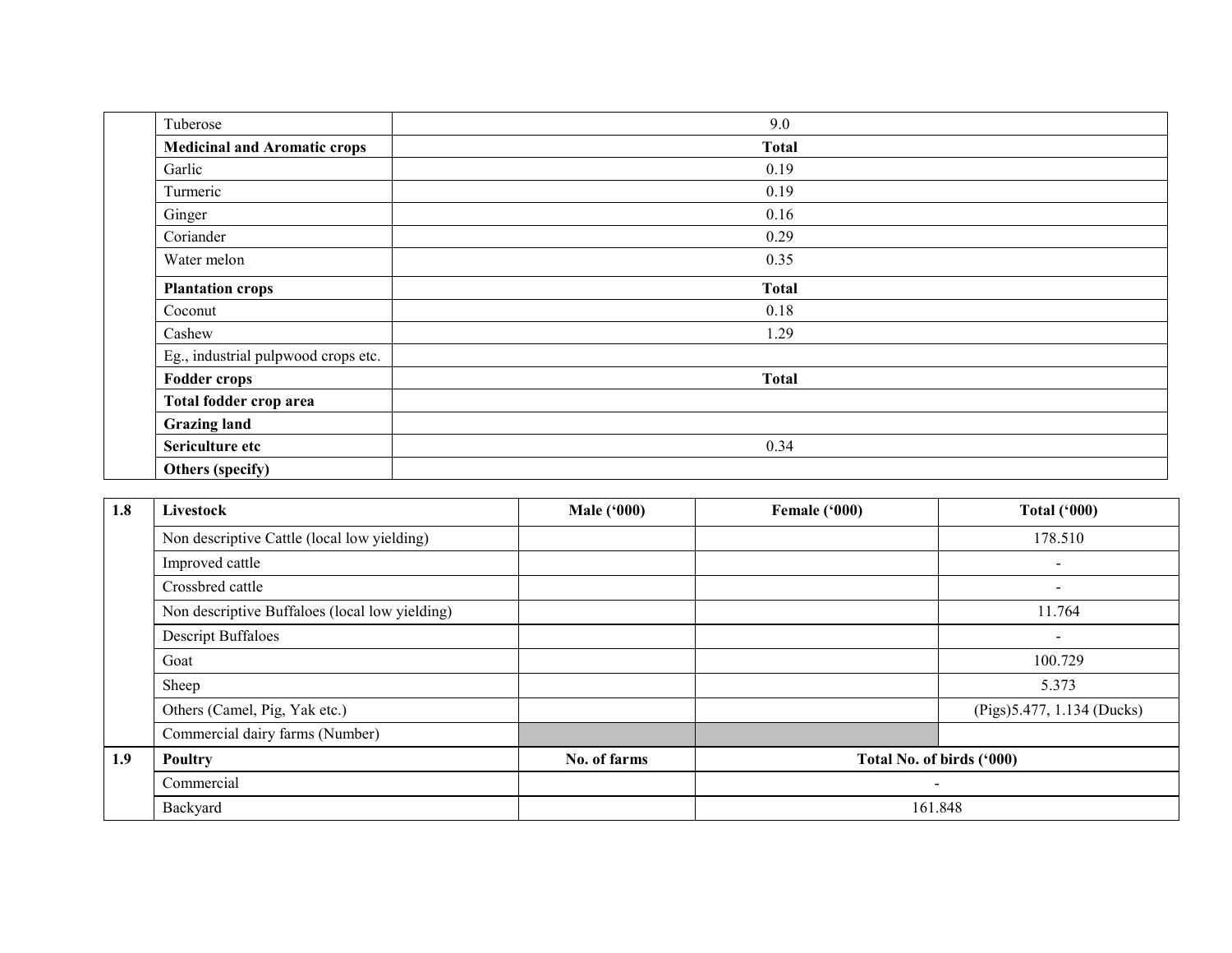| 1.10 | Fisheries (Data source: Chief Planning Officer)             |                               |                          |                          |                                          |                                                      |                          |                                 |  |  |
|------|-------------------------------------------------------------|-------------------------------|--------------------------|--------------------------|------------------------------------------|------------------------------------------------------|--------------------------|---------------------------------|--|--|
|      | A. Capture                                                  |                               |                          |                          |                                          |                                                      |                          |                                 |  |  |
|      | i) Marine (Data Source:                                     | No. of fishermen              |                          | <b>Boats</b>             |                                          | <b>Nets</b>                                          | <b>Storage</b>           |                                 |  |  |
|      | <b>Fisheries Department)</b>                                |                               | Mechanized               | Non-<br>mechanized       | Mechanized<br>(Trawl nets,<br>Gill nets) | Non-mechanized (Shore)<br>Seines, Stake & trap nets) |                          | facilities (Ice<br>plants etc.) |  |  |
|      |                                                             |                               | $\overline{\phantom{0}}$ | $\overline{\phantom{0}}$ |                                          |                                                      |                          |                                 |  |  |
|      | ii) Inland (Data Source: Fisheries                          | No. Farmer owned ponds<br>148 |                          |                          | <b>No. of Reservoirs</b>                 |                                                      | No. of village tanks     |                                 |  |  |
|      | Department)                                                 |                               |                          |                          |                                          | 548                                                  |                          |                                 |  |  |
|      | <b>B.</b> Culture                                           |                               |                          |                          |                                          |                                                      |                          |                                 |  |  |
|      |                                                             |                               |                          |                          | Water Spread Area (ha)                   | Yield (t/ha)                                         |                          | <b>Production ('000 tons)</b>   |  |  |
|      | i) Brackish water (Data Source: MPEDA/Fisheries Department) |                               |                          |                          |                                          |                                                      |                          |                                 |  |  |
|      | ii) Fresh water (Data Source: Fisheries Department)         |                               |                          | 17706.16                 |                                          | .20                                                  | 1008                     |                                 |  |  |
|      | <b>Others</b>                                               |                               |                          | $\overline{\phantom{0}}$ |                                          | $\overline{\phantom{0}}$                             | $\overline{\phantom{a}}$ |                                 |  |  |

#### 1.11 Production and Productivity of major crops (2008)

| 1.11 | Name of crop                                                      |                       | <b>Kharif</b>           |                                  | Rabi                    |                       | <b>Summer</b>            |                                  | <b>Total</b>            |                                                  |  |  |  |
|------|-------------------------------------------------------------------|-----------------------|-------------------------|----------------------------------|-------------------------|-----------------------|--------------------------|----------------------------------|-------------------------|--------------------------------------------------|--|--|--|
|      |                                                                   | Production<br>(000mt) | Productivity<br>(kg/ha) | Production<br>$(000 \text{ mt})$ | Productivity<br>(kg/ha) | Production<br>(000mt) | Productivity<br>(kg/ha)  | Production<br>$(000 \text{ mt})$ | Productivity<br>(kg/ha) | residue<br><b>as</b><br>fodder<br>(000)<br>tons) |  |  |  |
|      | Major Field crops (Crops to be identified based on total acreage) |                       |                         |                                  |                         |                       |                          |                                  |                         |                                                  |  |  |  |
|      | Paddy                                                             | 85.91                 | 1925                    | $\overline{\phantom{a}}$         |                         | 0.97                  | 2650                     | 86.87                            | 1931                    |                                                  |  |  |  |
|      | Sesamum                                                           | 3.80                  | 427                     | 3.19                             | 408                     |                       | $\overline{\phantom{a}}$ | 6.99                             | 418                     |                                                  |  |  |  |
|      | Green gram                                                        | 2.13                  | 325                     | 1.59                             | 377                     |                       | $\overline{\phantom{a}}$ | 3.72                             | 351                     |                                                  |  |  |  |
|      | Black gram                                                        | 2.36                  | 351                     | 0.87                             | 432                     |                       | $\overline{\phantom{a}}$ | 3.23                             | 392                     |                                                  |  |  |  |
|      | Groundnut                                                         | 2.24                  | 1482                    | 0.78                             | 1535                    |                       | $\overline{\phantom{a}}$ | 3.02                             | 1509                    |                                                  |  |  |  |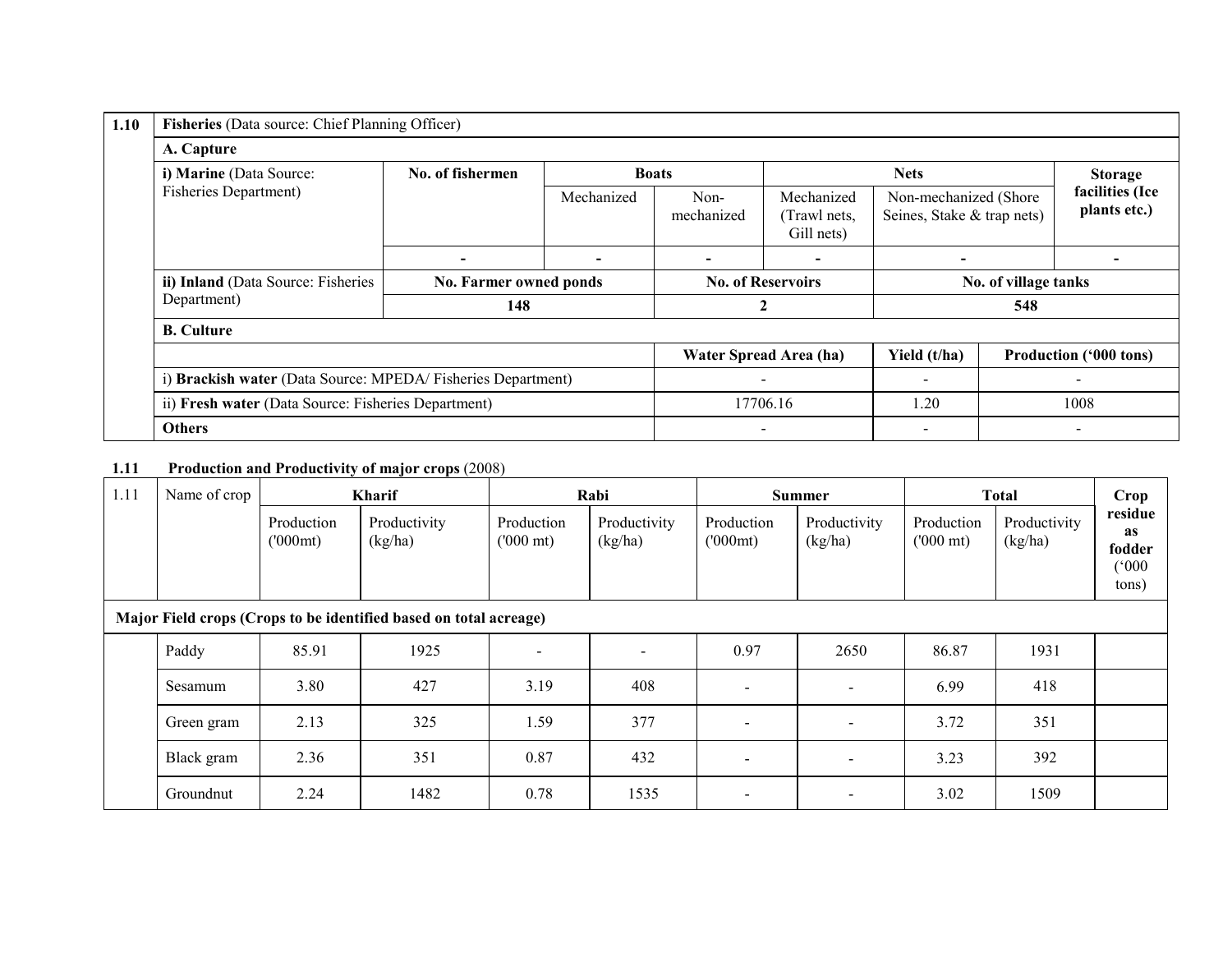| Major Horticultural crops (Crops to be identified based on total acreage) |  |  |  |  |  |  |        |      |  |  |
|---------------------------------------------------------------------------|--|--|--|--|--|--|--------|------|--|--|
| Mango                                                                     |  |  |  |  |  |  | 3.715  | 2234 |  |  |
| Litchi                                                                    |  |  |  |  |  |  | 2.033  | 3800 |  |  |
| Sweet orange                                                              |  |  |  |  |  |  | 34.09  | 8970 |  |  |
| Onion                                                                     |  |  |  |  |  |  | 4.770  | 9173 |  |  |
| Vegetables                                                                |  |  |  |  |  |  | 633.02 | 1181 |  |  |
| Marigold                                                                  |  |  |  |  |  |  | 1180   | 8000 |  |  |

## Source : Horticulturist, Deogarh

| 1.12 | Sowing window for 5 major<br>field crops<br>(start and end of normal<br>sowing period) | Rice                                                           | Sesame                                              | Green gram                               | Black gram                                         | Groundnut                                                      |
|------|----------------------------------------------------------------------------------------|----------------------------------------------------------------|-----------------------------------------------------|------------------------------------------|----------------------------------------------------|----------------------------------------------------------------|
|      | Kharif-Rainfed                                                                         | $3^{\text{rd}}$ week of June – $1^{\text{st}}$ week<br>of July | $3rd$ week of June                                  | $3rd$ week of June                       | $3rd$ week of June                                 | $3^{\text{rd}}$ week of June – $1^{\text{st}}$<br>week of July |
|      | Kharif-Irrigated                                                                       | $June - July$                                                  |                                                     |                                          |                                                    |                                                                |
|      | Rabi-Rainfed                                                                           |                                                                | $4th$ week of Sept – 3 <sup>rd</sup><br>week of Oct | $4th$ week of Sept- $3rd$<br>week of Oct | $4th$ week of Sept<br>$-3^{\text{rd}}$ week of Oct |                                                                |
|      | Rabi-Irrigated                                                                         | Dec-Jan                                                        | <b>Nov</b>                                          | Oct-Nov                                  | Oct-Nov                                            | $Oct$ -Nov                                                     |

| 1.13 | What is the major contingency the district is prone to? (Tick mark) | Regular | <b>Occasional</b> | None |
|------|---------------------------------------------------------------------|---------|-------------------|------|
|      | Drought                                                             |         |                   |      |
|      | Flood                                                               |         |                   |      |
|      | Cyclone (Kalbaisakhi)                                               |         |                   |      |
|      | Hail storm                                                          |         |                   |      |
|      | Heat wave                                                           |         |                   |      |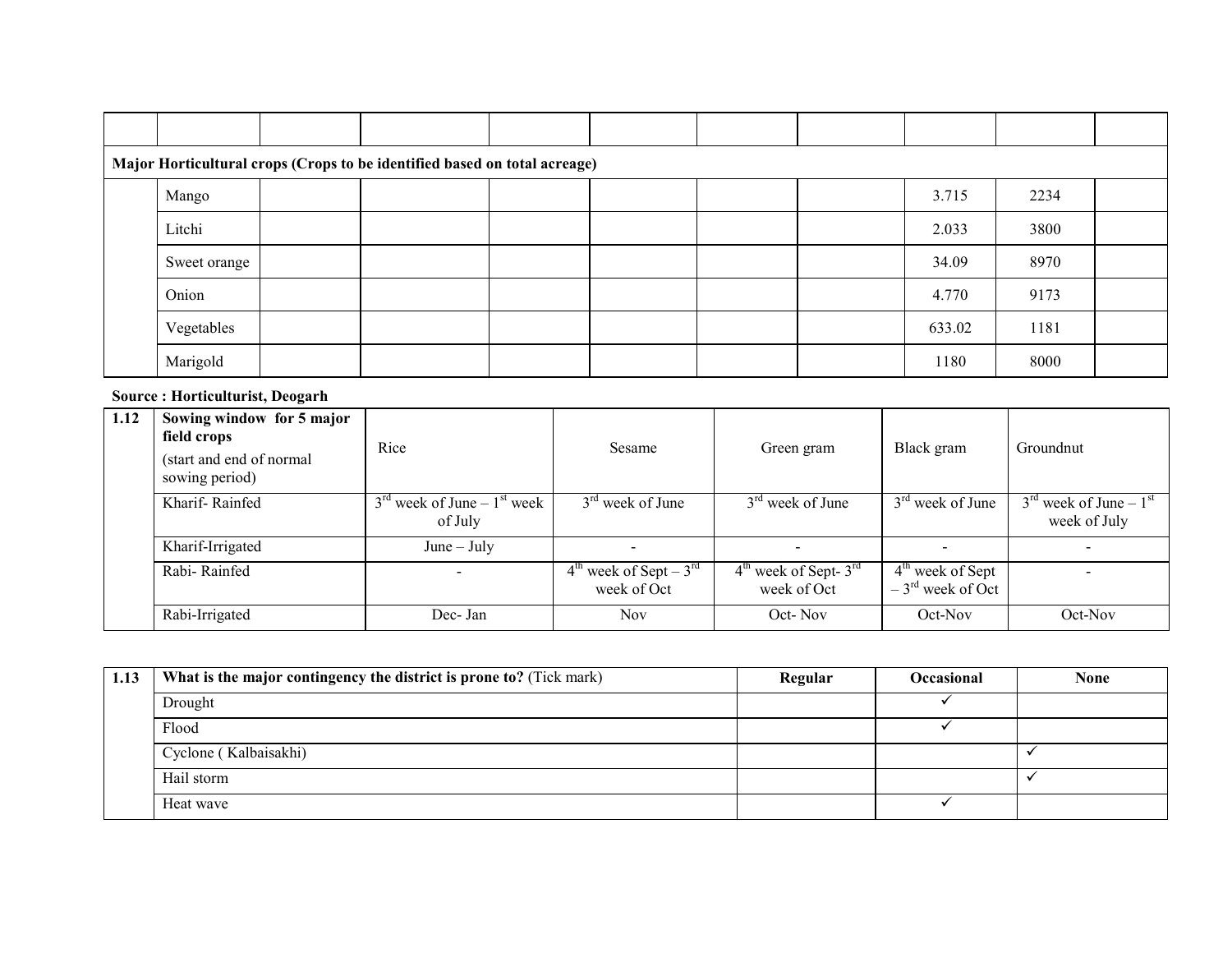| Cold wave                                  |  |  |
|--------------------------------------------|--|--|
| Frost                                      |  |  |
| Sea water intrusion                        |  |  |
| Pests and disease outbreak (specify)       |  |  |
| Others (specify) Rice swarming caterpillar |  |  |

| 1.14 | Include Digital maps of the<br>district for | Location map of district within State as Annexure I | Enclosed: Yes |
|------|---------------------------------------------|-----------------------------------------------------|---------------|
|      |                                             | Mean annual rainfall as Annexure 2                  | Enclosed: Yes |
|      |                                             | Soil map as Annexure 3                              | Enclosed: Yes |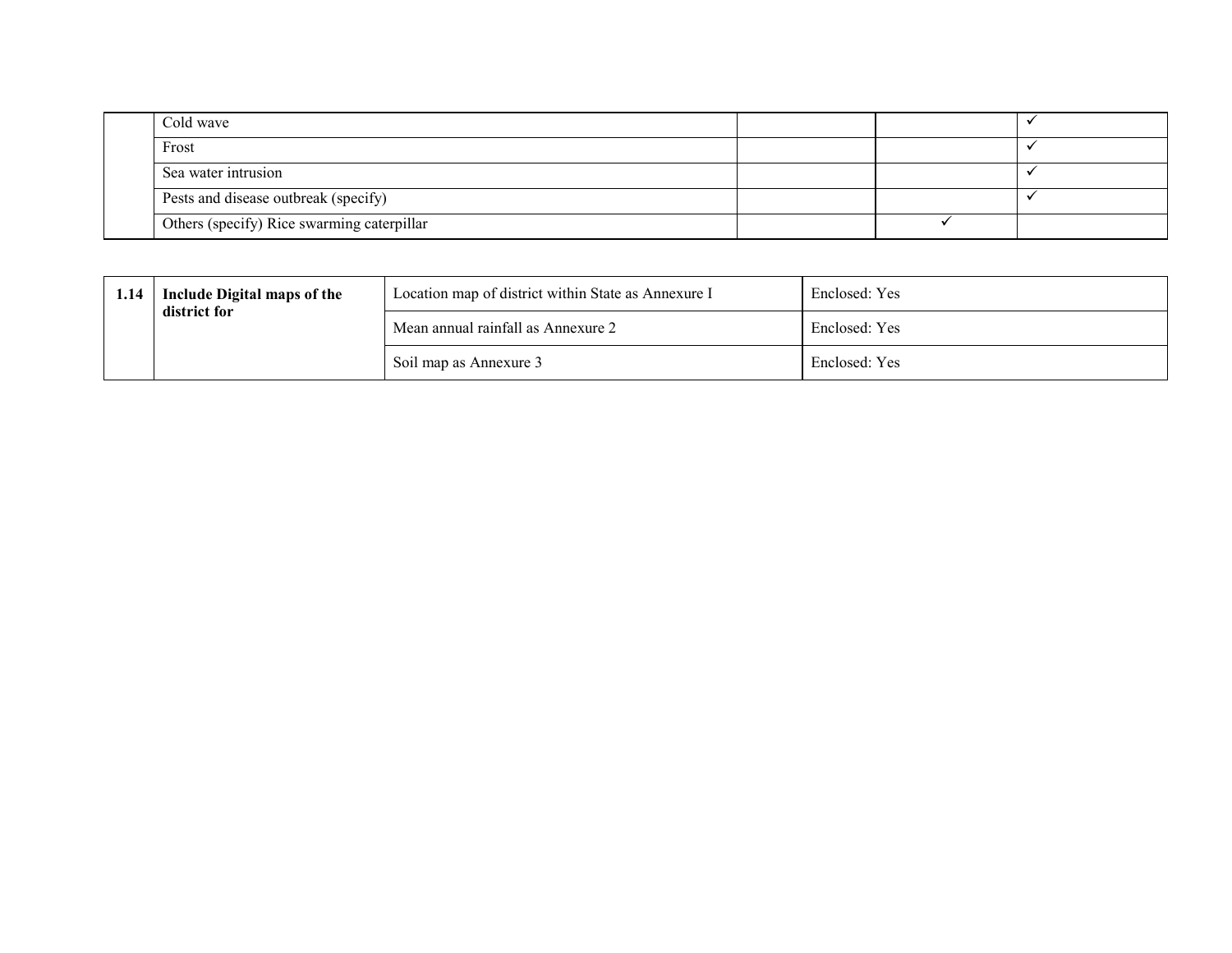#### LOCATION MAP OF DEOGARH DISTRICT WITHIN ODISHA STATE

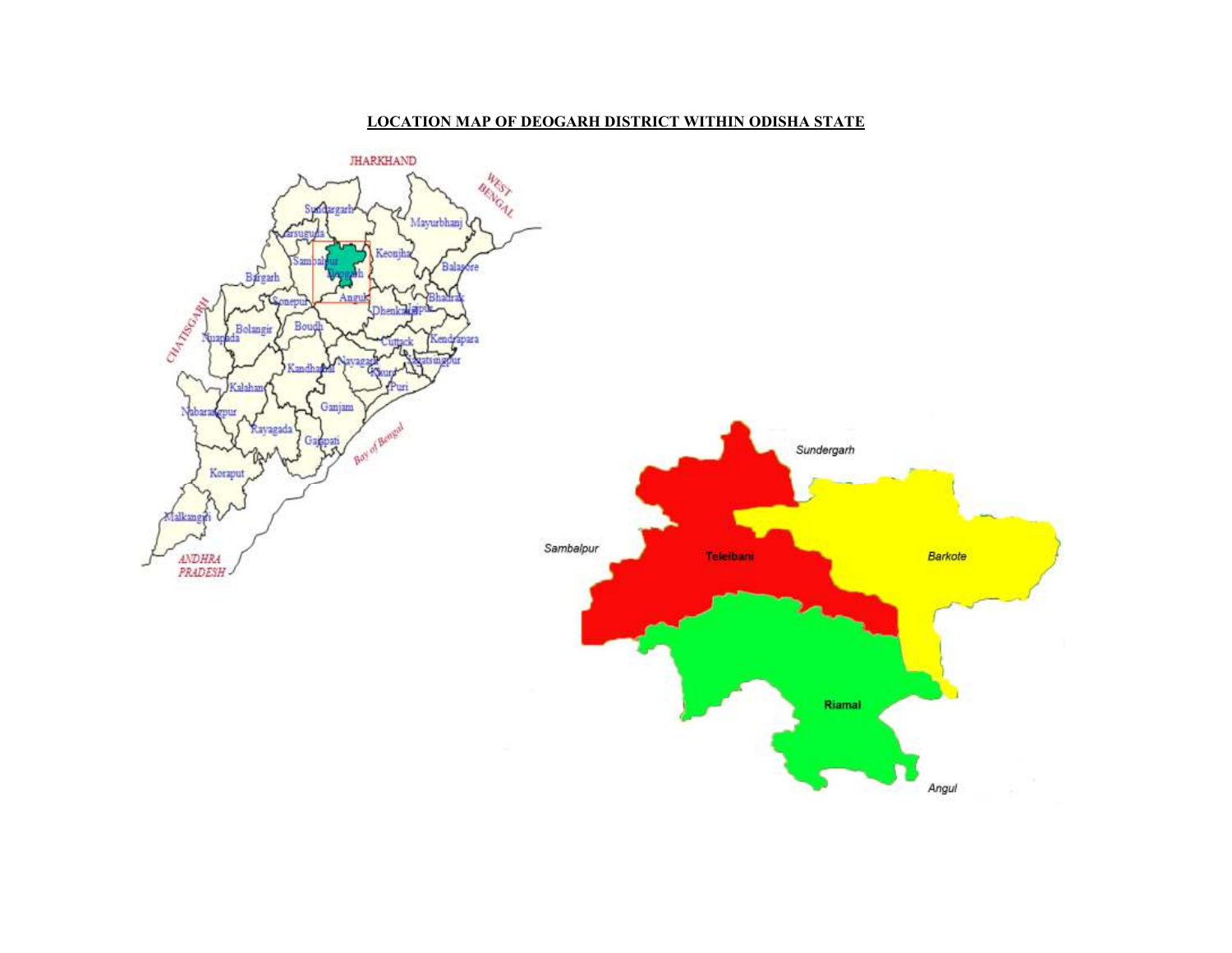#### SOIL REACTION MAP OF DEOGARH DISTRICT

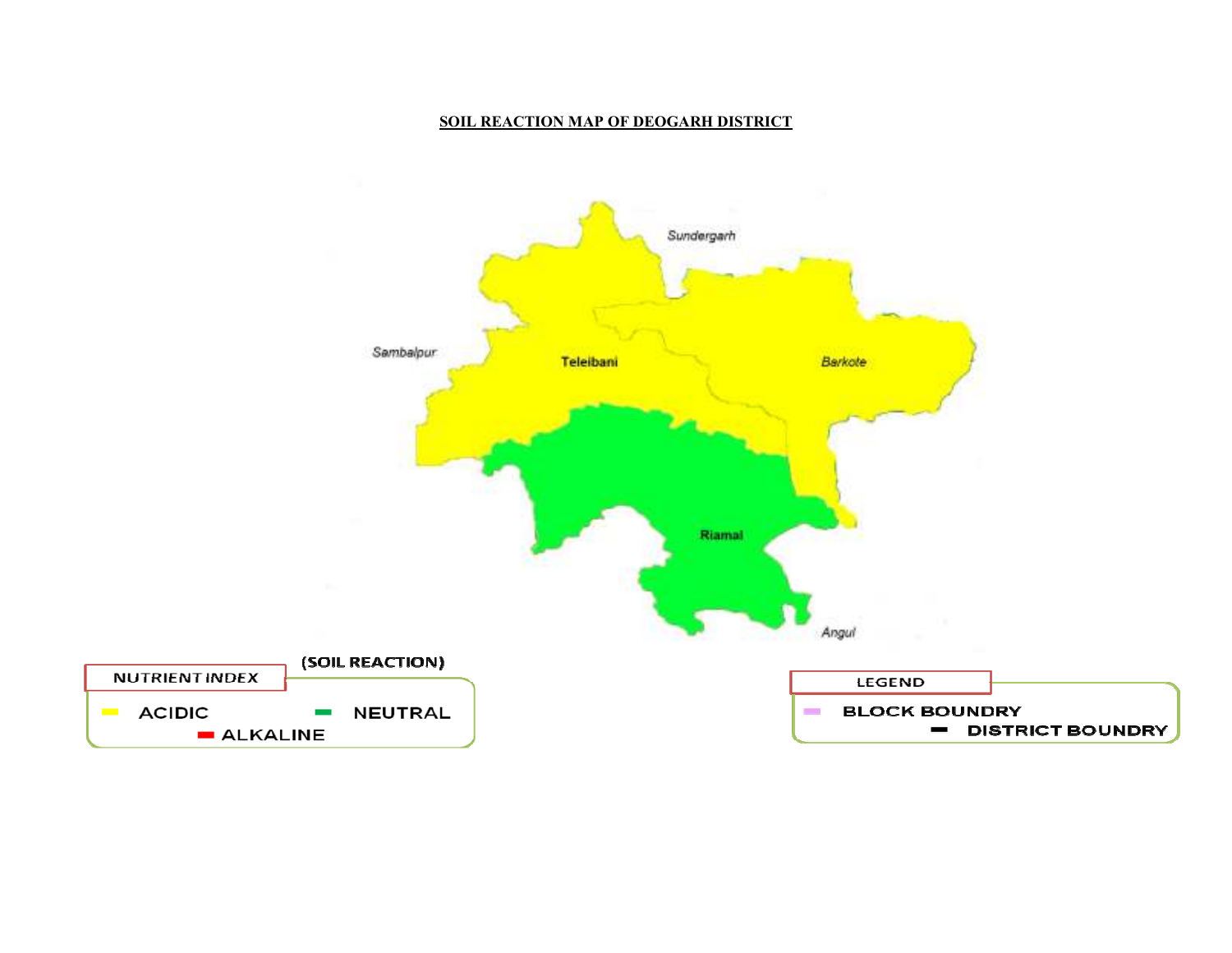

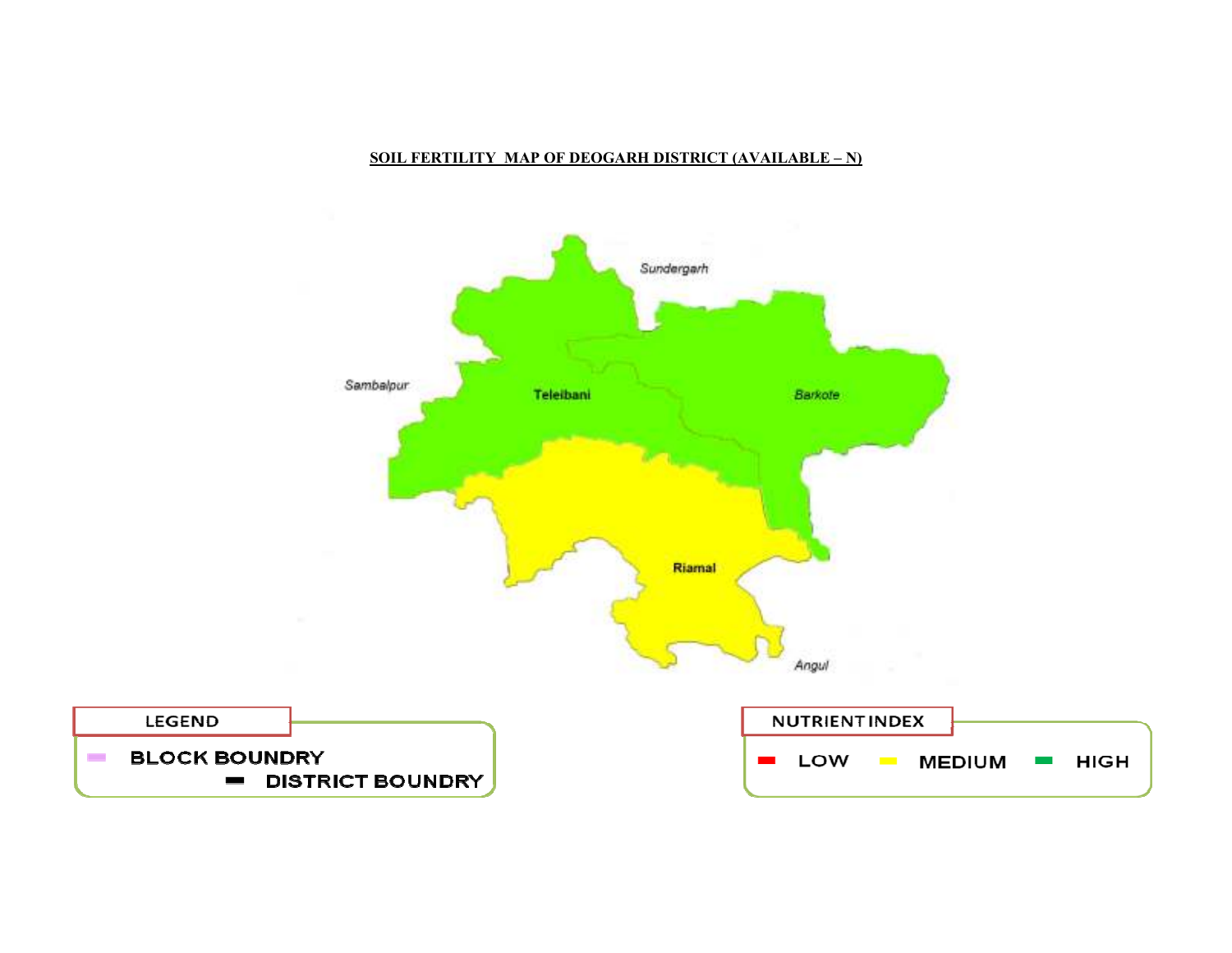

#### SOIL FERTILITY MAP OF DEOGARH DISTRICT (AVAILABLE – P)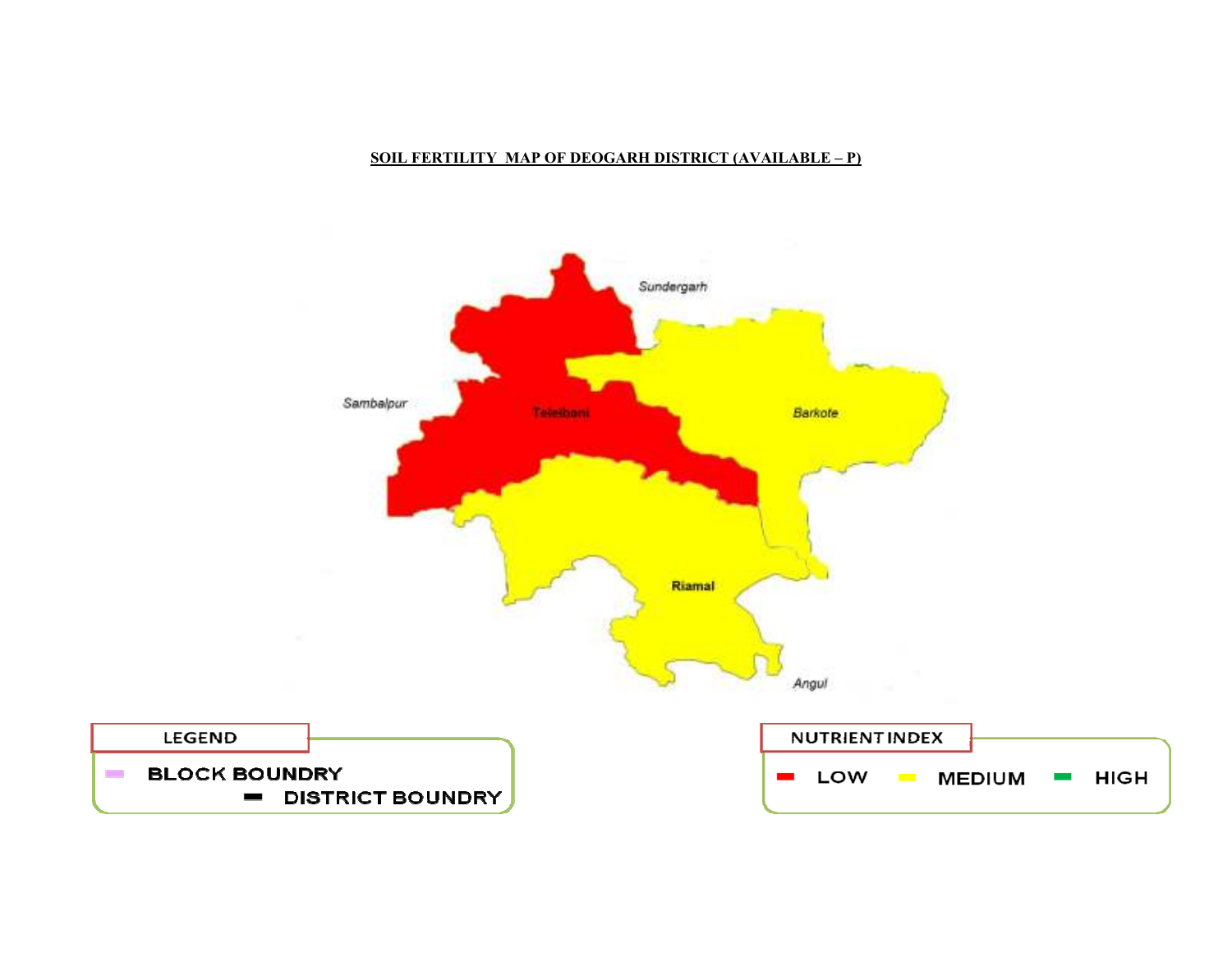#### SOIL FERTILITY MAP OF DEOGARH DISTRICT (AVAILABLE – K)

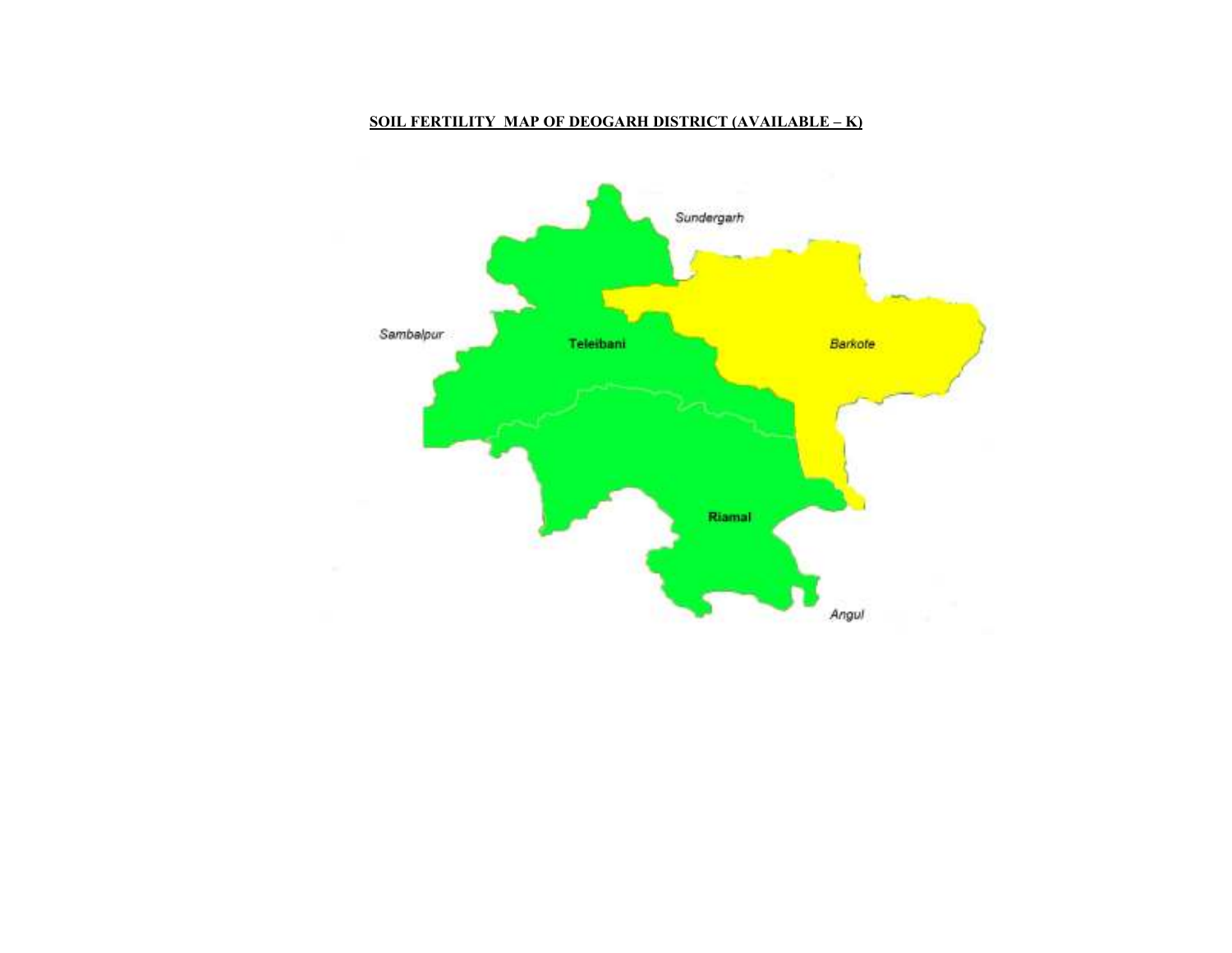

#### MONTHLY NORMAL RAINFALL OF DEOGARH DISTRICT OF ODISHA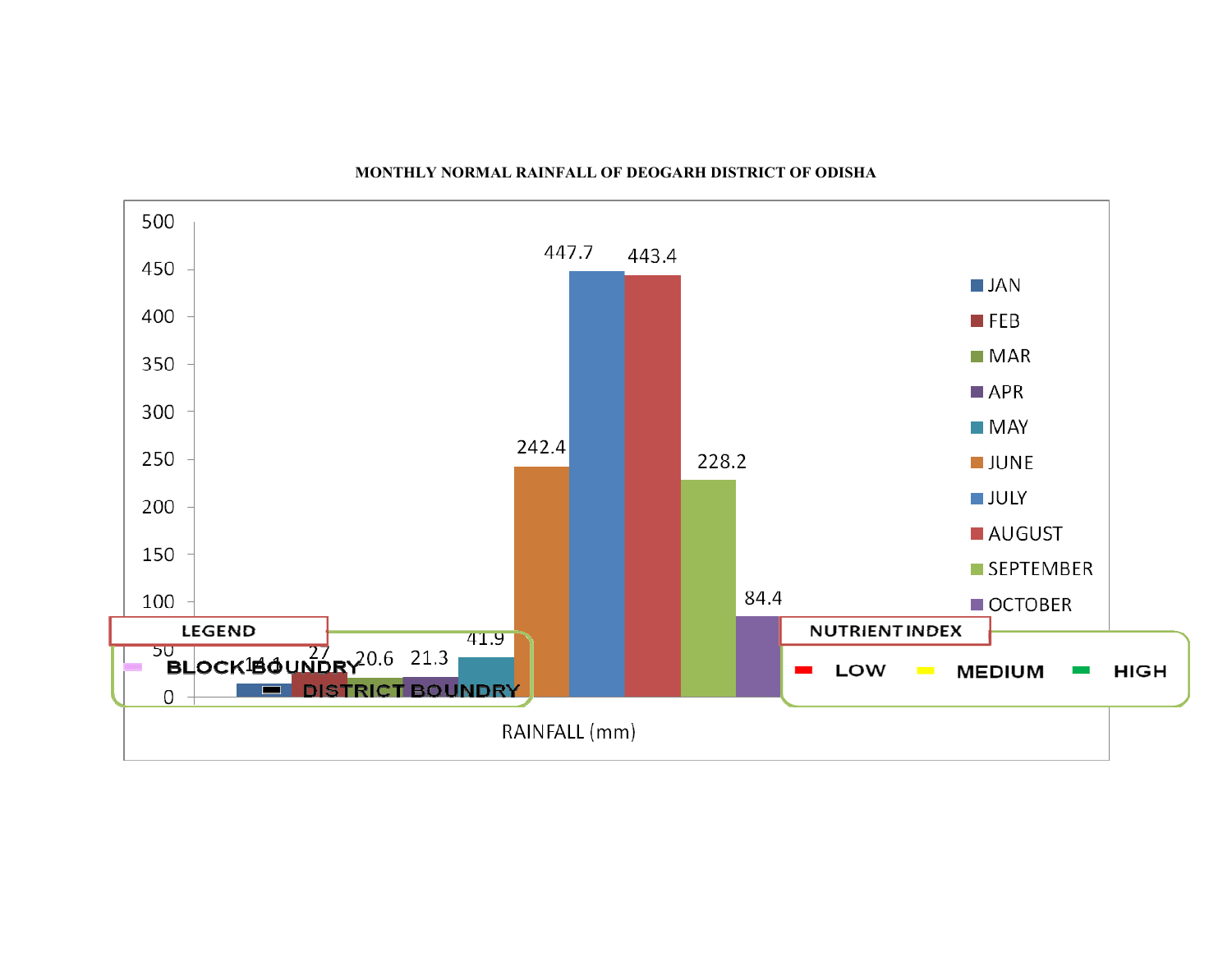

#### NORMAL RAINY DAYS OF THE DISTRICT DEOGARH OF ODISHA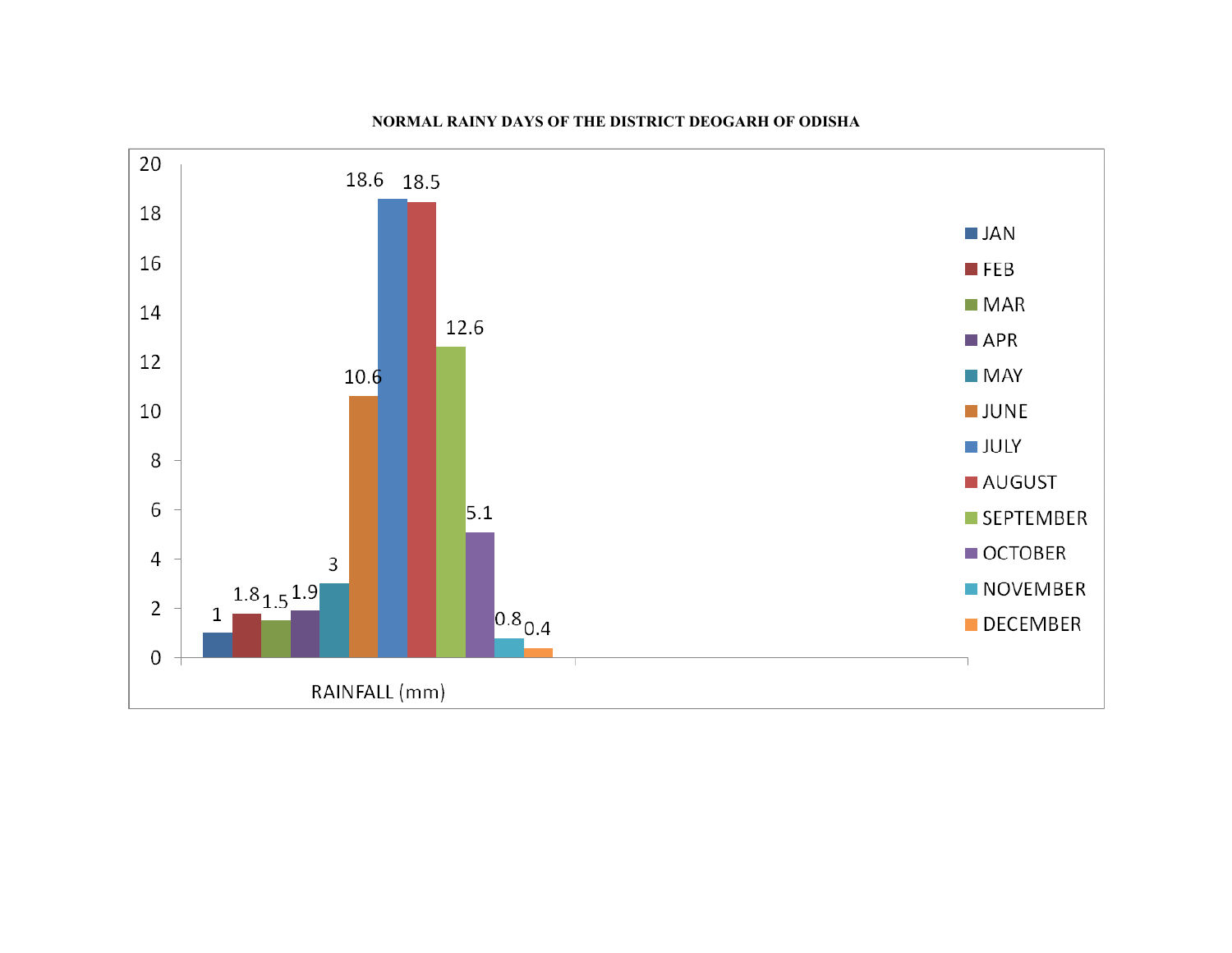

#### MONTHLY RAINFALL FOR 2008 OF DEOGARH DISTRICT OF ODISHA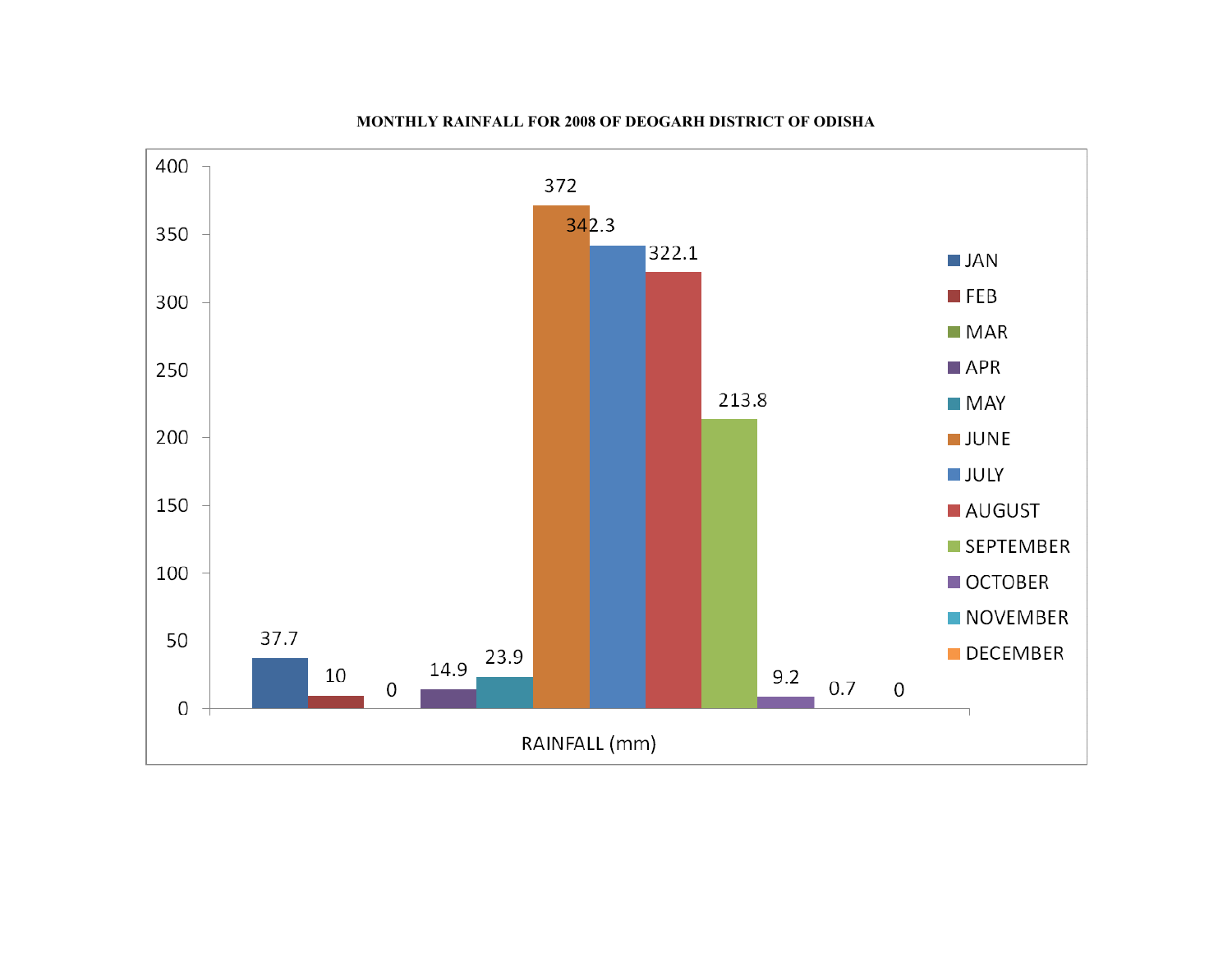#### 2.0 Strategies for weather related contingencies

## 2.1 Drought

## 2.1.1 Rainfed situation

| Condition                                         |                                                      |                                 |                                                                                                            | <b>Suggested Contingency measures</b> |                                                  |
|---------------------------------------------------|------------------------------------------------------|---------------------------------|------------------------------------------------------------------------------------------------------------|---------------------------------------|--------------------------------------------------|
| <b>Early season</b><br>drought<br>(delayed onset) | <b>Major Farming</b><br>situation                    | Normal Crop / Cropping system   | Change in crop / cropping<br>system including variety                                                      | <b>Agronomic measures</b>             | <b>Remarks</b> on<br>Implementation              |
| Delay by 2<br>weeks                               | Low rainfall<br>lateritic soils :<br><b>Unbunded</b> | Sole crops                      | Varietal substitutions of drought<br>tolerant varieties of the sole crops<br><i>i.e</i>                    | • Closer row and plant<br>spacing,    | • Seed drill under<br>RKVY.<br>• Supply of seeds |
|                                                   | rainfed uplands                                      | Sesamum (Uma)                   | Nirmala and Prachi                                                                                         | 20cm X8cm                             | through ATMA,<br>OSSC and NFSM                   |
| July $1ST WEEK$                                   |                                                      | Green gram (K 851, Chaita Muga) | Sujata, Durga, PDM-11& 54                                                                                  | 20cm X8cm                             |                                                  |
|                                                   |                                                      | Black gram (T9)                 | Pant U-19 &30, Ujala, Sarala                                                                               | 20cm X8cm                             |                                                  |
|                                                   |                                                      | Groundnut (AK12-24)             | Smruti, Devi, TMV-2, TAG-24                                                                                | 20cm X10cm                            |                                                  |
|                                                   |                                                      | Rice (Ekchhupi, malati)         | Hira, JHU, Pathara, Bandana,<br>Khandagiri, Arnapurna                                                      | 15cmX10cm                             |                                                  |
|                                                   |                                                      | Tomato (Utkal Deepti)           | Utkal Kumari, Utkal Raja<br>(determinate type)                                                             | 45cmX30cm                             |                                                  |
|                                                   |                                                      | Brinjal (Blue star)             | Utkal Anushree, Utkal Tarini                                                                               | 45cmX30cm                             |                                                  |
|                                                   |                                                      | Cow pea (SEB 2)                 | Utkal Manika                                                                                               | 30cmX10cm                             |                                                  |
|                                                   |                                                      | Lady's finger (Anamika)         | <b>Utkal Gourav</b>                                                                                        | 45cmX15cm                             |                                                  |
|                                                   |                                                      | Chilli (Barsati lanka)          | Kuchinda local, Utkal ava                                                                                  | 45cmX30cm                             |                                                  |
|                                                   |                                                      |                                 | Intercropping of $\pi$ thar +<br>ground nut $(2:5)$<br>Arhar var. ICPL 87, UPAS 120,<br>TUR <sub>N-2</sub> |                                       |                                                  |
|                                                   |                                                      |                                 | Arhar + Sesamum $(2:4)$                                                                                    |                                       |                                                  |
|                                                   |                                                      |                                 | Maize + Cow pea $(2:2)$<br>Maize var. Navjot (HQPM-1)<br>Cow pea (Utkal Manika)                            |                                       |                                                  |
|                                                   |                                                      |                                 | Yam: (Orissa Elite, Pusa<br>Hemlata)                                                                       | 75cmX75cm                             |                                                  |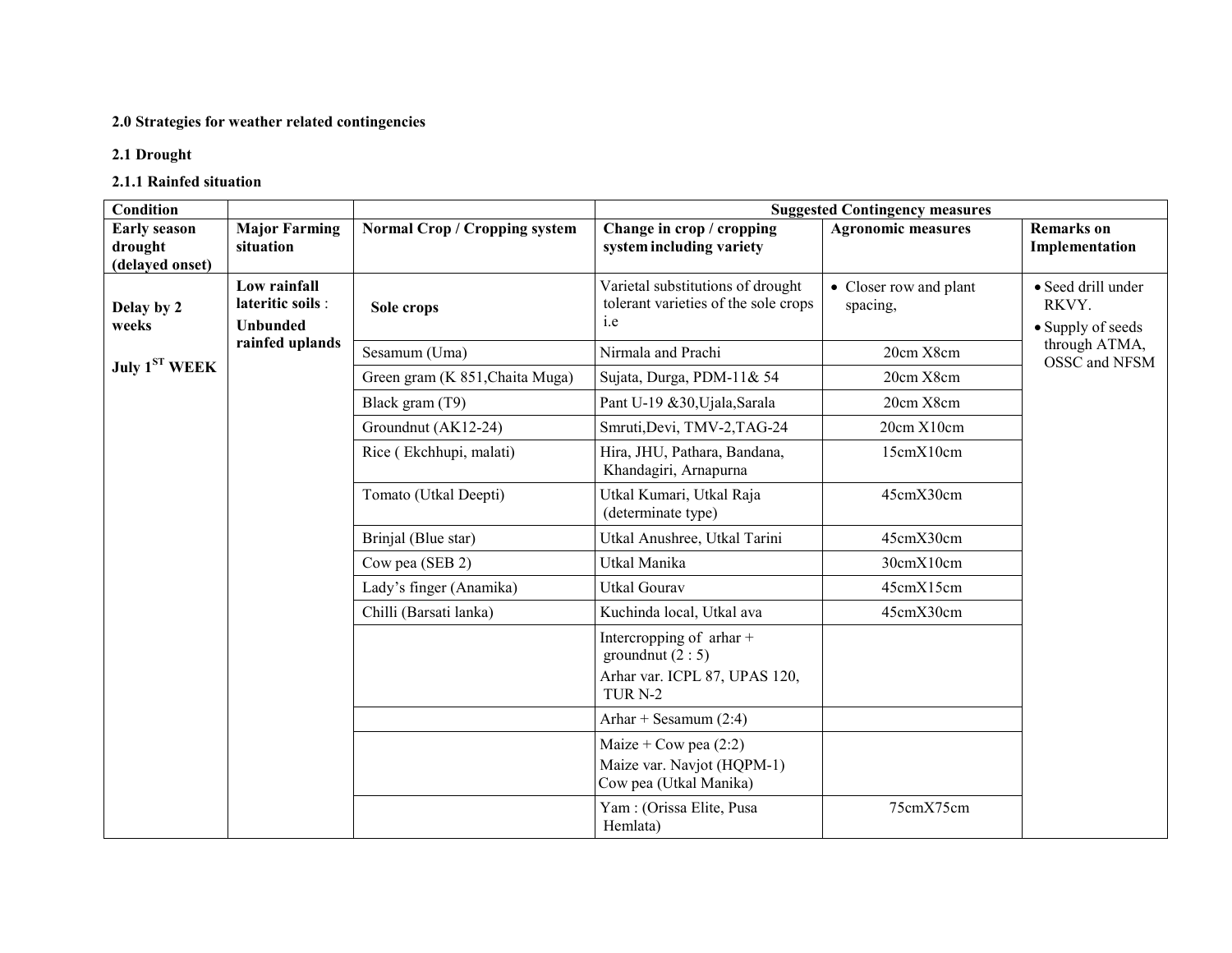|                                                 |                                                        | Arrararoot (White)                                                                                                                                                                            |                                                                                                                                                                                        |                                                                   |
|-------------------------------------------------|--------------------------------------------------------|-----------------------------------------------------------------------------------------------------------------------------------------------------------------------------------------------|----------------------------------------------------------------------------------------------------------------------------------------------------------------------------------------|-------------------------------------------------------------------|
|                                                 |                                                        |                                                                                                                                                                                               | • In-situ rain water<br>conservation - unbunded<br>uplands converted to<br>bunded uplands                                                                                              |                                                                   |
| Sole crops under<br>Rainfed<br>medium lands     | Rice (Butia local and Lalat)                           | Manaswini, Naveen, Vijeta,<br>MTU 1010, Konark, Jogesh and<br>Surendra                                                                                                                        | • Apply full P, K and $20\%$<br>N of recommended dose<br>$(60:30:30 \text{ kg N } P_2O_5K_2O)$<br>along with well                                                                      | • Seed drill under<br>RKVY.<br>• Supply of seeds<br>through ATMA, |
| Sole crops under<br><b>Rainfed low</b><br>lands | Rice (Swarna)                                          | Pratikshya, Rani dhan, Sidhanta<br>and Mahsuri                                                                                                                                                | decomposed organic<br>matter for early seedling<br>vigor.                                                                                                                              | OSSC and NFSM                                                     |
| Low rainfall<br>lateritic soils                 | Cropping system 1:                                     |                                                                                                                                                                                               |                                                                                                                                                                                        |                                                                   |
| <b>Irrigated</b><br><b>Medium</b> land          | $Rice(Lalat)$ – onion (Nasik Red)                      | Rice variety:<br>Medium duration (120days),<br>Manaswini, Naveen, Vijeta,<br>MTU 1010, Konark, Jogesh and<br>Surendra Onion variety: N-53,<br>Bhima Red.                                      | 15cmX10cm                                                                                                                                                                              |                                                                   |
| <b>Irrigated low</b><br>land                    | Rice(Swarna) – onion (Nasik Red)                       | Medium late (140-145 days)<br>Pratikshya, Rani dhan, Sidhanta<br>and Mahsuri<br>Onion variety: N-53, Bhima Red.                                                                               | 20cmX10cm<br>15cmX10cm                                                                                                                                                                 |                                                                   |
| Rainfed<br>medium lands                         | Cropping system 2:<br>Rice - fallow                    | Rice - greengram/blackgram/<br>water melon<br>Greengram variety: (Dhauli,<br>Kamdev, Durga)<br>Black gram: (Sarala, Prasad,<br>Ujala)<br>Water melon: (Sugarbaby, Sugar<br>pack, Black magic) | 25 kg seeds/ha, full NPK<br>20:40:40 kg/ha and PMS 500<br>kg/ha as full basal, line<br>sowing 30X10cm<br>2kg seeds/ha, sowing time<br>Jan, spacing 120cmX120cm,<br>NPK 30:30:100 kg/ha |                                                                   |
| Rainfed rolling<br>topography                   | Plantation crops (fruits local<br>varieties)<br>Litchi | <b>Improved</b> varieties<br>Seedless early, Mumbai early                                                                                                                                     | Planting time Jun-July,                                                                                                                                                                |                                                                   |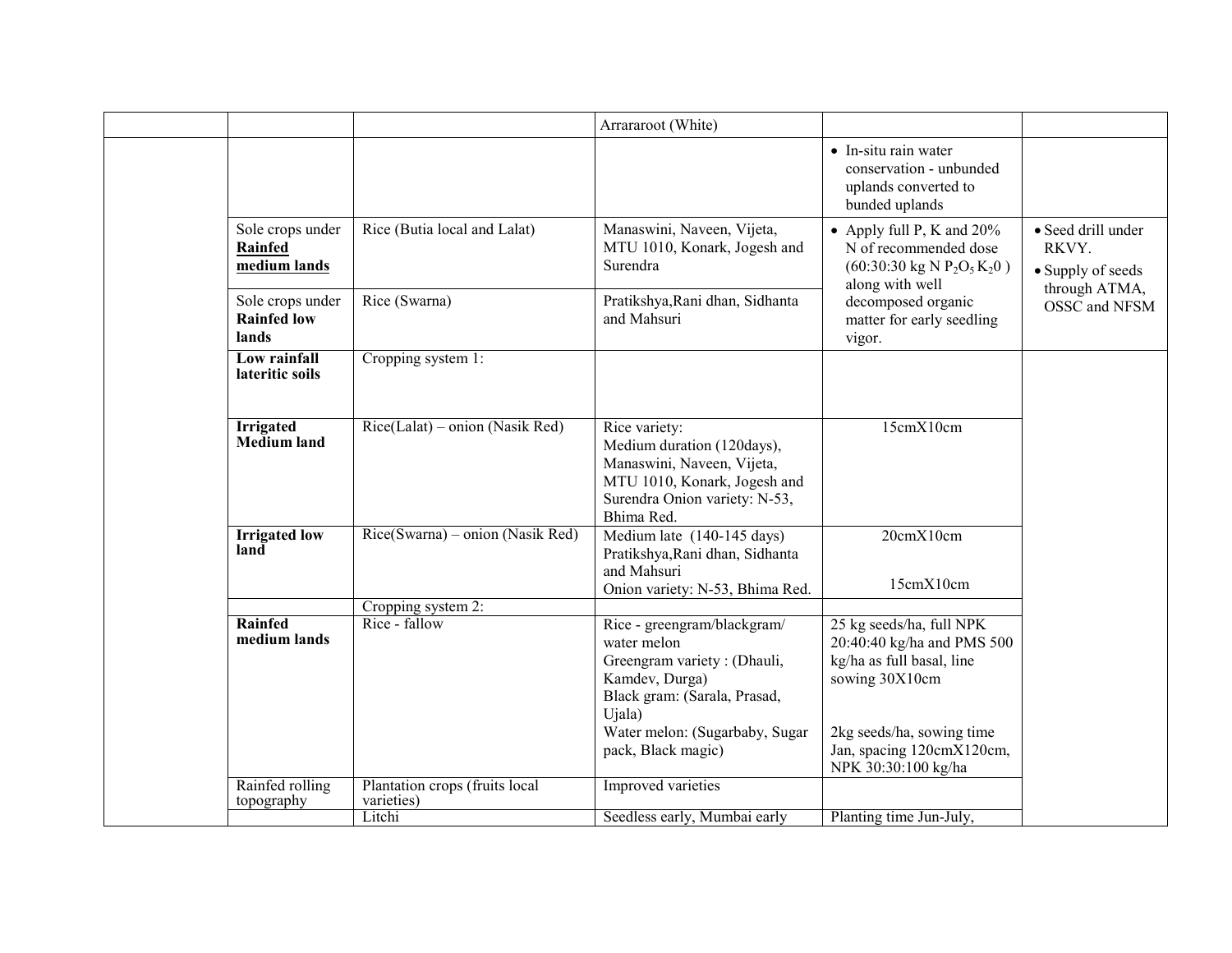| Citrus<br>Mango                                                                                                 | Cino mandarine<br>Amrapali, Malika                                                                                               | spacing 7mX7m, pit size<br>$ImX1mX1m$ , pit manuring :<br>60g N+16g P +60g K<br>Planting time July, spacing<br>5mX5m, pit size<br>$lmX1mX1m$ , pit manuring :                                                                                                                                                                                                                                                                                                                                                                                                            |                                                   |
|-----------------------------------------------------------------------------------------------------------------|----------------------------------------------------------------------------------------------------------------------------------|--------------------------------------------------------------------------------------------------------------------------------------------------------------------------------------------------------------------------------------------------------------------------------------------------------------------------------------------------------------------------------------------------------------------------------------------------------------------------------------------------------------------------------------------------------------------------|---------------------------------------------------|
| Custard apple                                                                                                   | Local improved                                                                                                                   | $80g N + 100g P + 60g K$<br>Planting time Jun-July,<br>spacing 5mX5m, pit size<br>50cmX50cmX50cm, pit<br>manuring: $250g N + 125g P$<br>$+125g K$                                                                                                                                                                                                                                                                                                                                                                                                                        |                                                   |
| Traditional pisciculture in farm<br>ponds with locally available species<br>with inappropriate stocking density | Composite pisci culture in farm<br>ponds<br>Indian major carps (Rohu,<br>Mirgal, Catla plus execotic carps<br>(Silver/grasscarp) | 10,000 fry/ha or 5,000<br>fingerlings feeding 10% of<br>the body weight i.e 2kg/day<br>(twice during morning and<br>evening) mix with<br>multivitamin $(a)$ 2 tea spoon /<br>kg feed. Cow dung 2.5q/ha<br>should be applied in 10-15<br>days interval for 5-6 times<br>depending on the growth of<br>the planktons. Using Cifax<br>$@$ 1 lit/ha or lime and<br>turmeric powder $(10:1)$ ratio<br>applied $\omega$ 200 kg/ha during<br>the month of November and<br>January to control Ulcerative<br>disease syndrome (UDS) and<br>Epizootic ulcerative<br>syndrome (EUS) | Feed and disease<br>management<br>(Fishery Dept.) |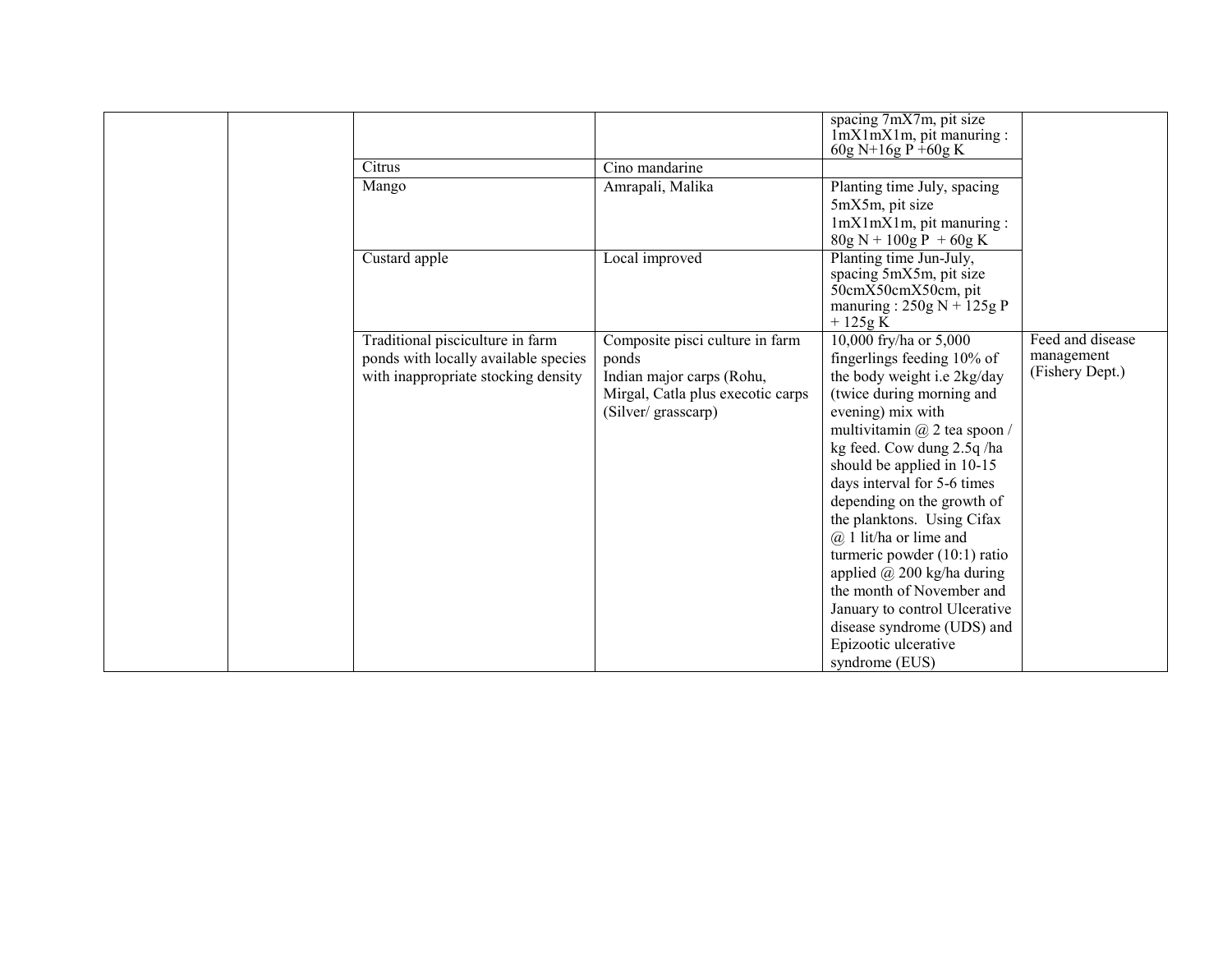| <b>Condition</b>                                  |                                                      |                                 | <b>Suggested Contingency measures</b>                                                                                                                                                                                                                                  |                                                                                                                                                                                                                                  |                                                                                                                                                           |
|---------------------------------------------------|------------------------------------------------------|---------------------------------|------------------------------------------------------------------------------------------------------------------------------------------------------------------------------------------------------------------------------------------------------------------------|----------------------------------------------------------------------------------------------------------------------------------------------------------------------------------------------------------------------------------|-----------------------------------------------------------------------------------------------------------------------------------------------------------|
| <b>Early season</b><br>drought<br>(delayed onset) | <b>Major Farming</b><br>situation                    | Normal Crop / Cropping system   | Change in crop / cropping<br>system including variety                                                                                                                                                                                                                  | <b>Agronomic measures</b>                                                                                                                                                                                                        | <b>Remarks</b> on<br>Implementation                                                                                                                       |
|                                                   | Low rainfall<br>lateritic soils :<br><b>Unbunded</b> | Sole crops                      | Varietal substitutions of<br>drought tolerant varieties of<br>the sole crops <i>i.e</i>                                                                                                                                                                                |                                                                                                                                                                                                                                  |                                                                                                                                                           |
|                                                   | rainfed uplands                                      | Sesamum (Uma)                   | Nirmala and Prachi                                                                                                                                                                                                                                                     | • When the mortality of                                                                                                                                                                                                          | Intercultural farm                                                                                                                                        |
|                                                   |                                                      | Green gram (K 851, Chaita Muga) | Sujata, Durga, PDM-11& 54                                                                                                                                                                                                                                              | seedlings is less than 50%                                                                                                                                                                                                       | implements such as                                                                                                                                        |
|                                                   |                                                      | Black gram (T9)                 | Pant U-19 &30, Ujala, Sarala                                                                                                                                                                                                                                           | gap filling should be done                                                                                                                                                                                                       | rotary peg weeder,                                                                                                                                        |
|                                                   |                                                      | Groundnut (AK12-24)             | Smruti, Devi, TMV-2, TAG-24                                                                                                                                                                                                                                            | and if more than 50%                                                                                                                                                                                                             | wheel finger weeder                                                                                                                                       |
|                                                   |                                                      | Rice (Ekchhupi, malati)         | Hira, JHU, Pathara, Bandana,<br>Khandagiri, Arnapurna                                                                                                                                                                                                                  | mortality, resow the crop<br>with short duration high                                                                                                                                                                            | and power weeder<br>under RKVY.                                                                                                                           |
|                                                   |                                                      | Tomato (Utkal Deepti)           | Utkal Kumari, Utkal Raja<br>(determinate type)                                                                                                                                                                                                                         | yielding low water<br>requiring crops like green                                                                                                                                                                                 | Seeds through<br>NFSM, ISOPOM,                                                                                                                            |
|                                                   |                                                      | Brinjal (Blue star)             | Utkal Anushree, Utkal Tarini                                                                                                                                                                                                                                           | gram, black gram,                                                                                                                                                                                                                | NHM and state seed                                                                                                                                        |
|                                                   |                                                      | Cow pea (SEB 2)                 | Utkal Manika                                                                                                                                                                                                                                                           | horsegram (Urmi), Niger<br>(Deomali) cow pea,                                                                                                                                                                                    | corporation (OSSC).                                                                                                                                       |
|                                                   |                                                      | Lady's finger (Anamika)         | <b>Utkal Gourav</b>                                                                                                                                                                                                                                                    | sesamum and castor after                                                                                                                                                                                                         |                                                                                                                                                           |
|                                                   |                                                      | Chilli (Barsati lanka)          | Kuchinda local, Utkal ava                                                                                                                                                                                                                                              | receiving the rainfall.                                                                                                                                                                                                          |                                                                                                                                                           |
|                                                   |                                                      |                                 | Intercropping of arhar +<br>groundnut $(2:5)$<br>Arhar var. ICPL 87, UPAS<br>120, TUR N-2<br>Arhar + Sesamum $(2:4)$<br>Maize + Cow pea $(2:2)$<br>Maize var. Navjot (HQPM-<br>1) Cow pea (Utkal Manika)<br>Yam: (Orissa Elite, Pusa<br>Hemlata)<br>Arrararoot (White) | • Cultivate vegetables like<br>okra, brinjal, tomato.<br>• Complete hoeing, weeding<br>followed by ridging to the<br>base of the root crop at 20<br>DAS for in-situ moisture<br>conservation in vegetable<br>and groundnut crop. |                                                                                                                                                           |
|                                                   | Sole crops<br>under rainfed<br>medium lands          | Rice                            | Lalat, Manaswini, Naveen,<br>Vijeta, MTU 1010, Konark,<br>Jogesh and Surendra                                                                                                                                                                                          | • If rice population is less<br>than 50% resow the<br>sprouted seeds in line<br>through pre-germinated<br>seed drill or fresh<br>seedlings.<br>• Select short to medium<br>duration varieties (90-                               | Pre-germinated seed<br>drill under RKVY.<br>High yielding rice<br>varieties under<br>NFSM.<br>Paddy transplanter,<br>marker and cono<br>weeder under RKVY |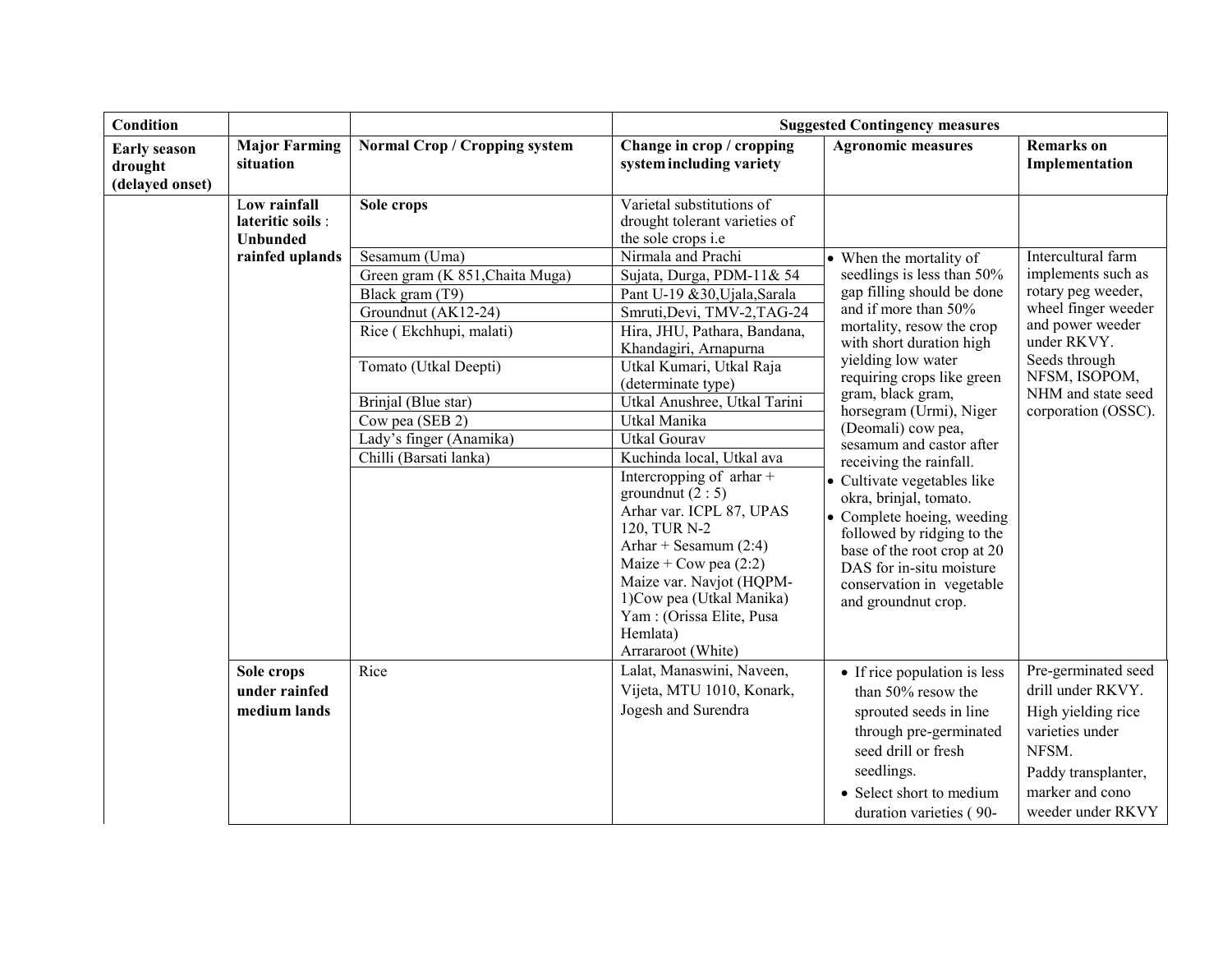|                                                    |                    |                                                                                     | $120$ days)<br>• Raise community<br>nursery of both short<br>duration rice varieties at<br>reliable water source to<br>save further delay of<br>transplanted rice<br>through transplanter<br>saving of 50% seed<br>requirement or through<br>SRI method (@5kg<br>seeds/ha).<br>• Do not top dress<br>nitrogen in nursery<br>• Apply life saving<br>irrigation to maintain<br>nursery seedlings. |  |
|----------------------------------------------------|--------------------|-------------------------------------------------------------------------------------|-------------------------------------------------------------------------------------------------------------------------------------------------------------------------------------------------------------------------------------------------------------------------------------------------------------------------------------------------------------------------------------------------|--|
| Sole crops<br>under rainfed<br>medium low<br>lands | Rice               | Swarna, Pratikshya, Rani dhan,<br>Sidhanta and Mahsuri                              | • If rice population is<br>more than 50% carryout<br>weeding and maintain<br>the plant population by<br>Khelua operation<br>(removing and<br>distributing the hills)<br>• Raise community<br>nursery of both short<br>duration rice varieties at<br>reliable water source to<br>save further delay of<br>transplanted rice.<br>• Do not top dress<br>nitrogen in nursery                        |  |
|                                                    | Cropping system 1: |                                                                                     |                                                                                                                                                                                                                                                                                                                                                                                                 |  |
|                                                    | Rice-onion         | Rice variety:                                                                       |                                                                                                                                                                                                                                                                                                                                                                                                 |  |
|                                                    |                    | Medium duration (120days)<br>Lalat, Manaswini, Naveen,<br>Vijeta, MTU 1010, Konark, |                                                                                                                                                                                                                                                                                                                                                                                                 |  |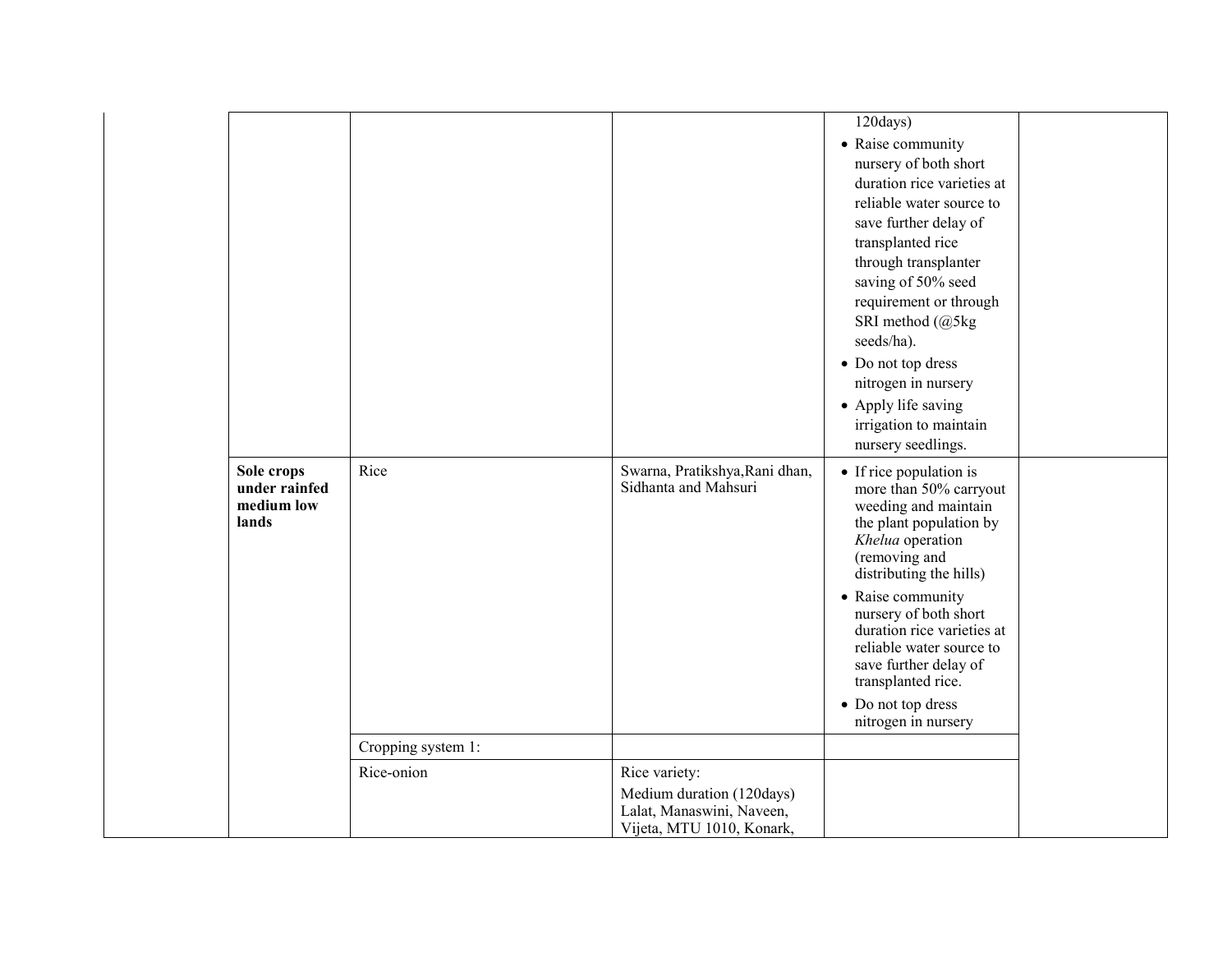|                                |                                           | Jogesh and Surendra                                                                                                                                                                           |                                                                                                                                                                            |  |
|--------------------------------|-------------------------------------------|-----------------------------------------------------------------------------------------------------------------------------------------------------------------------------------------------|----------------------------------------------------------------------------------------------------------------------------------------------------------------------------|--|
|                                |                                           | Medium late (140-145 days)                                                                                                                                                                    |                                                                                                                                                                            |  |
|                                |                                           | Swarna, Pratikshya, Rani dhan,                                                                                                                                                                |                                                                                                                                                                            |  |
|                                |                                           | Sidhanta and Mahsuri                                                                                                                                                                          |                                                                                                                                                                            |  |
|                                |                                           | Onion variety : Nasik Red, N-<br>53, Bhima Red.                                                                                                                                               | 10 kg seeds/ha, sowing time<br>Nov-Dec, NPK 60:60;50<br>kg/ha as basal. 60 kg N and<br>60 kg $K_2O$ top dressed at 21<br>DAS followed by weeding<br>hoeing and earthing up |  |
|                                | Cropping system 2:                        |                                                                                                                                                                                               |                                                                                                                                                                            |  |
| <b>Rainfed</b><br>medium lands | Rice - fallow                             | Rice - greengram/blackgram/<br>water melon<br>Greengram variety: (Dhauli,<br>Kamdev, Durga)<br>Black gram: (Sarala, Prasad,<br>Ujala)<br>Water melon: (Sugarbaby,<br>Sugar pack, Black magic) | 25 kg seeds/ha, full NPK<br>20:40:40 kg/ha and PMS<br>500 kg/ha as full basal, line<br>sowing 30X10cm<br>2kg seeds/ha, sowing time<br>Jan, spacing                         |  |
|                                |                                           |                                                                                                                                                                                               | 120cmX120cm, NPK<br>30:30:100 kg/ha                                                                                                                                        |  |
| Rainfed rolling<br>topography  | Plantation crops (fruits local varieties) | Improved varieties                                                                                                                                                                            |                                                                                                                                                                            |  |
|                                | Litchi                                    | Seedless early, Mumbai early                                                                                                                                                                  | Planting time Jun-July,<br>spacing 7mX7m, pit size<br>$lmXlmXlm$ , pit manuring<br>: $60g N + 16g P + 60g K$                                                               |  |
|                                | Citrus                                    | Cino mandarine                                                                                                                                                                                |                                                                                                                                                                            |  |
|                                | Mango                                     | Amrapali, Malika                                                                                                                                                                              | Planting time July, spacing<br>5mX5m, pit size<br>$1mX1mX1m$ , pit manuring<br>: $80g N + 100g P + 60g K$                                                                  |  |
|                                | Custard apple                             | Local improved                                                                                                                                                                                | Planting time Jun-July,<br>spacing 5mX5m, pit size<br>$50cm\overline{X}50cmX50cm$ , pit<br>manuring: $250g N + 125g$<br>$P + 125g K$                                       |  |
|                                | Pisciculture in farm ponds with locally   | Composite pisciculture in farm                                                                                                                                                                | 10,000 fry/ha or 5,000                                                                                                                                                     |  |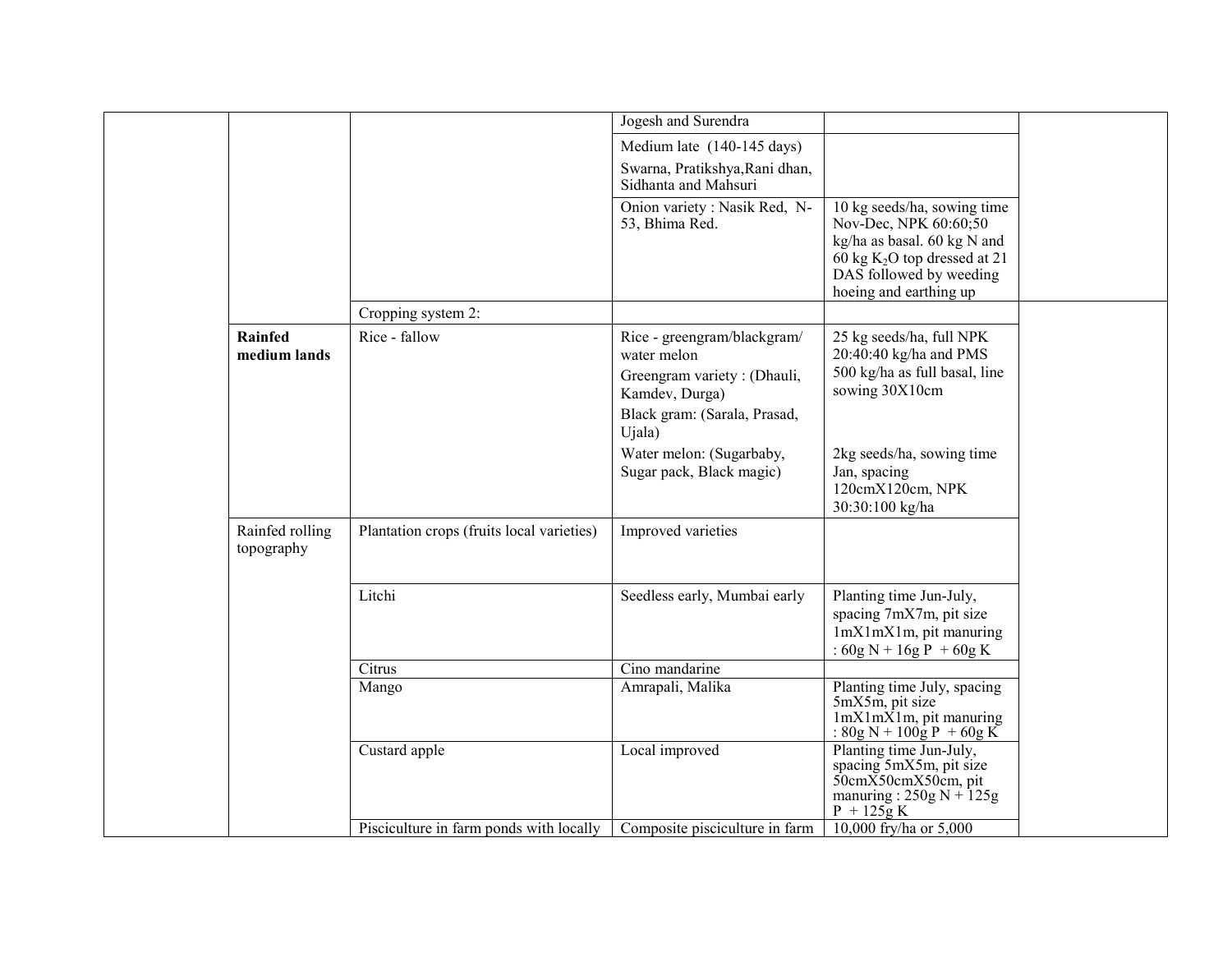|  | available species with inappropriate | ponds                       | fingerlings feeding $10\%$ of        |
|--|--------------------------------------|-----------------------------|--------------------------------------|
|  | stocking density                     | Indian major carps (Rohu,   | the body weight i.e 2kg/day          |
|  |                                      | Mirgal, Catla plus execotic | (twice during morning and            |
|  |                                      |                             | evening) mix with                    |
|  |                                      | carps (Silver/grasscarp)    | multivitamin $(a)$ 2 tea spoon       |
|  |                                      |                             | $\frac{1}{2}$ kg feed. Cow dung 2.5q |
|  |                                      |                             |                                      |
|  |                                      |                             | $\pi$ has should be applied in 10-   |
|  |                                      |                             | 15 days interval for 5-6             |
|  |                                      |                             | times depending on the               |
|  |                                      |                             | growth of the planktons.             |
|  |                                      |                             | Using Cifax $(a)$ 1 lit/ha or        |
|  |                                      |                             | lime and turmeric powder             |
|  |                                      |                             | $(10:1)$ ratio applied $\omega$ 200  |
|  |                                      |                             | kg/ha during the month of            |
|  |                                      |                             | November and January to              |
|  |                                      |                             | control Ulcerative disease           |
|  |                                      |                             | syndrome (UDS) and                   |
|  |                                      |                             | Epizootic ulcerative                 |
|  |                                      |                             | syndrome (EUS)                       |
|  |                                      |                             |                                      |

| <b>Condition</b>                                  |                                                      |                                                                                                                                                                                                                                               |                                                                                                                                                                                                                                                                                                                                                                               | <b>Suggested Contingency measures</b>                                                                                                                                                                                                                                                                                                    |                                                                             |  |                                        |
|---------------------------------------------------|------------------------------------------------------|-----------------------------------------------------------------------------------------------------------------------------------------------------------------------------------------------------------------------------------------------|-------------------------------------------------------------------------------------------------------------------------------------------------------------------------------------------------------------------------------------------------------------------------------------------------------------------------------------------------------------------------------|------------------------------------------------------------------------------------------------------------------------------------------------------------------------------------------------------------------------------------------------------------------------------------------------------------------------------------------|-----------------------------------------------------------------------------|--|----------------------------------------|
| <b>Early season</b><br>drought<br>(delayed onset) | <b>Major Farming</b><br>situation                    | <b>Normal Crop/cropping system</b>                                                                                                                                                                                                            | Change in crop/cropping system                                                                                                                                                                                                                                                                                                                                                | <b>Agronomic measures</b>                                                                                                                                                                                                                                                                                                                | <b>Remarks</b> on<br>Implementation                                         |  |                                        |
| Delay by 6<br>weeks                               | Low rainfall<br>lateritic soils :<br><b>Unbunded</b> | Sole crops                                                                                                                                                                                                                                    | Varietal substitutions of drought<br>tolerant varieties of the sole crops<br>i.e                                                                                                                                                                                                                                                                                              | • Complete hoeing and<br>weeding of non-paddy<br>crops to provide dust                                                                                                                                                                                                                                                                   | RKVY.                                                                       |  | Intercultural farm<br>implements under |
| August 1 <sup>st</sup> week                       | rainfed uplands                                      | Sesamum (Uma)<br>Green gram (K 851, Chaita Muga)<br>Black gram (T9)<br>Groundnut (AK12-24)<br>Rice (Ekchhupi, malati)<br>Tomato (Utkal Deepti)<br>Brinjal (Blue star)<br>Cow pea (SEB 2)<br>Lady's finger (Anamika)<br>Chilli (Barsati lanka) | Nirmala and Prachi<br>Sujata, Durga, PDM-11& 54<br>Pant U-19 & 30, Ujala, Sarala<br>Smruti, Devi, TMV-2, TAG-24<br>Hira, JHU, Pathara, Bandana,<br>Khandagiri, Arnapurna<br>Utkal Kumari, Utkal Raja<br>(determinate type)<br>Utkal Anushree, Utkal Tarini<br>Utkal Manika<br>Utkal Gourav<br>Kuchinda local, Utkal ava<br>Intercropping of $\pi$ arhar + ground nut<br>(2:5) | mulch.<br>• Post emergence spray of<br>Quizalofop 5%EC $\omega$<br>$0.05$ kg ai / ha in 500lt of<br>water to control weeds in<br>ground nut.<br>• Spraying of $2\%$ KCl +<br>0.1 ppm Boron to black<br>gram.<br>• Foliar application of $2\%$<br>urea at pre-flowering and<br>flowering stage of green<br>gram.<br>• Spray $1\%$ urea in | Seeds through<br>NFSM, ISOPOM,<br>NHM and state seed<br>corporation (OSSC). |  |                                        |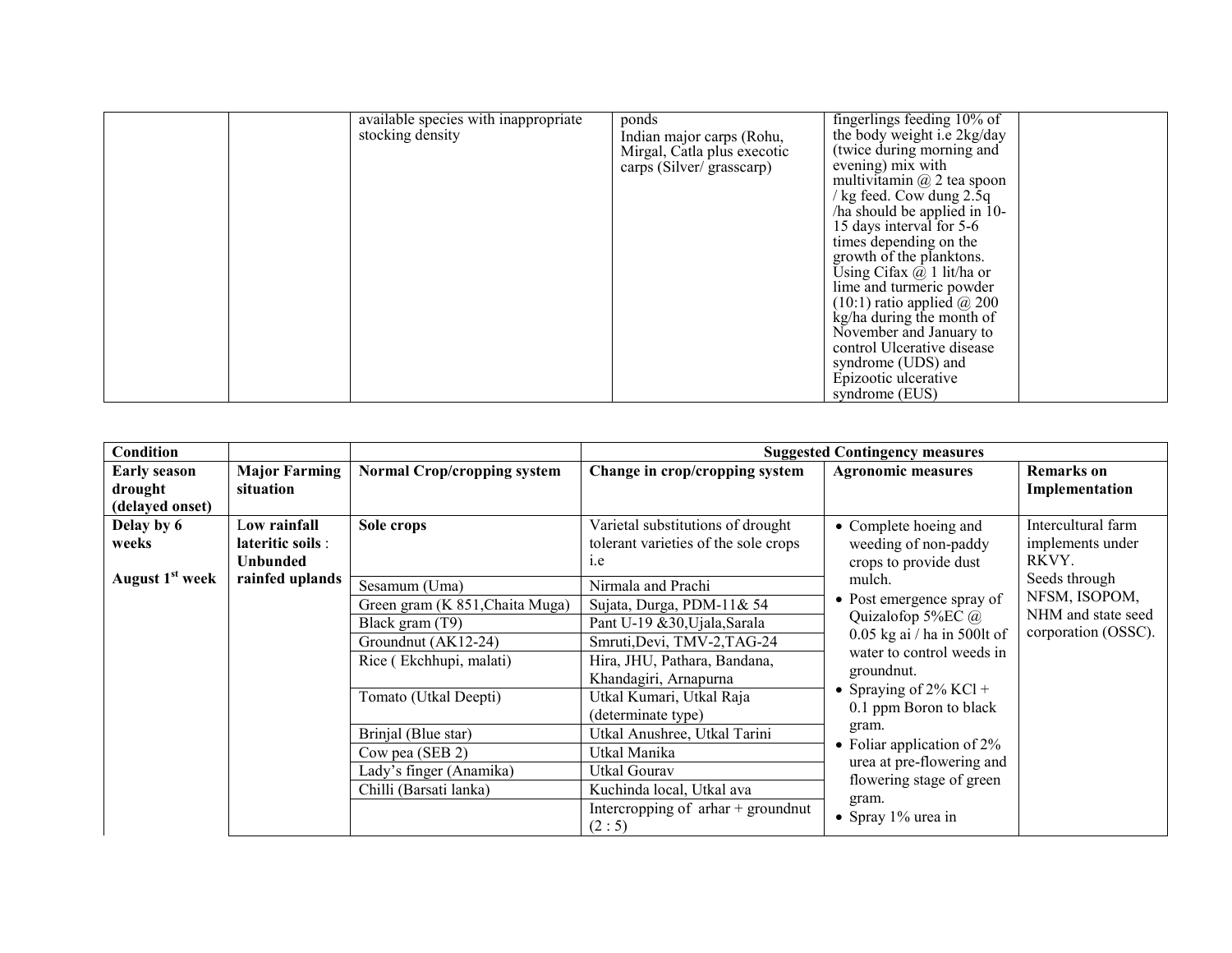|                                                  |      | Arhar var. ICPL 87, UPAS 120,<br>TUR <sub>N-2</sub><br>Arhar + Sesamum $(2:4)$<br>Maize + Cow pea $(2:2)$<br>Maize var. Navjot (HQPM-1)Cow<br>pea (Utkal Manika)<br>Yam: (Orissa Elite, Pusa Hemlata)<br>Arrararoot (White) | vegetable crops.<br>• Top dressing of 25 $\%$<br>urea and potash after<br>receipt of the rain for<br>upland rice.<br>• Remove the pest and<br>disease infected plants<br>from the main field.                                                                                                                                                                                                                                                                                                      |                                                          |
|--------------------------------------------------|------|-----------------------------------------------------------------------------------------------------------------------------------------------------------------------------------------------------------------------------|----------------------------------------------------------------------------------------------------------------------------------------------------------------------------------------------------------------------------------------------------------------------------------------------------------------------------------------------------------------------------------------------------------------------------------------------------------------------------------------------------|----------------------------------------------------------|
| Sole crops<br>under rainfed<br>medium lands      | Rice | Lalat, Manaswini, Naveen, Vijeta,<br>MTU 1010, Konark, Jogesh and<br>Surendra                                                                                                                                               | • Close the drainage hole<br>and check the seepage<br>loss in direct sown<br>medium land rice<br>regularly.<br>• Withhold N fertilizer (top<br>dressing) application up<br>to receipt of rainfall.<br>• Transplanting of 45 days<br>old seedlings at closer<br>spacing.                                                                                                                                                                                                                            |                                                          |
| Sole crops under<br>Rainfed medium<br>low lands: | Rice | Swarna, Pratikshya, Rani dhan,<br>Sidhanta and Mahsuri                                                                                                                                                                      | • Close the drainage hole<br>and check the seepage<br>loss in direct sown<br>medium land rice<br>regularly.<br>• Withhold N fertilizer<br>application till receipt of<br>rainfall.<br>• Transplant seedlings up<br>to 45 days old.<br>• Follow need based plant<br>protection measures<br>against steam borer and<br>blast.<br>• Use tractor, power tiller,<br>rotavator for speedy land<br>preparation.<br>• Follow close planting of<br>4-5 seedlings per hill.<br>• Apply full P, K and 50 $\%$ | Tractor, power tiller,<br>rotavator under<br><b>RKVY</b> |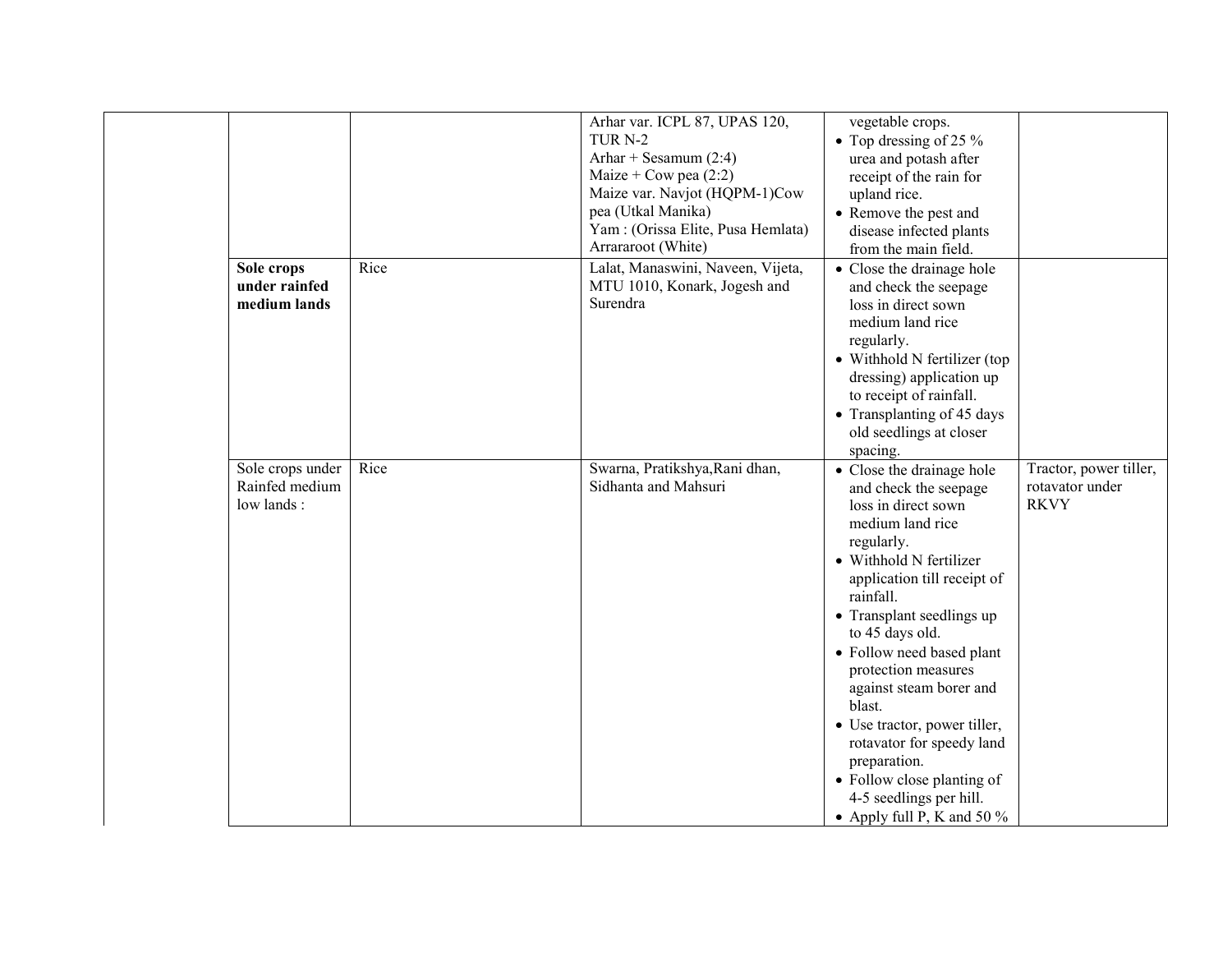|                               |                                              |                                                                                                                          | N at the time of<br>transplanting.<br>• Apply life saving<br>irrigation as and when<br>necessary                                                                          |
|-------------------------------|----------------------------------------------|--------------------------------------------------------------------------------------------------------------------------|---------------------------------------------------------------------------------------------------------------------------------------------------------------------------|
|                               | Cropping system 1:                           |                                                                                                                          |                                                                                                                                                                           |
|                               | Rice-onion                                   | Rice variety:<br>Medium duration (120days) Lalat,<br>Manaswini, Naveen, Vijeta, MTU<br>1010, Konark, Jogesh and Surendra |                                                                                                                                                                           |
|                               |                                              | Medium late $(140-145 d)$                                                                                                |                                                                                                                                                                           |
|                               |                                              | Swarna, Pratikshya, Rani dhan,<br>Sidhanta and Mahsuri                                                                   |                                                                                                                                                                           |
| Farming<br>situation:         |                                              | Onion variety: Nasik Red, N-53,<br>Bhima Red.                                                                            | 10 kg seeds/ha, sowing time<br>Nov-Dec, NPK 60:60;50<br>kg/ha as basal. 60 kg N and<br>60 kg $K2O$ top dressed at 21<br>DAS followed by weeding<br>hoeing and earthing up |
|                               | Cropping system 2:                           |                                                                                                                          |                                                                                                                                                                           |
| Rainfed<br>medium lands       | Rice - fallow                                | Rice - greengram/blackgram/ water<br>melon                                                                               | 25 kg seeds/ha, full NPK<br>20:40:40 kg/ha and PMS                                                                                                                        |
|                               |                                              | Greengram variety: (Dhauli,<br>Kamdev, Durga)                                                                            | 500 kg/ha as full basal, line<br>sowing 30X10cm                                                                                                                           |
|                               |                                              | Black gram: (Sarala, Prasad, Ujala)                                                                                      |                                                                                                                                                                           |
|                               |                                              | Water melon: (Sugarbaby, Sugar<br>pack, Black magic)                                                                     | 2kg seeds/ha, sowing time<br>Jan, spacing<br>120cmX120cm, NPK<br>30:30:100 kg/ha                                                                                          |
| Rainfed rolling<br>topography | Plantation crops (fruits local<br>varieties) | Improved varieties                                                                                                       |                                                                                                                                                                           |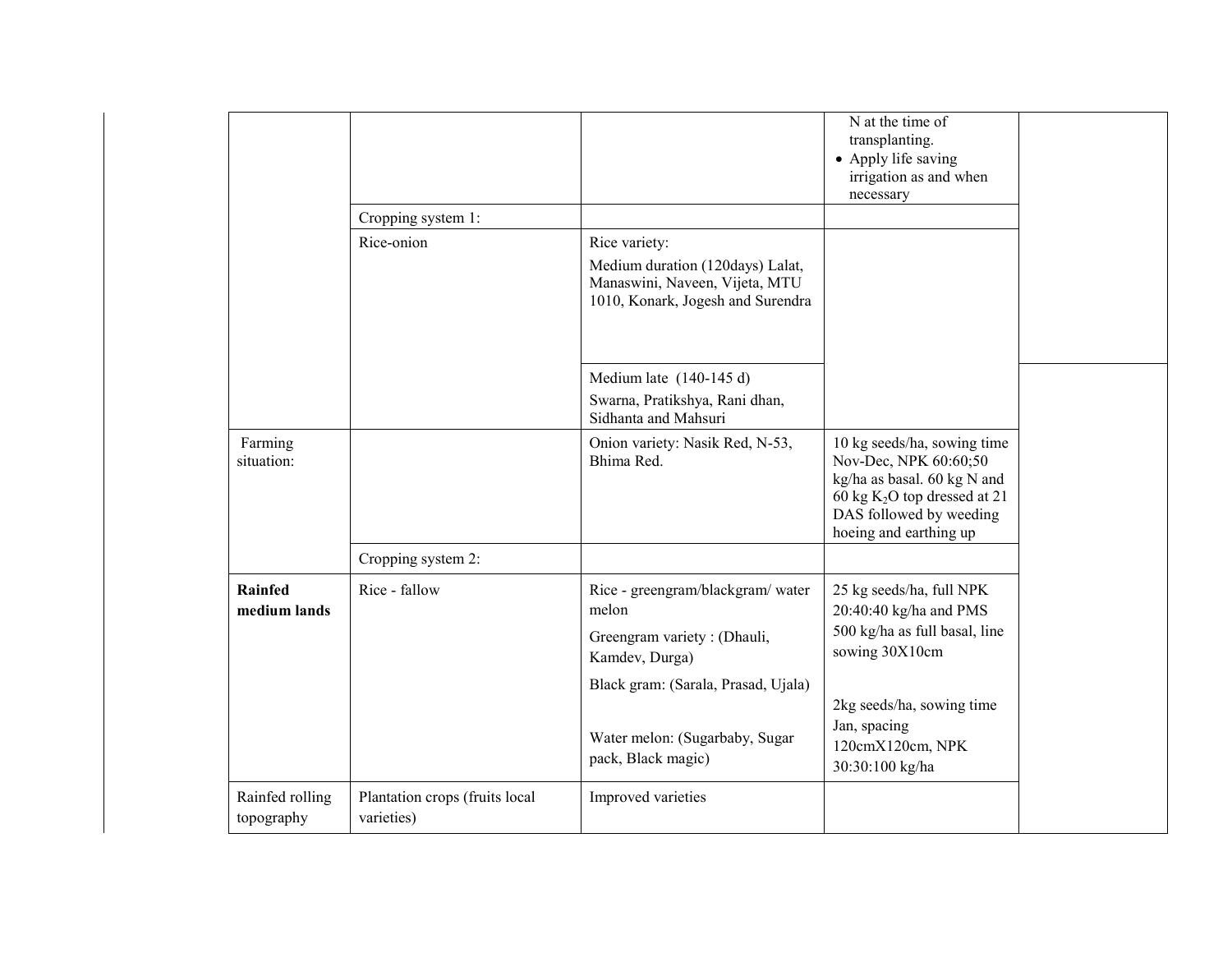|  | Litchi                                                                                              | Seedless early, Mumbai early                                                                                                     | Planting time Jun-July,<br>spacing 7mX7m, pit size                                                                                                                                                                                                                                                                                                                                                                                                                                                                                                                          |  |
|--|-----------------------------------------------------------------------------------------------------|----------------------------------------------------------------------------------------------------------------------------------|-----------------------------------------------------------------------------------------------------------------------------------------------------------------------------------------------------------------------------------------------------------------------------------------------------------------------------------------------------------------------------------------------------------------------------------------------------------------------------------------------------------------------------------------------------------------------------|--|
|  |                                                                                                     |                                                                                                                                  | $lmX1mX1m$ , pit manuring<br>: $60g N + 16g P + 60g K$                                                                                                                                                                                                                                                                                                                                                                                                                                                                                                                      |  |
|  | Citrus                                                                                              | Cino mandarine                                                                                                                   |                                                                                                                                                                                                                                                                                                                                                                                                                                                                                                                                                                             |  |
|  | Mango                                                                                               | Amrapali, Malika                                                                                                                 | Planting time July, spacing<br>5mX5m, pit size<br>1mX1mX1m, pit manuring<br>: $80g N + 100g P + 60g K$                                                                                                                                                                                                                                                                                                                                                                                                                                                                      |  |
|  | Custard apple                                                                                       | Local improved                                                                                                                   | Planting time Jun-July,<br>spacing 5mX5m, pit size<br>50cmX50cmX50cm, pit<br>manuring: $250g N + 125g$<br>$P + 125g K$                                                                                                                                                                                                                                                                                                                                                                                                                                                      |  |
|  | Pisciculture in farm ponds with<br>locally available species with<br>inappropriate stocking density | Composite pisciculture in farm<br>ponds<br>Indian major carps (Rohu, Mirgal,<br>Catla plus execotic carps (Silver/<br>grasscarp) | 10,000 fry/ha or 5,000<br>fingerlings feeding 10% of<br>the body weight i.e 2kg/day<br>(twice during morning and<br>evening) mix with<br>multivitamin $\omega$ 2 tea spoon<br>/ kg feed. Cow dung 2.5q<br>/ha should be applied in 10-<br>15 days interval for 5-6<br>times depending on the<br>growth of the planktons.<br>Using Cifax $@$ 1 lit/ha or<br>lime and turmeric powder<br>$(10:1)$ ratio applied $@$ 200<br>kg/ha during the month of<br>November and January to<br>control Ulcerative disease<br>syndrome (UDS) and<br>Epizootic ulcerative<br>syndrome (EUS) |  |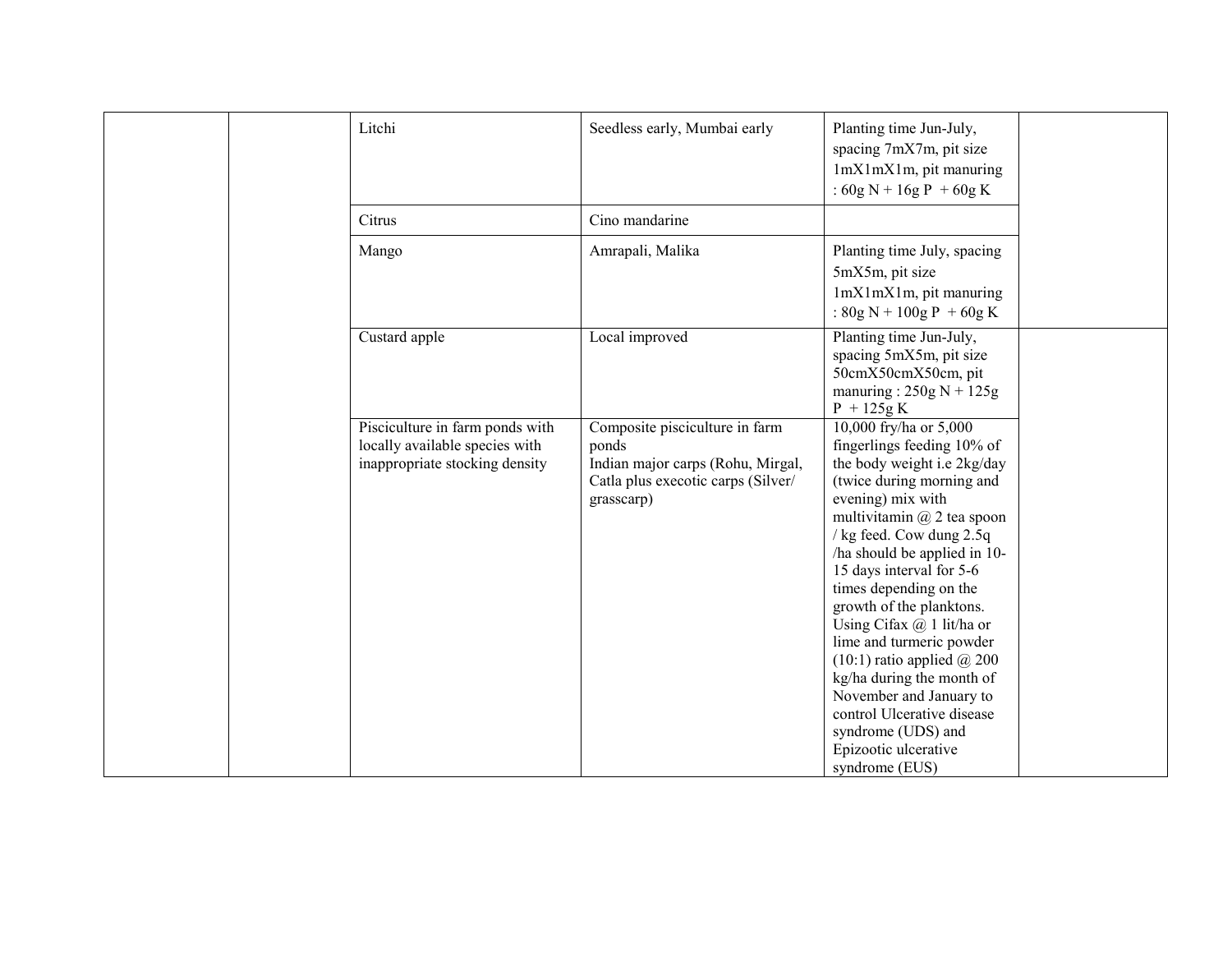| Condition           |                             |                                         |                                                                            | <b>Suggested Contingency measures</b>              |                        |
|---------------------|-----------------------------|-----------------------------------------|----------------------------------------------------------------------------|----------------------------------------------------|------------------------|
| <b>Early season</b> | <b>Major Farming</b>        | <b>Normal Crop/cropping</b>             | Change in crop/cropping system                                             | <b>Agronomic measures</b>                          | <b>Remarks</b> on      |
| drought             | situation                   | system                                  |                                                                            |                                                    | Implementation         |
| (delayed onset)     |                             |                                         |                                                                            |                                                    |                        |
| Delay by 8          | Low rainfall                | Sole crops                              | Varietal substitutions of drought                                          | • Provide life saving                              |                        |
| weeks               | lateritic soils :           |                                         | tolerant varieties of the sole crops                                       | irrigation                                         |                        |
| August 3rd          | Unbunded                    |                                         |                                                                            | • Remove the pest and                              |                        |
| week                | rainfed uplands             | Sesamum (Uma)                           | Nirmala and Prachi                                                         | disease infected plants                            |                        |
|                     |                             | Green gram ( $\overline{K}$ 851, Chaita | Sujata, Durga, PDM-11& 54                                                  | from the field.                                    |                        |
|                     |                             | Muga)                                   |                                                                            | • Harvesting of vegetables                         |                        |
|                     |                             | Black gram (T9)                         | Pant U-19 &30, Ujala, Sarala                                               |                                                    |                        |
|                     |                             | Groundnut (AK12-24)                     | Smruti, Devi, TMV-2, TAG-24                                                |                                                    |                        |
|                     |                             | Rice (Ekchhupi, malati)                 | Hira, JHU, Pathara, Bandana,                                               |                                                    |                        |
|                     |                             |                                         | Khandagiri, Arnapurna                                                      |                                                    |                        |
|                     |                             | Tomato (Utkal Deepti)                   | Utkal Kumari, Utkal Raja (determinate                                      |                                                    |                        |
|                     |                             |                                         | type)                                                                      |                                                    |                        |
|                     |                             | Brinjal (Blue star)                     | Utkal Anushree, Utkal Tarini                                               |                                                    |                        |
|                     |                             | Cow pea (SEB 2)                         | Utkal Manika                                                               |                                                    |                        |
|                     |                             | Lady's finger (Anamika)                 | <b>Utkal Gourav</b>                                                        |                                                    |                        |
|                     |                             | Chilli (Barsati lanka)                  | Kuchinda local, Utkal ava                                                  |                                                    |                        |
|                     |                             |                                         | Intercropping of $\pi$ har + groundnut (2 :                                |                                                    |                        |
|                     |                             |                                         | 5)                                                                         |                                                    |                        |
|                     |                             |                                         | Arhar var. ICPL 87, UPAS 120, TUR                                          |                                                    |                        |
|                     |                             |                                         | $N-2$                                                                      |                                                    |                        |
|                     |                             |                                         | Arhar + Sesamum $(2:4)$                                                    |                                                    |                        |
|                     |                             |                                         | Maize + Cow pea $(2:2)$                                                    |                                                    |                        |
|                     |                             |                                         | Maize var. Navjot (HQPM-1)                                                 |                                                    |                        |
|                     |                             |                                         | Cow pea (Utkal Manika)                                                     |                                                    |                        |
|                     |                             |                                         | Yam: (Orissa Elite, Pusa Hemlata)                                          |                                                    |                        |
|                     |                             |                                         | Arrararoot (White)                                                         |                                                    |                        |
|                     | Sole crops<br>under rainfed | Rice                                    | Lalat, Manaswini, Naveen, Vijeta, MTU<br>1010, Konark, Jogesh and Surendra | • Close the drainage hole<br>and check the seepage |                        |
|                     | medium lands                |                                         |                                                                            | loss in direct sown                                |                        |
|                     |                             |                                         |                                                                            | medium land rice                                   |                        |
|                     |                             |                                         |                                                                            | regularly.                                         |                        |
|                     |                             |                                         |                                                                            | • Withhold N fertilizer                            |                        |
|                     |                             |                                         |                                                                            | application till receipt of<br>rainfall.           |                        |
|                     |                             |                                         |                                                                            | • Provide life saving                              |                        |
|                     |                             |                                         |                                                                            | irrigation.                                        |                        |
|                     |                             |                                         |                                                                            | • Weed incorporation                               |                        |
|                     |                             |                                         |                                                                            | through conoweeder.                                |                        |
|                     | Sole crops                  | Rice                                    | Swarna, Pratikshya, Rani dhan, Sidhanta                                    | • Close the drainage hole                          | Tractor, power tiller, |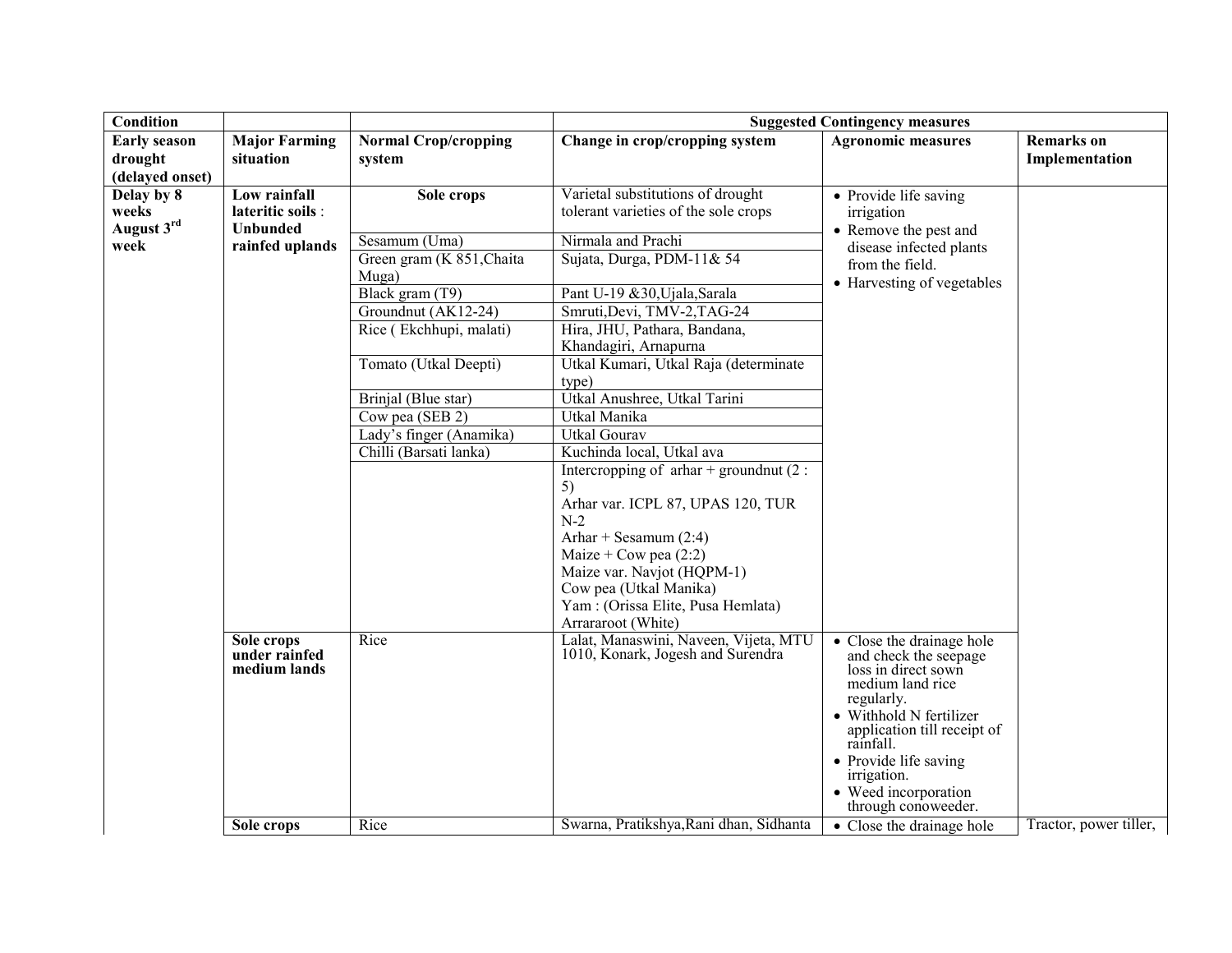| under Rainfed<br>medium low<br>lands |               | and Mahsuri                                                                                                                                                                                        | and check the seepage<br>loss in direct sown<br>medium land rice<br>regularly.<br>• Withhold N fertilizer<br>application till receipt of<br>rainfall.<br>• Transplant seedlings up<br>to 45 days old.<br>• Follow plant protection<br>measures against stem<br>borer and blast in<br>nursery.<br>• Use tractor, power tiller,<br>rotavator for speedy land<br>preparation.<br>• Follow close planting of<br>4-5 seedling per hill.<br>• Apply full $\overline{P}$ , K and 50 %<br>N at the time of<br>transplanting.<br>• Apply life saving<br>irrigation. | rotavator under<br><b>RKVY</b> |
|--------------------------------------|---------------|----------------------------------------------------------------------------------------------------------------------------------------------------------------------------------------------------|------------------------------------------------------------------------------------------------------------------------------------------------------------------------------------------------------------------------------------------------------------------------------------------------------------------------------------------------------------------------------------------------------------------------------------------------------------------------------------------------------------------------------------------------------------|--------------------------------|
|                                      | Rice-onion    | Rice variety:<br>Medium duration (120d) Lalat,<br>Manaswini, Naveen, Vijeta, MTU 1010,<br>Konark, Jogesh and Surendra                                                                              |                                                                                                                                                                                                                                                                                                                                                                                                                                                                                                                                                            |                                |
| 2) Farming<br>situation:             |               | Medium late $(140-145 d)$<br>Swarna, Pratikshya, Rani dhan, Sidhanta<br>and Mahsuri<br>Onion variety: Nasik Red, N-53, Bhima<br>Red.                                                               | 10 kg seeds/ha, sowing time<br>Nov-Dec, NPK 60:60;50<br>kg/ha as basal. 60 kg N and<br>60 kg $K_2O$ top dressed at 21<br>DAS followed by weeding<br>hoeing and earthing up                                                                                                                                                                                                                                                                                                                                                                                 |                                |
| Rainfed<br>medium lands              | Rice - fallow | Rice - greengram/blackgram/ water<br>melon<br>Greengram variety: (Dhauli, Kamdev,<br>$Durga\bar{b}$<br>Black gram: (Sarala, Prasad, Ujala)<br>Water melon: (Sugarbaby, Sugar pack,<br>Black magic) | 25 kg seeds/ha, full NPK<br>$20:40:40$ kg/ha and PMS<br>500 kg/ha as full basal, line<br>sowing 30X10cm<br>2kg seeds/ha, sowing time<br>Jan, spacing                                                                                                                                                                                                                                                                                                                                                                                                       |                                |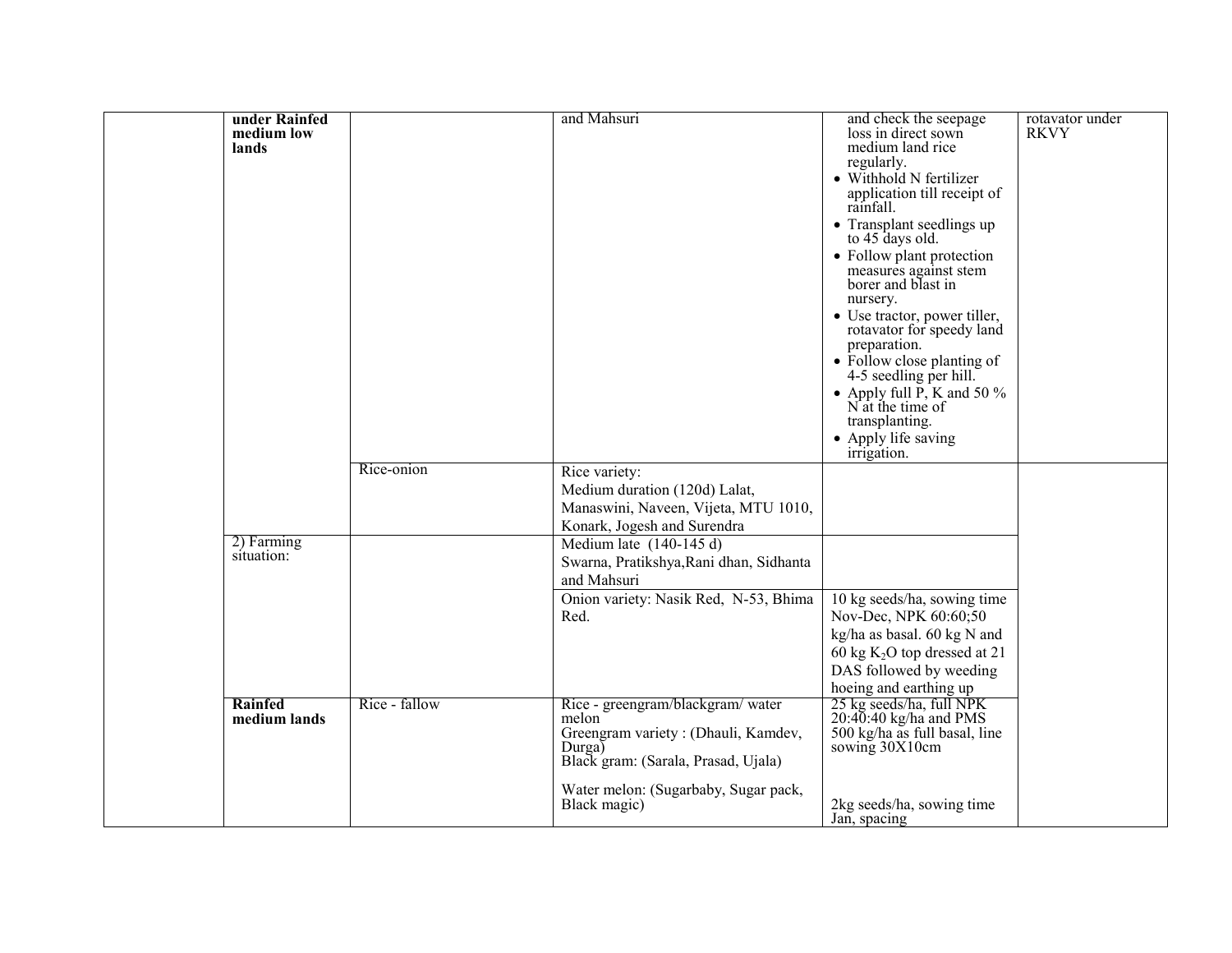|                               |                                                                                                        |                                                                                                                           | 120cmX120cm, NPK<br>30:30:100 kg/ha                                                                                                                                                                                                                                                                                                                                                                                                                                                                                                                                       |  |
|-------------------------------|--------------------------------------------------------------------------------------------------------|---------------------------------------------------------------------------------------------------------------------------|---------------------------------------------------------------------------------------------------------------------------------------------------------------------------------------------------------------------------------------------------------------------------------------------------------------------------------------------------------------------------------------------------------------------------------------------------------------------------------------------------------------------------------------------------------------------------|--|
| Rainfed rolling<br>topography | Plantation crops (fruits local<br>varieties)                                                           | Improved varieties                                                                                                        |                                                                                                                                                                                                                                                                                                                                                                                                                                                                                                                                                                           |  |
|                               | Litchi                                                                                                 | Seedless early, Mumbai early                                                                                              | Planting time Jun-July,<br>spacing 7mX7m, pit size<br>$\lim_{x \to 0}$ $\lim_{x \to 0}$ $\lim_{x \to 0}$ $\lim_{x \to 0}$ $\lim_{x \to 0}$ $\lim_{x \to 0}$ $\lim_{x \to 0}$<br>$60g N + 16g P + 60g K$                                                                                                                                                                                                                                                                                                                                                                   |  |
|                               | Citrus                                                                                                 | Cino mandarine                                                                                                            |                                                                                                                                                                                                                                                                                                                                                                                                                                                                                                                                                                           |  |
|                               | Mango                                                                                                  | Amrapali, Malika                                                                                                          | Planting time July, spacing<br>5mX5m, pit size<br>1mX1mX1m, pit manuring :<br>$80g N + 100g P + 60g K$                                                                                                                                                                                                                                                                                                                                                                                                                                                                    |  |
|                               | Custard apple                                                                                          | Local improved                                                                                                            | Planting time Jun-July,<br>spacing 5mX5m, pit size<br>50cmX50cmX50cm, pit<br>manuring : $250g N + 125g P$<br>$+125g K$                                                                                                                                                                                                                                                                                                                                                                                                                                                    |  |
|                               | Pisciculture in farm ponds<br>with locally available species<br>with inappropriate stocking<br>density | Composite pisciculture in farm ponds<br>Indian major carps (Rohu, Mirgal, Catla<br>plus execotic carps (Silver/grasscarp) | 10,000 fry/ha or 5,000<br>fingerlings feeding 10% of<br>the body weight i.e 2kg/day<br>(twice during morning and<br>evening) $mix$ with<br>multivitamin @ 2 tea spoon<br>/ kg feed. Cow dung 2.5q<br>/ha should be applied in 10-<br>15 days interval for 5-6<br>times depending on the<br>growth of the planktons.<br>Using Cifax $\omega$ 1 lit/ha or<br>lime and turmeric powder<br>$(10:1)$ ratio applied @ 200<br>kg/ha during the month of<br>November and January to<br>control Ulcerative disease<br>syndrome (UDS) and<br>Epizootic ulcerative<br>syndrome (EUS) |  |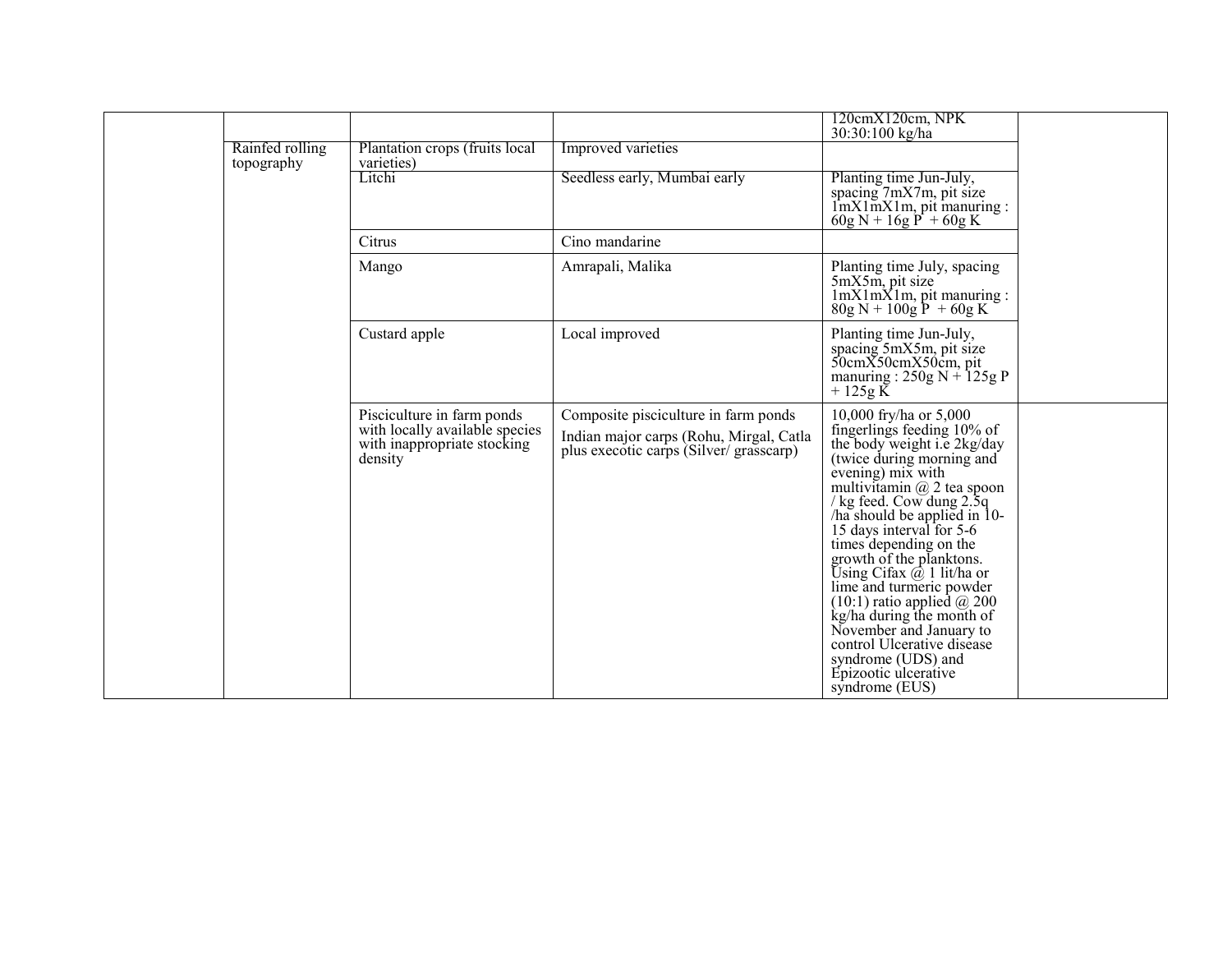| <b>Condition</b>                                                 |                                                              |                                                |                                                                                                                                                                                                                                                                                                                     | <b>Suggested Contingency measures</b>                                                                                                                                                                                                                                                                                                                        |                                                                                                                                                   |
|------------------------------------------------------------------|--------------------------------------------------------------|------------------------------------------------|---------------------------------------------------------------------------------------------------------------------------------------------------------------------------------------------------------------------------------------------------------------------------------------------------------------------|--------------------------------------------------------------------------------------------------------------------------------------------------------------------------------------------------------------------------------------------------------------------------------------------------------------------------------------------------------------|---------------------------------------------------------------------------------------------------------------------------------------------------|
| Early season droughtt                                            | <b>Major Farming</b>                                         | <b>Normal Crop/cropping</b>                    | Crop management                                                                                                                                                                                                                                                                                                     | Soil nutrient & moisture                                                                                                                                                                                                                                                                                                                                     | <b>Remarks</b> on                                                                                                                                 |
| (Normal onset)                                                   | situation                                                    | system                                         |                                                                                                                                                                                                                                                                                                                     | conservation measues                                                                                                                                                                                                                                                                                                                                         | Implementation                                                                                                                                    |
| <b>Normal onset</b><br>followed by 15-20<br>days dry spell after | Low rainfall<br>lateritic soils :<br><b>Unbunded rainfed</b> | Sole crops                                     | Varietal substitutions of drought<br>tolerant varieties of the sole<br>crops <i>i.e</i>                                                                                                                                                                                                                             | Thinning and gap<br>filling of the existing<br>crop if mortality is less                                                                                                                                                                                                                                                                                     | • Farm pond under<br>NREGS, IWMP,<br>diesel pump sets                                                                                             |
| sowing leading to                                                | uplands                                                      | Sesamum (Uma)                                  | Nirmala and Prachi                                                                                                                                                                                                                                                                                                  | than 50%.                                                                                                                                                                                                                                                                                                                                                    | and KB pumps in                                                                                                                                   |
| poor<br>germination/crop                                         |                                                              | Green gram $(K 851)$                           | Sujata, Durga, PDM-11& 54                                                                                                                                                                                                                                                                                           | Resow the crop if the<br>$\bullet$<br>mortality is more than                                                                                                                                                                                                                                                                                                 | tankfed areas<br>under RKVY and                                                                                                                   |
| stand etc.                                                       |                                                              | Black gram (T9)                                | Pant U-19 &30, Ujala, Sarala                                                                                                                                                                                                                                                                                        | 50%.                                                                                                                                                                                                                                                                                                                                                         | NFSM.                                                                                                                                             |
|                                                                  |                                                              | Groundnut (AK12-24)                            | Smruti, Devi, TMV-2, TAG-24                                                                                                                                                                                                                                                                                         | Cultivate vegetables<br>$\bullet$<br>like cow pea and                                                                                                                                                                                                                                                                                                        | • Small nursery<br>development                                                                                                                    |
|                                                                  |                                                              | Rice (Ekchhupi, malati)                        | Hira, JHU, Pathara, Bandana,<br>Khandagiri, Arnapurna                                                                                                                                                                                                                                                               | tomato.                                                                                                                                                                                                                                                                                                                                                      | under NHM.                                                                                                                                        |
|                                                                  |                                                              | Tomato (Utkal Deepti)                          | Utkal Kumari, Utkal Raja<br>(determinate type)                                                                                                                                                                                                                                                                      | Complete hoeing<br>$\bullet$<br>weeding and earthling<br>up at $20$ DAS for                                                                                                                                                                                                                                                                                  |                                                                                                                                                   |
|                                                                  |                                                              | Brinjal (Blue star)                            | Utkal Anushree, Utkal Tarini                                                                                                                                                                                                                                                                                        | moisture conservation                                                                                                                                                                                                                                                                                                                                        |                                                                                                                                                   |
|                                                                  |                                                              | Cow pea (SEB 2)                                | Utkal Manika                                                                                                                                                                                                                                                                                                        | for groundnut and<br>vegetable crops                                                                                                                                                                                                                                                                                                                         |                                                                                                                                                   |
|                                                                  |                                                              | Lady's finger (Anamika)                        | <b>Utkal Gourav</b>                                                                                                                                                                                                                                                                                                 | Grow sweet potato var.<br>$\bullet$                                                                                                                                                                                                                                                                                                                          |                                                                                                                                                   |
|                                                                  |                                                              | Chilli (Barsati lanka)                         | Kuchinda local, Utkal ava                                                                                                                                                                                                                                                                                           | Gouri, Shankar in                                                                                                                                                                                                                                                                                                                                            |                                                                                                                                                   |
|                                                                  |                                                              |                                                | Intercropping of $\pi$ thar +<br>ground nut $(2:5)$<br>Arhar var. ICPL 87, UPAS 120,<br>TUR <sub>N-2</sub><br>Arhar + Sesamum $(2:4)$<br>Maize + Cow pea $(2:2)$<br>Maize var. Navjot (HQPM-1)<br>Cow pea (Utkal Manika)<br>Yam: (Orissa Elite, Pusa<br>Hemlata)<br>Arrararoot (White)<br>Lalat, Manaswini, Naveen, | ridges and allow the<br>furrow to conserve<br>rainwater, application<br>of paper mill sludge<br>$(\overrightarrow{PMS})$ $\omega$ 5 q/ha,<br>potash and boron and<br>FYM during final land<br>preparation for<br>obtaining higher yield<br>of sweet potato                                                                                                   |                                                                                                                                                   |
|                                                                  |                                                              | Sole crops under rainfed<br>medium lands: Rice | Vijeta, MTU 1010, Konark,<br>Jogesh and Surendra                                                                                                                                                                                                                                                                    | • If rice population is less<br>than $50\%$ resow the crop.<br>• Select early maturing<br>varieties $(90d)$ .<br>• Sprouted seeds may be<br>direct seeded in lines or<br>fresh seedlings may be<br>raised for transplanting<br>• If rice population is more than 50 $%$ carryout<br>weeding and adjust the<br>plant population by<br>redistribution of hills | Supply of seed<br>$\bullet$<br>drills and<br>intercultural<br>implements<br>through RKVY.<br>• Good quality<br>seeds through<br>NFSM and<br>OSSC. |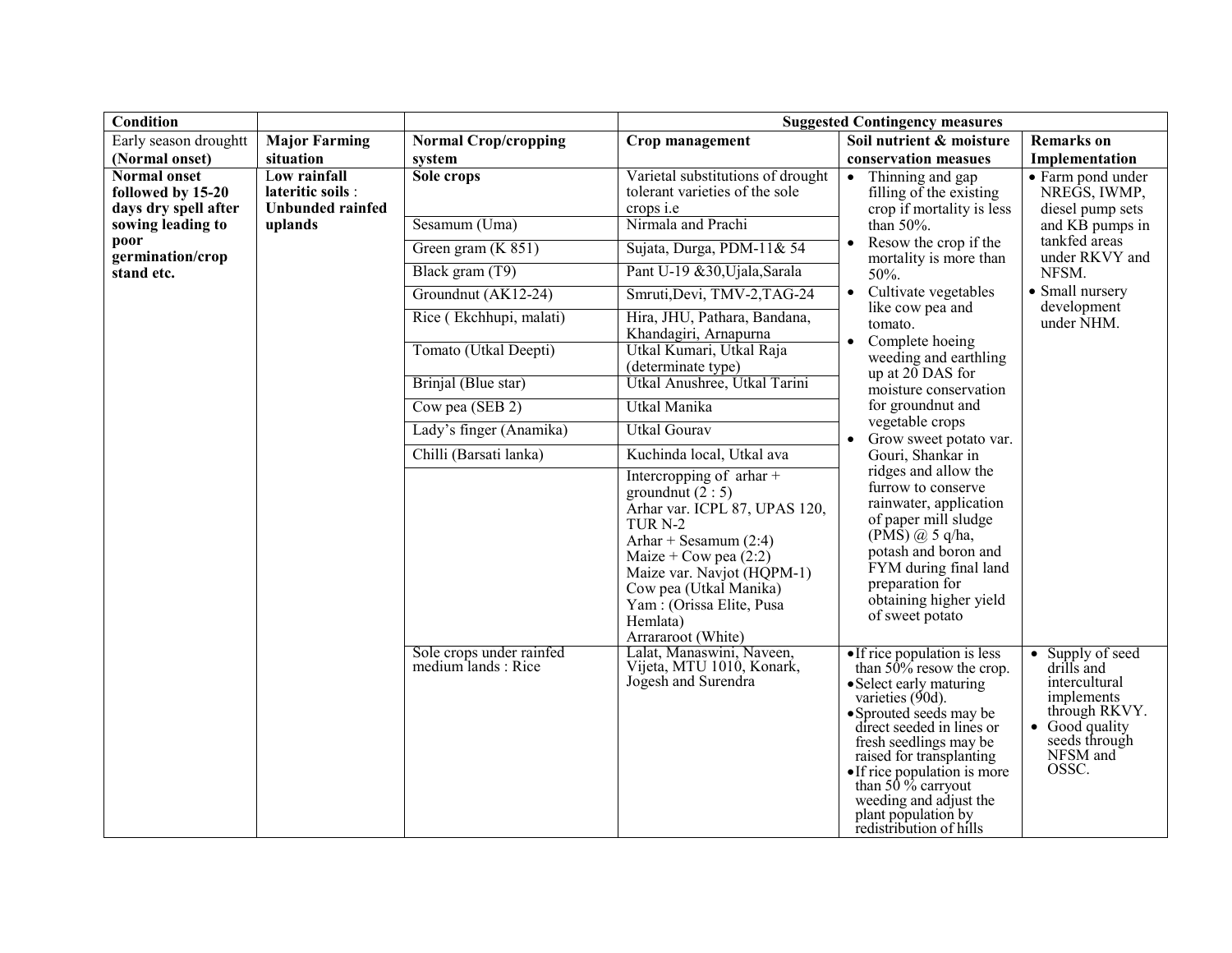|                                |                                                     |                                                                                                                                       | (Khelua), plugging of<br>drainage hole for<br>checking seepage loss<br>and to provide life saving<br>irrigation as and when<br>necessary.                                     |
|--------------------------------|-----------------------------------------------------|---------------------------------------------------------------------------------------------------------------------------------------|-------------------------------------------------------------------------------------------------------------------------------------------------------------------------------|
|                                | Sole crops under Rainfed<br>medium low lands : Rice | Swarna, Pratikshya, Rani dhan,<br>Sidhanta and Mahsuri                                                                                | • If rice population is less<br>than 50% gap filling may<br>be done.                                                                                                          |
|                                |                                                     |                                                                                                                                       | • Fresh seedlings may be<br>transplanted                                                                                                                                      |
|                                |                                                     |                                                                                                                                       | • If rice population is more<br>than 50 % carryout<br>weeding and adjust the<br>plant population by<br>redistribution of hills<br>(Khelua)                                    |
|                                | Rice-onion                                          | Rice variety:<br>Medium duration (120days)<br>Lalat, Manaswini, Naveen,<br>Vijeta, MTU 1010, Konark,<br>Jogesh and Surendra           |                                                                                                                                                                               |
| 2) Farming<br>situation:       |                                                     | Medium late (140-145 days)<br>Swarna, Pratikshya, Rani dhan,<br>Sidhanta and Mahsuri                                                  |                                                                                                                                                                               |
|                                |                                                     | Onion variety : Nasik Red, N-<br>53, Bhima Red.                                                                                       | 10 kg seeds/ha, sowing<br>time Nov-Dec, NPK<br>60:60;50 kg/ha as basal.<br>60 kg N and 60 kg $K_2O$<br>top dressed at 21 DAS<br>followed by weeding<br>hoeing and earthing up |
| <b>Rainfed medium</b><br>lands | Rice - fallow                                       | Rice - greengram/blackgram/<br>water melon<br>Greengram variety: (Dhauli,<br>Kamdev, Durga)<br>Black gram: (Sarala, Prasad,<br>Ujala) | 25 kg seeds/ha, full NPK<br>20:40:40 kg/ha and PMS<br>500 kg/ha as full basal,<br>line sowing 30X10cm                                                                         |
|                                |                                                     | Water melon: (Sugarbaby,<br>Sugar pack, Black magic)                                                                                  | 2kg seeds/ha, sowing time<br>Jan, spacing                                                                                                                                     |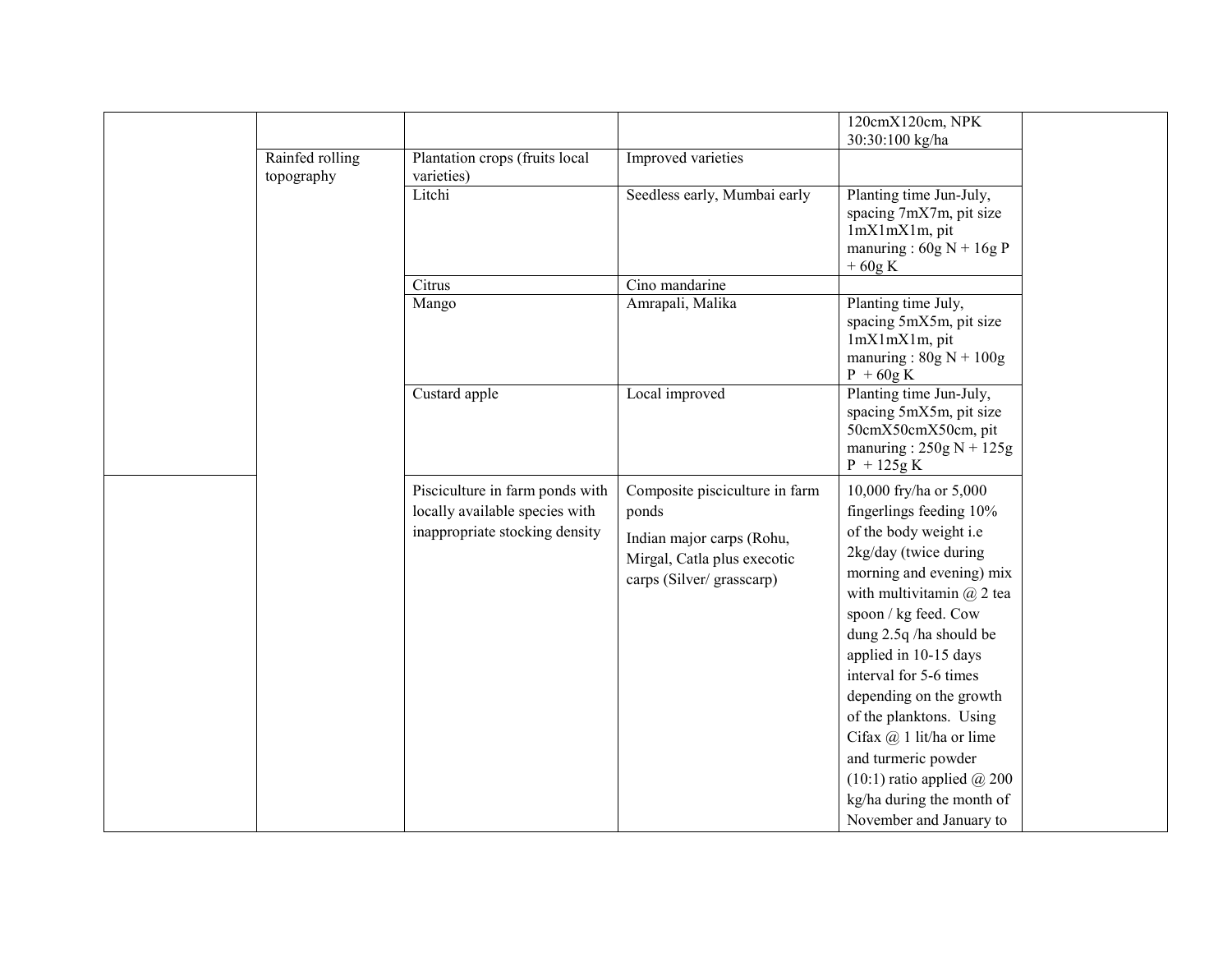|  |  | control Ulcerative disease<br>syndrome (UDS) and |  |
|--|--|--------------------------------------------------|--|
|  |  | Epizootic ulcerative                             |  |
|  |  | syndrome (EUS)                                   |  |

| Condition            |                      |                             |                                                                                      | <b>Suggested Contingency measures</b>             |                   |
|----------------------|----------------------|-----------------------------|--------------------------------------------------------------------------------------|---------------------------------------------------|-------------------|
| Mid season drought   | <b>Major Farming</b> | <b>Normal Crop/cropping</b> | Crop management                                                                      | Soil nutrient & moisture                          | <b>Remarks</b> on |
| (long dry spell,     | situation            | system                      |                                                                                      | conservation measues                              | Implementation    |
| consecutive 2 weeks  |                      |                             |                                                                                      |                                                   |                   |
| rainless $(>2.5$ mm) |                      |                             |                                                                                      |                                                   |                   |
| period)              |                      |                             |                                                                                      |                                                   |                   |
|                      | Low rainfall         | Sole crops                  | Varietal substitutions of drought                                                    | • Inter-cultivation (Soil                         |                   |
| At vegetative stage  | lateritic soils :    |                             | tolerant varieties of the sole crops                                                 | mulching)                                         |                   |
|                      | Unbunded rainfed     | Sesamum (Uma)               | Nirmala and Prachi                                                                   | • Conservation furrow                             |                   |
|                      | uplands              | Green gram (K 851)          | Sujata, Durga, PDM-11& 54                                                            | • Organic mulching with<br>previous crop residues |                   |
|                      |                      | Black gram (T9)             | Pant U-19 & 30, Ujala, Sarala                                                        | • Scooping<br>• Compartmental                     |                   |
|                      |                      | Groundnut (AK12-24)         | Smruti, Devi, TMV-2, TAG-24                                                          | bunding<br>• Follow ridge and                     |                   |
|                      |                      | Rice (Ekchhupi, malati)     | Hira, JHU, Pathara, Bandana,<br>Khandagiri, Arnapurna                                | furrow method of<br>planting for groundnut        |                   |
|                      |                      | Tomato (Utkal Deepti)       | Utkal Kumari, Utkal Raja<br>(determinate type)                                       | and vegetable crops.<br>• Follow strip cropping   |                   |
|                      |                      | Brinjal (Blue star)         | Utkal Anushree, Utkal Tarini                                                         | in rolling topography<br>for moisture             |                   |
|                      |                      | Cow pea (SEB 2)             | Utkal Manika                                                                         | conservation                                      |                   |
|                      |                      | Lady's finger (Anamika)     | <b>Utkal Gourav</b>                                                                  |                                                   |                   |
|                      |                      | Chilli (Barsati lanka)      | Kuchinda local, Utkal ava                                                            |                                                   |                   |
|                      |                      |                             | Intercropping of $\pi$ thar +<br>ground nut $(2:5)$<br>Arhar var. ICPL 87, UPAS 120, |                                                   |                   |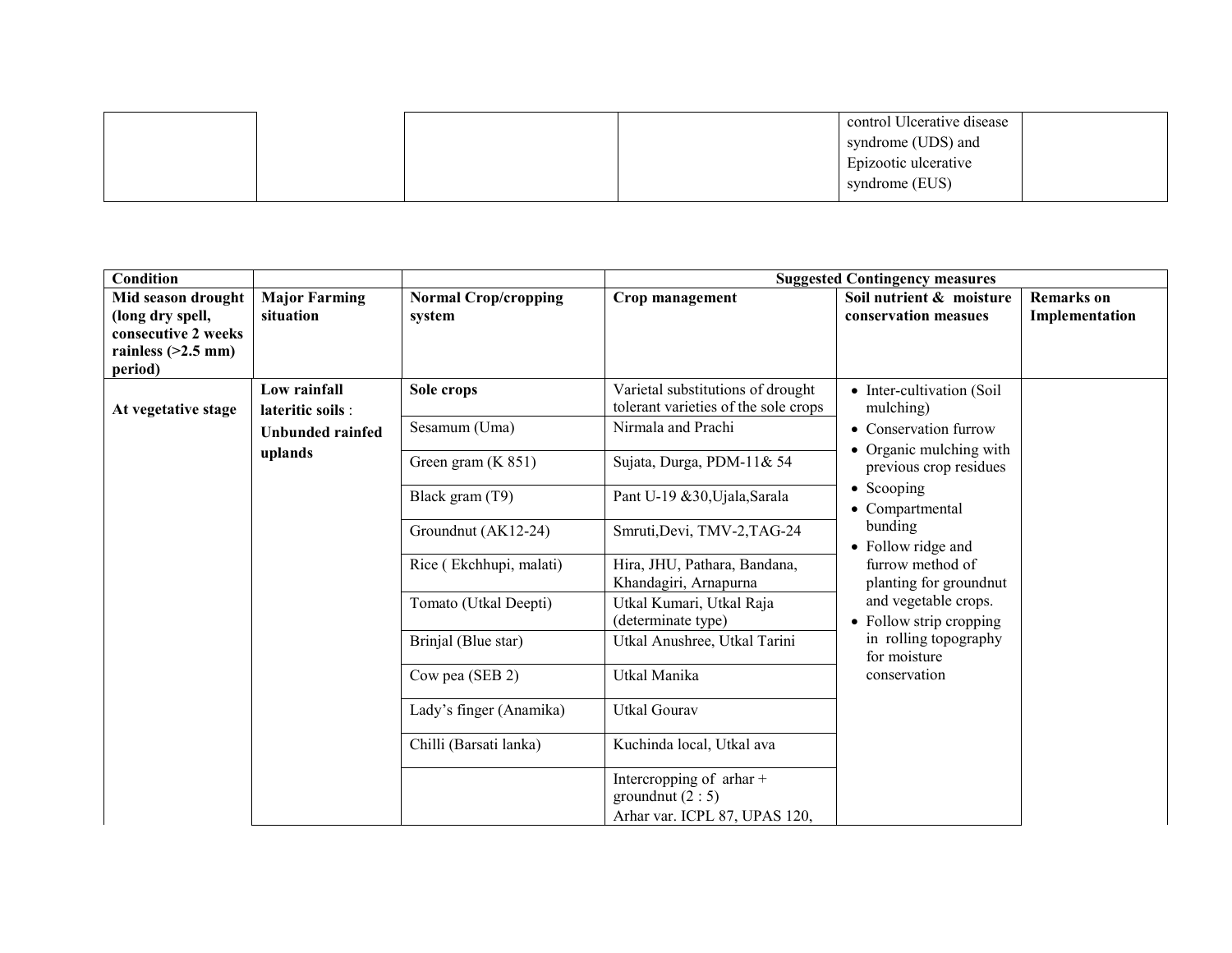|  |                          | TUR <sub>N-2</sub>                                 |                                                  |  |
|--|--------------------------|----------------------------------------------------|--------------------------------------------------|--|
|  |                          | Arhar + Sesamum $(2:4)$<br>Maize + Cow pea $(2:2)$ |                                                  |  |
|  |                          | Maize var. Navjot (HQPM-1)                         |                                                  |  |
|  |                          | Cow pea (Utkal Manika)                             |                                                  |  |
|  |                          | Yam: (Orissa Elite, Pusa                           |                                                  |  |
|  |                          | Hemlata)                                           |                                                  |  |
|  |                          | Arrararoot (White)                                 |                                                  |  |
|  | Sole crops under rainfed | Lalat, Manaswini, Naveen, Vijeta,                  | • Weed out the field                             |  |
|  | medium lands: Rice       | MTU 1010, Konark, Jogesh and                       | • Go for gap filling                             |  |
|  |                          | Surendra                                           | using seedling of same                           |  |
|  |                          |                                                    | age.                                             |  |
|  |                          |                                                    | • Strengthen the field                           |  |
|  |                          |                                                    | bunds and close the                              |  |
|  |                          |                                                    | holes                                            |  |
|  |                          |                                                    | • Provide life saving                            |  |
|  |                          |                                                    | irrigation                                       |  |
|  | Sole crops under rainfed | Swarna, Pratikshya, Rani dhan,                     | Seedling of 45 days<br>$\bullet$                 |  |
|  | medium low lands: Rice   | Sidhanta and Mahsuri                               | old can be transplanted                          |  |
|  |                          |                                                    | or gap filled.                                   |  |
|  |                          |                                                    | Do not practice<br>$\bullet$                     |  |
|  |                          |                                                    | beushaning                                       |  |
|  |                          |                                                    | Weed out the field<br>$\bullet$                  |  |
|  |                          |                                                    | Follow plant protection<br>$\bullet$<br>measures |  |
|  |                          |                                                    |                                                  |  |
|  |                          |                                                    | • Provide protective<br>irrigation through       |  |
|  |                          |                                                    | harvested rain water                             |  |
|  |                          |                                                    | • Withhold N                                     |  |
|  |                          |                                                    | application                                      |  |
|  |                          |                                                    | • Apply Potassic                                 |  |
|  |                          |                                                    | fertilizer                                       |  |
|  |                          |                                                    | • Strengthen field bunds.                        |  |
|  | Rice-onion               | Rice variety:                                      |                                                  |  |
|  |                          | Medium duration (120days) Lalat,                   |                                                  |  |
|  |                          |                                                    |                                                  |  |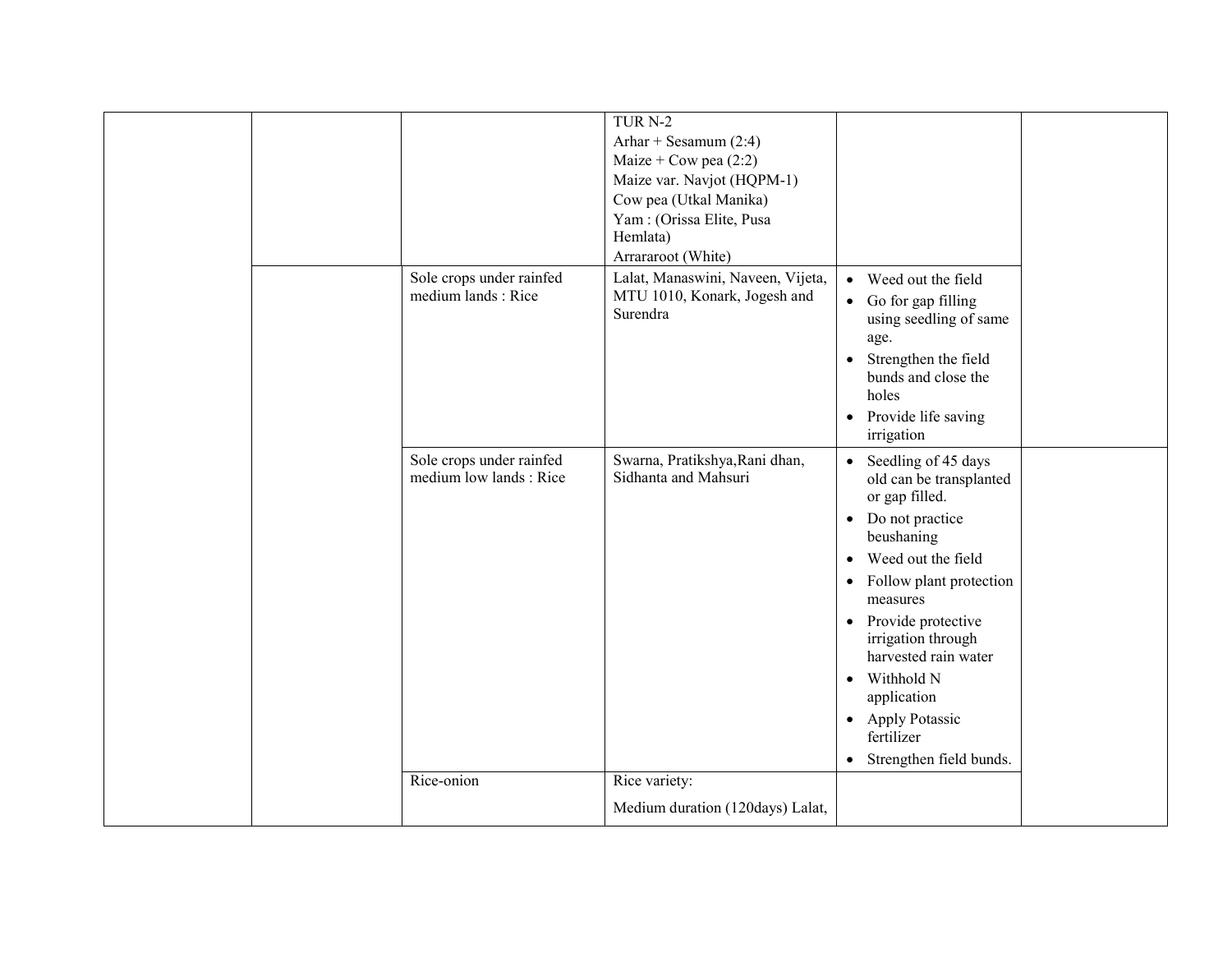|                       |                                | Manaswini, Naveen, Vijeta, MTU   |                                       |
|-----------------------|--------------------------------|----------------------------------|---------------------------------------|
|                       |                                | 1010, Konark, Jogesh and         |                                       |
|                       |                                | Surendra                         |                                       |
|                       |                                | Medium late (140-145 days)       |                                       |
|                       |                                | Swarna, Pratikshya, Rani dhan,   |                                       |
|                       |                                | Sidhanta and Mahsuri             |                                       |
|                       |                                | Onion variety : Nasik Red, N-53, | 10 kg seeds/ha, sowing                |
|                       |                                | Bhima Red.                       | time Nov-Dec, NPK                     |
|                       |                                |                                  |                                       |
|                       |                                |                                  | 60:60;50 kg/ha as basal.              |
|                       |                                |                                  | 60 kg N and 60 kg $K_2O$              |
|                       |                                |                                  | top dressed at 21 DAS                 |
|                       |                                |                                  | followed by weeding                   |
|                       |                                |                                  | hoeing and earthing up                |
| <b>Rainfed medium</b> | Rice - fallow                  | Rice - greengram /blackgram/     | 25 kg seeds/ha, full NPK              |
| lands                 |                                | water melon                      | 20:40:40 kg/ha and PMS                |
|                       |                                | Greengram variety: (Dhauli,      | 500 kg/ha as full basal,              |
|                       |                                | Kamdev, Durga)                   | line sowing 30X10cm                   |
|                       |                                | Black gram: (Sarala, Prasad,     |                                       |
|                       |                                | Ujala)                           | 2kg seeds/ha, sowing time             |
|                       |                                | Water melon: (Sugarbaby, Sugar   | Jan, spacing                          |
|                       |                                | pack, Black magic)               | 120cmX120cm, NPK                      |
|                       |                                |                                  | 30:30:100 kg/ha                       |
| Rainfed rolling       | Plantation crops (fruits local | Improved varieties               |                                       |
| topography            | varieties)                     |                                  |                                       |
|                       | Litchi                         | Seedless early, Mumbai early     | Planting time Jun-July,               |
|                       |                                |                                  | spacing 7mX7m, pit size               |
|                       |                                |                                  | 1mX1mX1m, pit                         |
|                       |                                |                                  | manuring: $60g N + 16g P$<br>$+60g K$ |
|                       | Citrus                         | Cino mandarine                   |                                       |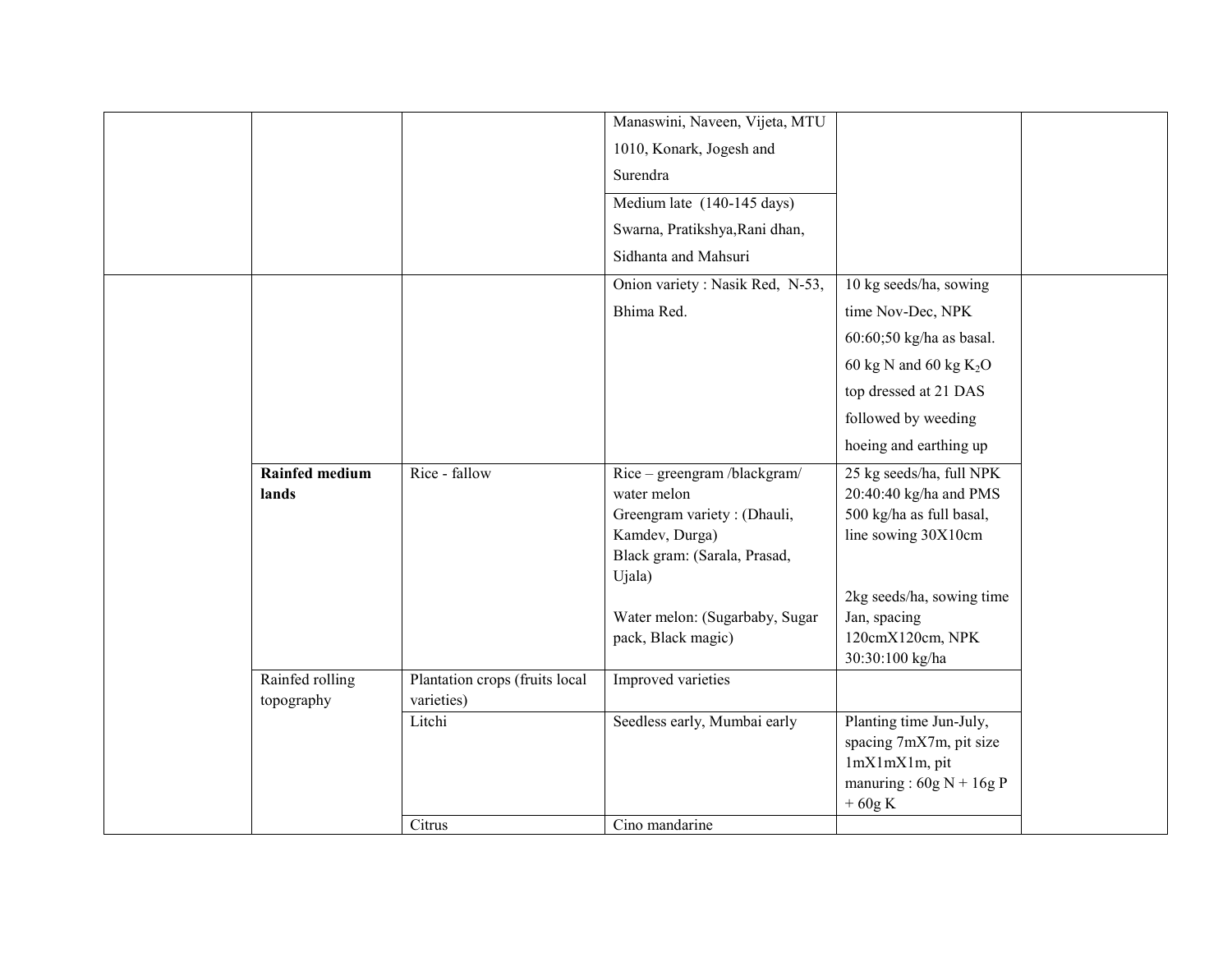| Mango                          | Amrapali, Malika                   | Planting time July,                                       |
|--------------------------------|------------------------------------|-----------------------------------------------------------|
|                                |                                    | spacing 5mX5m, pit size                                   |
|                                |                                    | lmXlmXlm, pit                                             |
|                                |                                    | manuring: $80g N + 100g$                                  |
|                                |                                    | $P + 60gK$                                                |
| Custard apple                  | Local improved                     | Planting time Jun-July,                                   |
|                                |                                    | spacing 5mX5m, pit size                                   |
|                                |                                    | 50cmX50cmX50cm, pit                                       |
|                                |                                    | manuring: $250g N + 125g$                                 |
|                                |                                    | $P + 125g K$                                              |
| Pisciculture in farm ponds     | Composite pisciculture in farm     | 10,000 fry/ha or 5,000                                    |
| with locally available species | ponds                              | fingerlings feeding 10% of                                |
| with inappropriate stocking    | Indian major carps (Rohu, Mirgal,  | the body weight i.e                                       |
| density                        | Catla plus execotic carps (Silver/ | 2kg/day (twice during                                     |
|                                | grasscarp)                         | morning and evening) mix                                  |
|                                |                                    | with multivitamin $@$ 2 tea                               |
|                                |                                    | spoon / kg feed. Cow dung<br>$2.5q$ /ha should be applied |
|                                |                                    | in 10-15 days interval for                                |
|                                |                                    | 5-6 times depending on                                    |
|                                |                                    | the growth of the                                         |
|                                |                                    | planktons. Using Cifax @                                  |
|                                |                                    | 1 lit/ha or lime and                                      |
|                                |                                    | turmeric powder $(10:1)$                                  |
|                                |                                    | ratio applied $\omega$ 200 kg/ha                          |
|                                |                                    | during the month of                                       |
|                                |                                    | November and January to                                   |
|                                |                                    | control Ulcerative disease                                |
|                                |                                    | syndrome (UDS) and                                        |
|                                |                                    | Epizootic ulcerative                                      |
|                                |                                    | syndrome (EUS)                                            |

| Condition                                 |                                                       |                                       | <b>Suggested Contingency measures</b>                                        |                                                                                  |                                     |
|-------------------------------------------|-------------------------------------------------------|---------------------------------------|------------------------------------------------------------------------------|----------------------------------------------------------------------------------|-------------------------------------|
| Mid season<br>drought (long dry<br>spell) | <b>Major Farming</b><br>situation                     | <b>Normal Crop/cropping</b><br>system | Crop management                                                              | Soil nutrient & moisture<br>conservation measues                                 | <b>Remarks</b> on<br>Implementation |
| At flowering/<br>fruiting stage           | Low rainfall<br>lateritic soils :<br>Unbunded rainfed | Sole crops                            | Varietal substitutions of<br>drought tolerant varieties of the<br>sole crops | • Spray $2\%$ KCl + 0.1 ppm<br>boron to non paddy crops<br>to overcome droughtt. |                                     |
|                                           | uplands                                               | Sesamum (Uma)                         | Nirmala and Prachi                                                           |                                                                                  |                                     |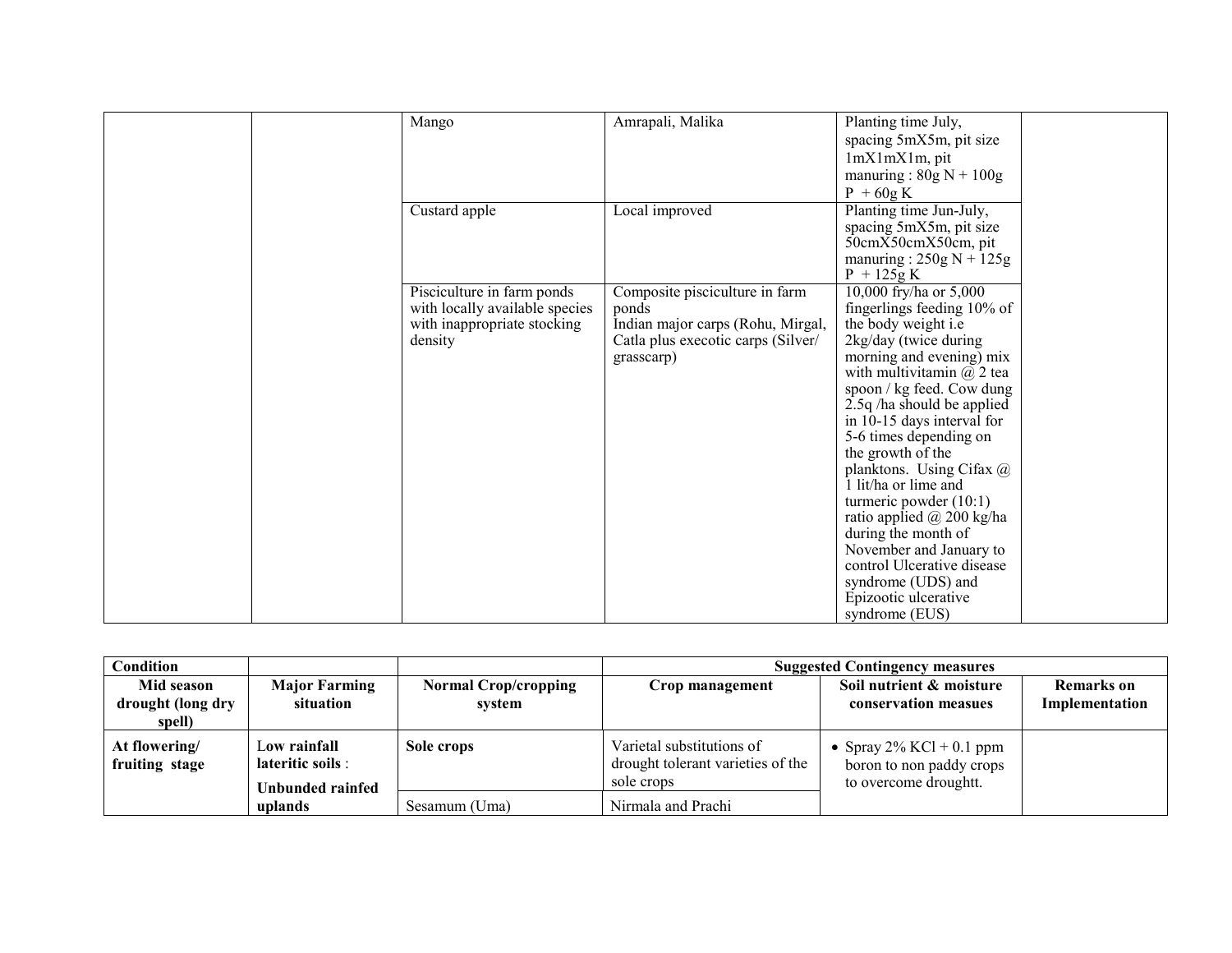|  | Green gram (K 851)                             | Sujata, Durga, PDM-11& 54                                                     | • Foliar application of $2\%$                                                                                                                                       |  |
|--|------------------------------------------------|-------------------------------------------------------------------------------|---------------------------------------------------------------------------------------------------------------------------------------------------------------------|--|
|  | Black gram (T9)                                | Pant U-19 &30, Ujala, Sarala                                                  | urea at pre-flowering and                                                                                                                                           |  |
|  | Groundnut (AK12-24)                            | Smruti, Devi, TMV-2, TAG-24                                                   | flowering stage to pulses<br>and oilseeds is helpful.                                                                                                               |  |
|  | Rice (Ekchhupi, malati)                        | Hira, JHU, Pathara, Bandana,<br>Khandagiri, Arnapurna                         | • Remove and destroy pest<br>and disease affected plants                                                                                                            |  |
|  | Tomato (Utkal Deepti)                          | Utkal Kumari, Utkal Raja<br>(determinate type)                                | • Provide irrigation at<br>critical stages at flowering                                                                                                             |  |
|  | Brinjal (Blue star)                            | Utkal Anushree, Utkal Tarini                                                  | and grain filling stage.                                                                                                                                            |  |
|  | Cow pea (SEB 2)                                | Utkal Manika                                                                  | • Crops like cow pea, green                                                                                                                                         |  |
|  | Lady's finger (Anamika)                        | <b>Utkal Gourav</b>                                                           | gram, black gram, maize<br>and vegetables may be                                                                                                                    |  |
|  | Chilli (Barsati lanka)                         | Kuchinda local, Utkal ava                                                     | harvested at physiological                                                                                                                                          |  |
|  |                                                | Intercropping of $\pi$ thar +<br>ground nut $(2:5)$                           | maturity.<br>• Under situation of                                                                                                                                   |  |
|  |                                                | Arhar var. ICPL 87, UPAS 120,<br>TUR <sub>N-2</sub>                           | complete failure of Kharif<br>crop, dismantle it and sow                                                                                                            |  |
|  |                                                | Arhar + Sesamum $(2:4)$                                                       | pre-rabi crops minor<br>pulses like horse gram                                                                                                                      |  |
|  |                                                | Maize + Cow pea $(2:2)$                                                       | (var. Urmi), Niger                                                                                                                                                  |  |
|  |                                                | Maize var. Navjot (HQPM-1)                                                    | (Deomali)                                                                                                                                                           |  |
|  |                                                | Cow pea (Utkal Manika)                                                        | • Need based plant                                                                                                                                                  |  |
|  |                                                | Yam: (Orissa Elite, Pusa<br>Hemlata)                                          | protection measures to be<br>taken.                                                                                                                                 |  |
|  |                                                | Arrararoot (White)                                                            |                                                                                                                                                                     |  |
|  | Sole crops under rainfed<br>medium lands: Rice | Lalat, Manaswini, Naveen,<br>Vijeta, MTU 1010, Konark,<br>Jogesh and Surendra | • Advised to spray<br>Tricyclazone<br>(Beam/Team) 0.06-0.1%<br>at 10-12 days interval to<br>control blast and brown<br>spot diseases in rice during<br>this period. |  |
|  |                                                |                                                                               | • To control stem borer and<br>Gandhi bug, spray methyl<br>demeton/dimethioate                                                                                      |  |
|  |                                                |                                                                               | • Provide life saving                                                                                                                                               |  |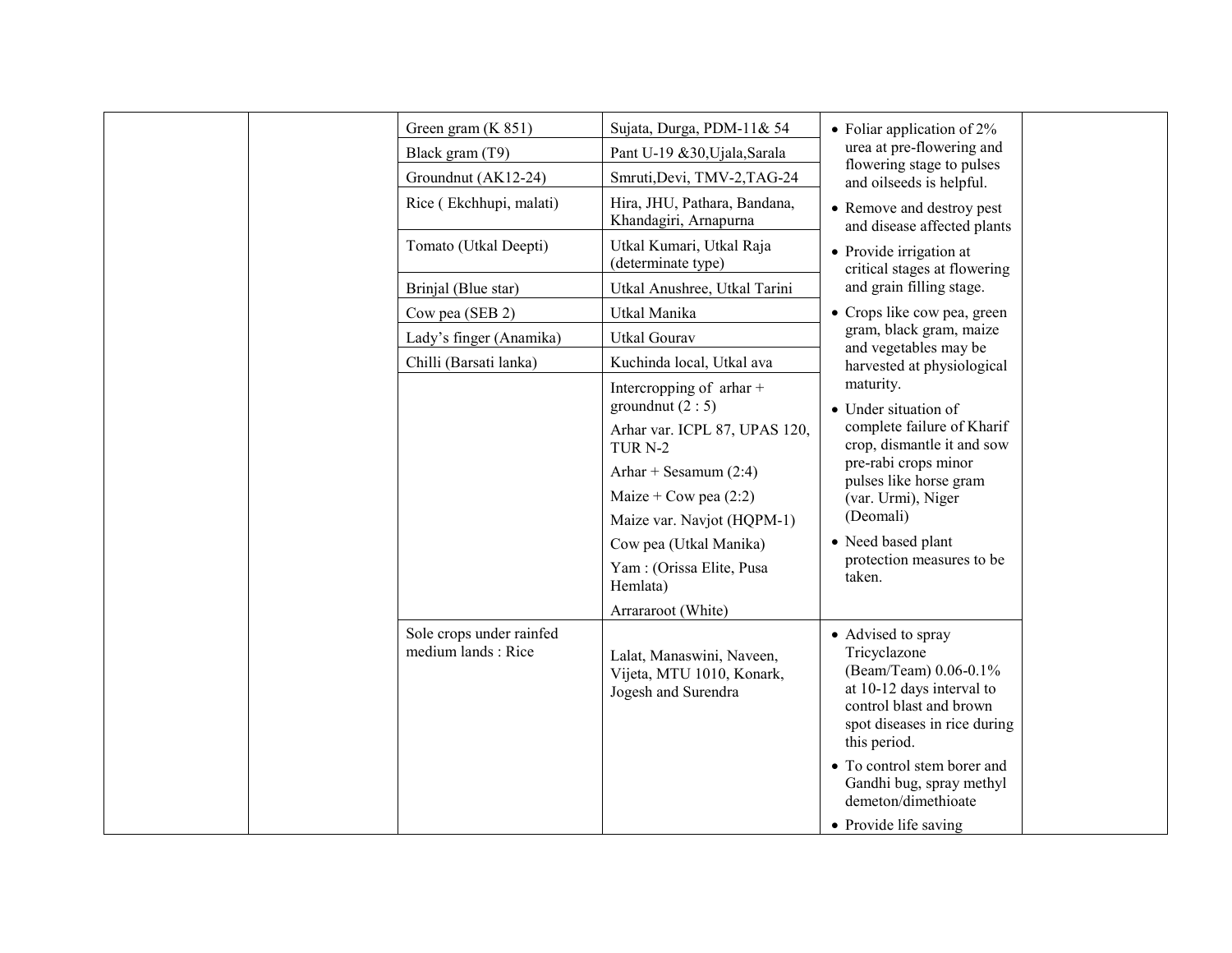|                                |                                                    |                                                                                                                                       | irrigation.                                                                                                                                                                |
|--------------------------------|----------------------------------------------------|---------------------------------------------------------------------------------------------------------------------------------------|----------------------------------------------------------------------------------------------------------------------------------------------------------------------------|
|                                | Sole crops under rainfed<br>medium low lands: Rice | Swarna, Pratikshya, Rani dhan,<br>Sidhanta and Mahsuri                                                                                | • For late transplanted rice 2<br>spraying at 10 days<br>interval with Validamycin<br>0.3% to control sheath<br>blight.<br>• Provide life saving<br>irrigation.            |
|                                | Cropping system 1:                                 |                                                                                                                                       |                                                                                                                                                                            |
|                                | Rice-onion                                         | Rice variety:<br>Medium duration (120d) Lalat,<br>Manaswini, Naveen, Vijeta,<br>MTU 1010, Konark, Jogesh and<br>Surendra              |                                                                                                                                                                            |
|                                |                                                    | Medium late $(140-145 d)$                                                                                                             |                                                                                                                                                                            |
|                                |                                                    | Swarna, Pratikshya, Rani dhan,<br>Sidhanta and Musuri                                                                                 |                                                                                                                                                                            |
|                                |                                                    | Onion variety : Nasik Red, N-<br>53, Bhima Red.                                                                                       | 10 kg seeds/ha, sowing time<br>Nov-Dec, NPK 60:60;50<br>kg/ha as basal. 60 kg N and<br>60 kg $K_2O$ top dressed at 21<br>DAS followed by weeding<br>hoeing and earthing up |
|                                | Cropping system 2:                                 |                                                                                                                                       |                                                                                                                                                                            |
| <b>Rainfed medium</b><br>lands | $Rice - fallow$                                    | Rice - greengram/blackgram/<br>water melon<br>Greengram variety: (Dhauli,<br>Kamdev, Durga)<br>Black gram: (Sarala, Prasad,<br>Ujala) | 25 kg seeds/ha, full NPK<br>$20:40:40$ kg/ha and PMS 500<br>kg/ha as full basal, line<br>sowing 30X10cm                                                                    |
|                                |                                                    | Water melon: (Sugarbaby,<br>Sugar pack, Black magic)                                                                                  |                                                                                                                                                                            |
|                                |                                                    |                                                                                                                                       | 2kg seeds/ha, sowing time<br>Jan, spacing 120cmX120cm,<br>NPK 30:30:100 kg/ha                                                                                              |
| Rainfed rolling<br>topography  | Plantation crops (fruits local<br>varieties)       | Improved varieties                                                                                                                    |                                                                                                                                                                            |
|                                | Litchi                                             | Seedless early, Mumbai early                                                                                                          | Planting time Jun-July,                                                                                                                                                    |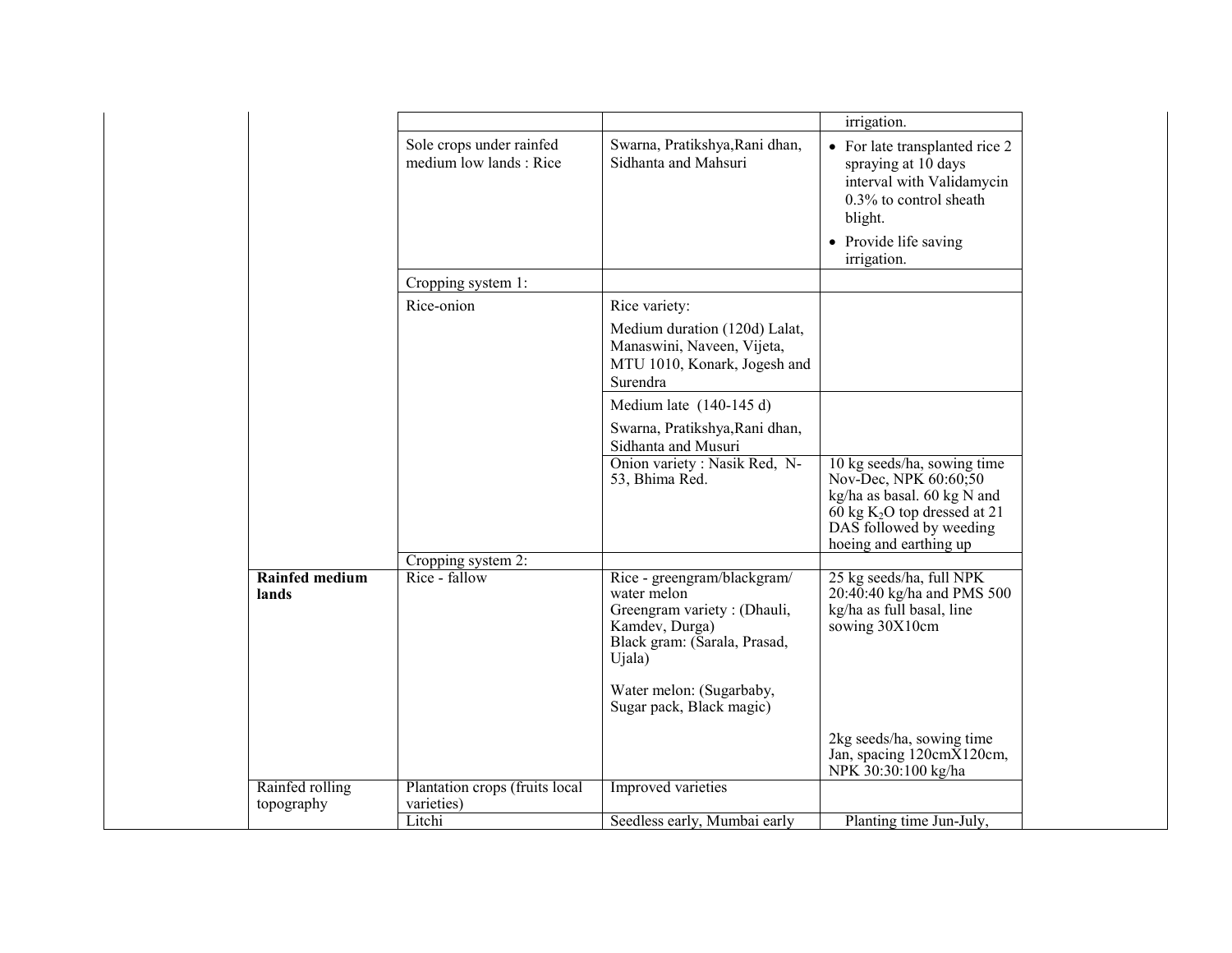|                                                                                                        |                                                                                                                                 | spacing 7mX7m, pit size<br>lmXlmXlm, pit<br>manuring : $60g N + 16g P$<br>$+60g K$                                                                                                                                                                                                                                                                                                                                                                                                                                                                                         |  |
|--------------------------------------------------------------------------------------------------------|---------------------------------------------------------------------------------------------------------------------------------|----------------------------------------------------------------------------------------------------------------------------------------------------------------------------------------------------------------------------------------------------------------------------------------------------------------------------------------------------------------------------------------------------------------------------------------------------------------------------------------------------------------------------------------------------------------------------|--|
| Citrus                                                                                                 | Cino mandarine                                                                                                                  |                                                                                                                                                                                                                                                                                                                                                                                                                                                                                                                                                                            |  |
| Mango                                                                                                  | Amrapali, Malika                                                                                                                | Planting time July, spacing<br>5mX5m, pit size<br>$lmXlmXlm$ , pit manuring :<br>$80g N + 100g P + 60g K$                                                                                                                                                                                                                                                                                                                                                                                                                                                                  |  |
| Custard apple                                                                                          | Local improved                                                                                                                  | Planting time Jun-July,<br>spacing 5mX5m, pit size<br>50cmX50cmX50cm, pit<br>manuring: $250g N + 125g P$<br>$+125g K$                                                                                                                                                                                                                                                                                                                                                                                                                                                      |  |
| Pisciculture in farm ponds<br>with locally available species<br>with inappropriate stocking<br>density | Composite pisciculture in farm<br>ponds<br>Indian major carps (Rohu,<br>Mirgal, Catla plus execotic<br>carps (Silver/grasscarp) | 10,000 fry/ha or 5,000<br>fingerlings feeding 10% of<br>the body weight i.e 2kg/day<br>(twice during morning and<br>evening) mix with<br>multivitamin $(a)$ 2 tea spoon /<br>kg feed. Cow dung 2.5q/ha<br>should be applied in 10-15<br>days interval for 5-6 times<br>depending on the growth of<br>the planktons. Using Cifax<br>$(a)$ 1 lit/ha or lime and<br>turmeric powder $(10:1)$ ratio<br>applied $\omega$ 200 kg/ha during<br>the month of November and<br>January to control Ulcerative<br>disease syndrome (UDS) and<br>Epizootic ulcerative<br>syndrome (EUS) |  |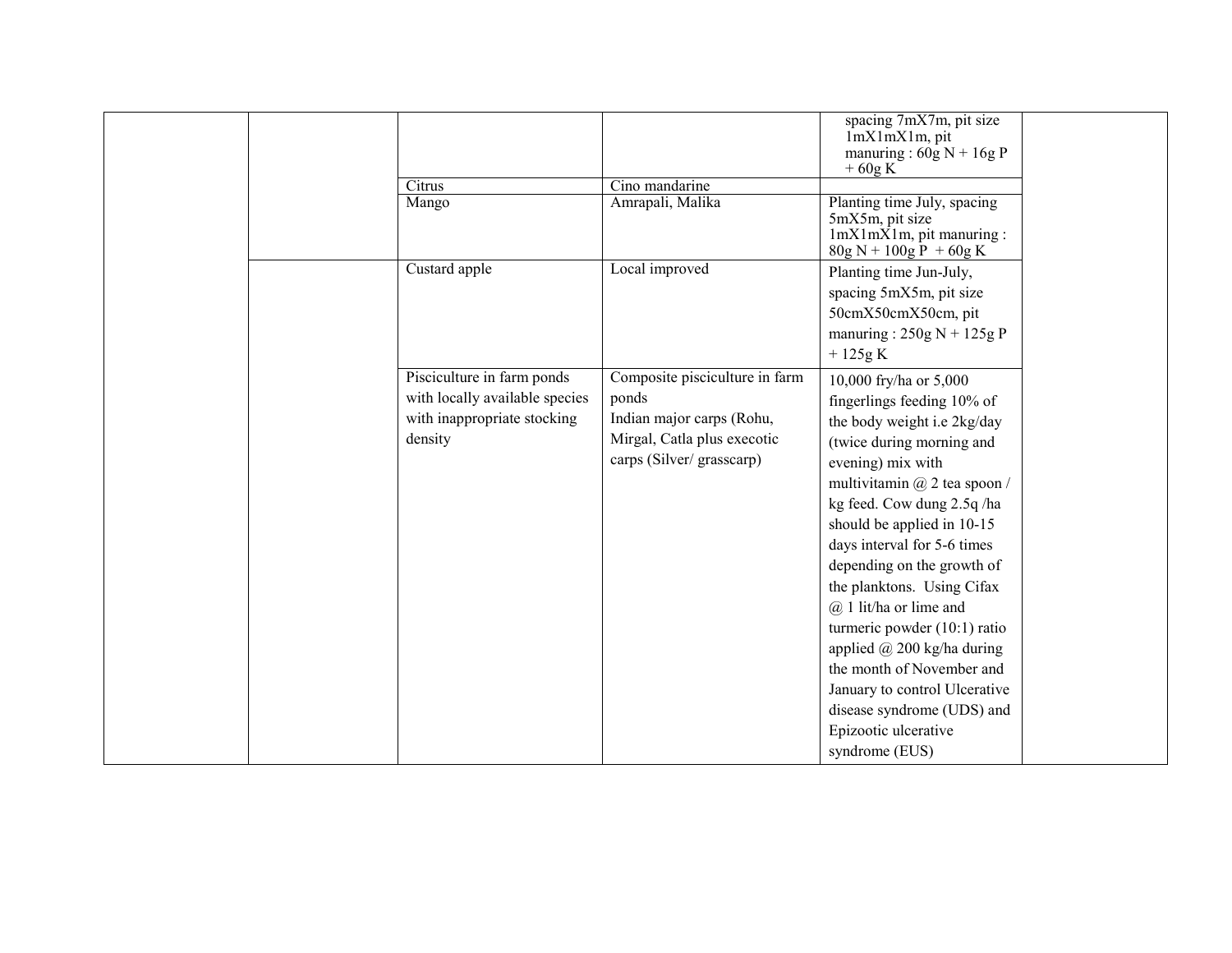| Condition                    |                                                |                                                                               | <b>Suggested Contingency measures</b>                                                                                                                                         |                                                  |                   |  |
|------------------------------|------------------------------------------------|-------------------------------------------------------------------------------|-------------------------------------------------------------------------------------------------------------------------------------------------------------------------------|--------------------------------------------------|-------------------|--|
| <b>Terminal drought</b>      | <b>Major Farming</b>                           | <b>Normal Crop/cropping</b>                                                   | Crop management                                                                                                                                                               | Rabi Crop planning                               | <b>Remarks</b> on |  |
| (Early withdrawal            | situation                                      | system                                                                        |                                                                                                                                                                               |                                                  | Implementation    |  |
| of monsoon)<br>At vegetative | Low rainfall                                   | Sole crops                                                                    | Varietal substitutions of drought                                                                                                                                             | Utilization of residual                          |                   |  |
| stage                        | lateritic soils :                              |                                                                               | tolerant varieties of the sole crops i.e                                                                                                                                      | moisture for early sowing                        |                   |  |
|                              | <b>Unbunded rainfed</b>                        | Sesamum (Uma)                                                                 | Nirmala and Prachi                                                                                                                                                            | of pre-rabi crops like Cow                       |                   |  |
|                              | uplands                                        | Green gram (K 851)                                                            | Sujata, Durga, PDM-11& 54                                                                                                                                                     | $pea (SEB - 2, Utkal)$                           |                   |  |
|                              |                                                | Black gram (T9)                                                               | Pant U-19 &30, Ujala, Sarala                                                                                                                                                  | Manik), horse gram                               |                   |  |
|                              |                                                | Groundnut (AK12-24)                                                           | Smruti, Devi, TMV-2, TAG-24                                                                                                                                                   | (Urmi), green gram                               |                   |  |
|                              |                                                | Rice (Ekchhupi, malati)                                                       | Hira, JHU, Pathara, Bandana,                                                                                                                                                  | (Durga), black gram                              |                   |  |
|                              |                                                |                                                                               | Khandagiri, Arnapurna                                                                                                                                                         | (Ujala), Niger                                   |                   |  |
|                              |                                                | Tomato (Utkal Deepti)                                                         | Utkal Kumari, Utkal Raja                                                                                                                                                      | (Deomali, ONS-15) tomato                         |                   |  |
|                              |                                                |                                                                               | (determinate type)                                                                                                                                                            | Utkal Raja, Utkal Kumari,                        |                   |  |
|                              |                                                | Brinjal (Blue star)                                                           | Utkal Anushree, Utkal Tarini                                                                                                                                                  | Utkal Urbasi. Cabbage                            |                   |  |
|                              |                                                | Cow pea (SEB 2)                                                               | Utkal Manika                                                                                                                                                                  | (Pride of India, Golden<br>Acre, Konark, Sujata, |                   |  |
|                              |                                                | Lady's finger (Anamika)                                                       | <b>Utkal Gourav</b>                                                                                                                                                           | Vijay, Cauliflower (Snow                         |                   |  |
|                              |                                                | Chilli (Barsati lanka)                                                        | Kuchinda local, Utkal ava                                                                                                                                                     | ball, Improved Japanese,                         |                   |  |
|                              |                                                |                                                                               | Intercropping of $arhar +$ groundnut                                                                                                                                          | Himani), Okra (Utkal                             |                   |  |
|                              |                                                |                                                                               | (2:5)                                                                                                                                                                         | Gourab, Arka Anamika),                           |                   |  |
|                              |                                                |                                                                               | Arhar var. ICPL 87, UPAS 120, TUR                                                                                                                                             | and leafy vegetables to be                       |                   |  |
|                              |                                                |                                                                               | $N-2$                                                                                                                                                                         | sown to conserve soil                            |                   |  |
|                              |                                                |                                                                               | Arhar + Sesamum $(2:4)$                                                                                                                                                       | moisture. And provide                            |                   |  |
|                              |                                                |                                                                               | Maize + Cow pea $(2:2)$                                                                                                                                                       | life saving irrigation as and                    |                   |  |
|                              |                                                |                                                                               | Maize var. Navjot (HQPM-1)                                                                                                                                                    | when necessary                                   |                   |  |
|                              |                                                |                                                                               | Cow pea (Utkal Manika)                                                                                                                                                        |                                                  |                   |  |
|                              |                                                |                                                                               | Yam: (Orissa Elite, Pusa Hemlata)                                                                                                                                             |                                                  |                   |  |
|                              |                                                |                                                                               | Arrararoot (White)                                                                                                                                                            |                                                  |                   |  |
|                              | Sole crops under rainfed<br>medium lands: Rice | Lalat, Manaswini, Naveen, Vijeta,<br>MTU 1010, Konark, Jogesh and<br>Surendra | Provide life saving<br>irrigation, from harvested<br>rain water at reproductive<br>stage and conserve soil<br>moisture harvest the crop<br>at physiological maturity<br>stage |                                                  |                   |  |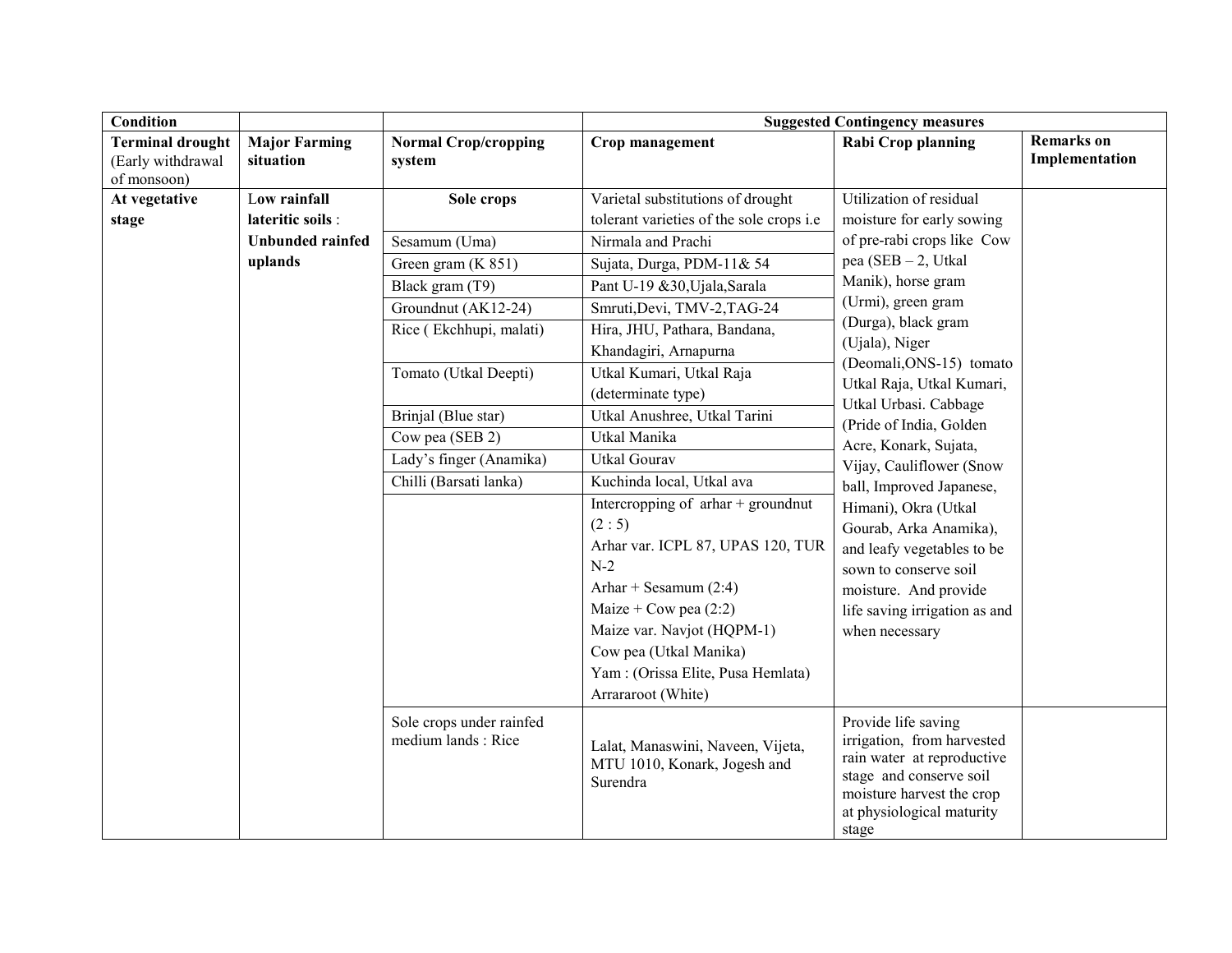| Condition                                                   |                                   |                                                     | <b>Suggested Contingency measures</b>                                                                                             |                                                                                                                                                                                   |                                     |  |
|-------------------------------------------------------------|-----------------------------------|-----------------------------------------------------|-----------------------------------------------------------------------------------------------------------------------------------|-----------------------------------------------------------------------------------------------------------------------------------------------------------------------------------|-------------------------------------|--|
| <b>Terminal drought</b><br>(Early withdrawal<br>of monsoon) | <b>Major Farming</b><br>situation | <b>Normal Crop/cropping</b><br>system               | Crop management                                                                                                                   | Rabi Crop planning                                                                                                                                                                | <b>Remarks</b> on<br>Implementation |  |
|                                                             |                                   | Sole crops under rainfed<br>medium low lands : Rice | Swarna, Pratikshya, Rani dhan,<br>Sidhanta and Musuri                                                                             | Provide life saving<br>irrigation, and monitoring<br>of pest surveillance, paira<br>cropping of blackgram and<br>greengram                                                        |                                     |  |
|                                                             |                                   | Cropping system 1:                                  |                                                                                                                                   |                                                                                                                                                                                   |                                     |  |
|                                                             |                                   | Rice-onion                                          | Rice variety:<br>Medium duration (120d) Lalat,<br>Manaswini, Naveen, Vijeta, MTU<br>1010, Konark, Jogesh and Surendra             |                                                                                                                                                                                   |                                     |  |
|                                                             | 2) Farming                        |                                                     | Medium late $(140-145 d)$                                                                                                         |                                                                                                                                                                                   |                                     |  |
|                                                             | situation:                        |                                                     | Swarna, Pratikshya, Rani dhan,<br>Sidhanta and Mahsuri                                                                            |                                                                                                                                                                                   |                                     |  |
|                                                             |                                   |                                                     | Onion variety: Nasik Red, N-53,<br>Bhima Red.                                                                                     | 10 kg seeds/ha, sowing<br>time Nov-Dec, NPK<br>$60:60;50$ kg/ha as basal. $60$<br>kg N and 60 kg $K_2O$ top<br>dressed at 21 DAS<br>followed by weeding<br>hoeing and earthing up |                                     |  |
|                                                             |                                   | Cropping system 2:                                  |                                                                                                                                   |                                                                                                                                                                                   |                                     |  |
|                                                             | <b>Rainfed medium</b><br>lands    | Rice - fallow                                       | Rice - greengram/blackgram/water<br>melon<br>Greengram variety: (Dhauli,<br>Kamdev, Durga)<br>Black gram: (Sarala, Prasad, Ujala) | 25 kg seeds/ha, full NPK<br>20:40:40 kg/ha and PMS<br>500 kg/ha as full basal, line<br>sowing 30X10cm                                                                             |                                     |  |
|                                                             |                                   |                                                     | Water melon: (Sugarbaby, Sugar<br>pack, Black magic)                                                                              | 2kg seeds/ha, sowing time<br>Jan, spacing<br>120cmX120cm, NPK<br>30:30:100 kg/ha                                                                                                  |                                     |  |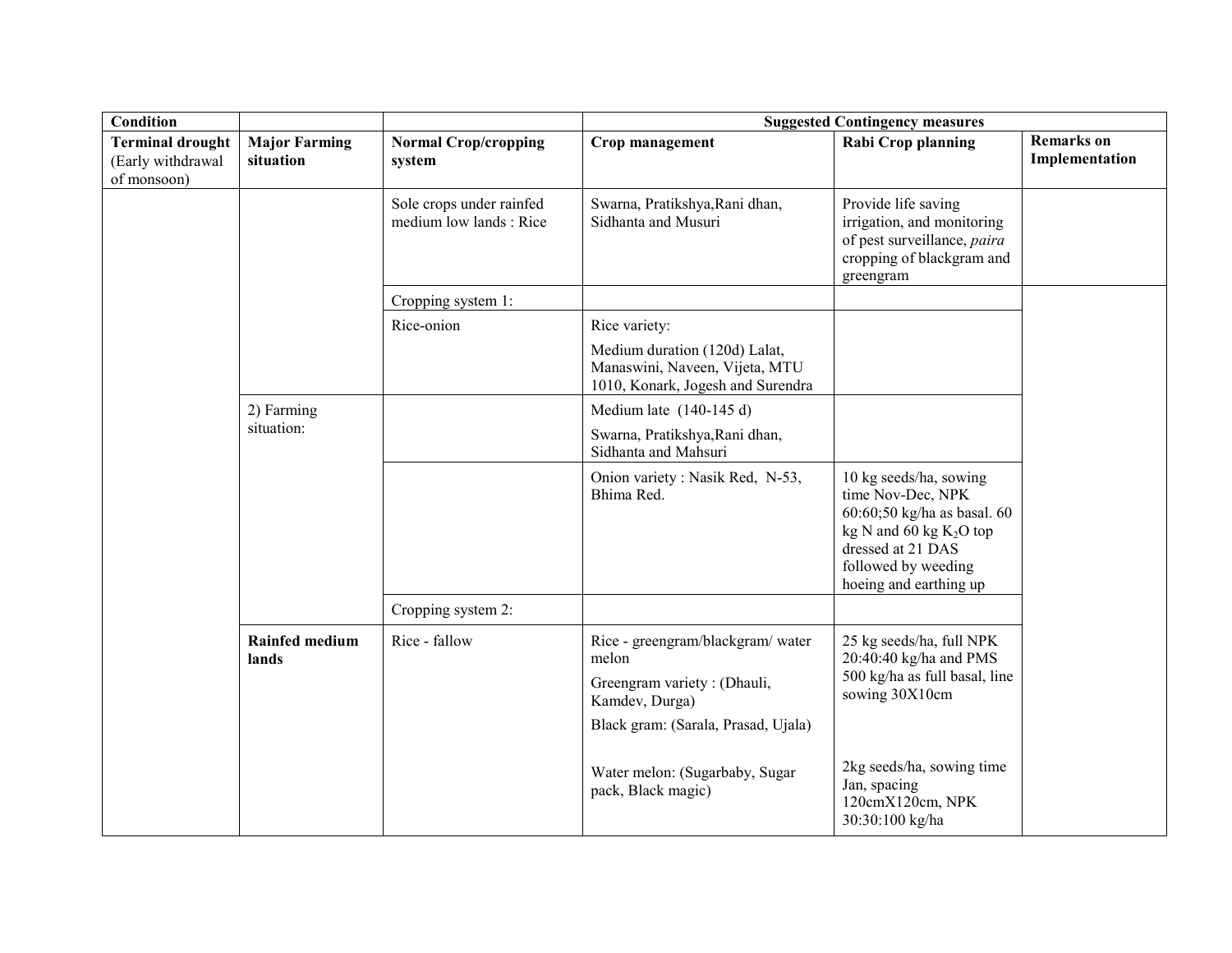| Condition                                                   |                                   |                                                                                                        | <b>Suggested Contingency measures</b>                                                                                         |                                                                                                                                                                                                                                                                                                                                                                                                                                                                                                             |                              |  |
|-------------------------------------------------------------|-----------------------------------|--------------------------------------------------------------------------------------------------------|-------------------------------------------------------------------------------------------------------------------------------|-------------------------------------------------------------------------------------------------------------------------------------------------------------------------------------------------------------------------------------------------------------------------------------------------------------------------------------------------------------------------------------------------------------------------------------------------------------------------------------------------------------|------------------------------|--|
| <b>Terminal drought</b><br>(Early withdrawal<br>of monsoon) | <b>Major Farming</b><br>situation | <b>Normal Crop/cropping</b><br>system                                                                  | Crop management                                                                                                               | <b>Rabi Crop planning</b>                                                                                                                                                                                                                                                                                                                                                                                                                                                                                   | Remarks on<br>Implementation |  |
|                                                             | Rainfed rolling<br>topography     | Plantation crops (fruits local<br>varieties)                                                           | Improved varieties                                                                                                            |                                                                                                                                                                                                                                                                                                                                                                                                                                                                                                             |                              |  |
|                                                             |                                   | Litchi                                                                                                 | Seedless early, Mumbai early                                                                                                  | Planting time Jun-July,<br>spacing 7mX7m, pit size<br>1mX1mX1m, pit manuring<br>: $60g N + 16g P + 60g K$                                                                                                                                                                                                                                                                                                                                                                                                   |                              |  |
|                                                             |                                   | Citrus                                                                                                 | Cino mandarine                                                                                                                |                                                                                                                                                                                                                                                                                                                                                                                                                                                                                                             |                              |  |
|                                                             |                                   | Mango                                                                                                  | Amrapali, Malika                                                                                                              | Planting time July, spacing<br>5mX5m, pit size<br>1mX1mX1m, pit manuring<br>: $80g N + 100g P + 60g K$                                                                                                                                                                                                                                                                                                                                                                                                      |                              |  |
|                                                             |                                   | Custard apple                                                                                          | Local improved                                                                                                                |                                                                                                                                                                                                                                                                                                                                                                                                                                                                                                             |                              |  |
|                                                             |                                   | Pisciculture in farm ponds<br>with locally available<br>species with inappropriate<br>stocking density | Composite pisciculture in farm ponds<br>Indian major carps (Rohu, Mirgal,<br>Catla plus execotic carps (Silver/<br>grasscarp) | 10,000 fry/ha or 5,000<br>fingerlings feeding 10% of<br>the body weight i.e<br>2kg/day (twice during<br>morning and evening) mix<br>with multivitamin $(a)$ 2 tea<br>spoon / kg feed. Cow dung<br>2.5q/ha should be applied<br>in 10-15 days interval for<br>5-6 times depending on the<br>growth of the planktons.<br>Using Cifax $@$ 1 lit/ha or<br>lime and turmeric powder<br>$(10:1)$ ratio applied $\omega$ 200<br>kg/ha during the month of<br>November and January to<br>control Ulcerative disease |                              |  |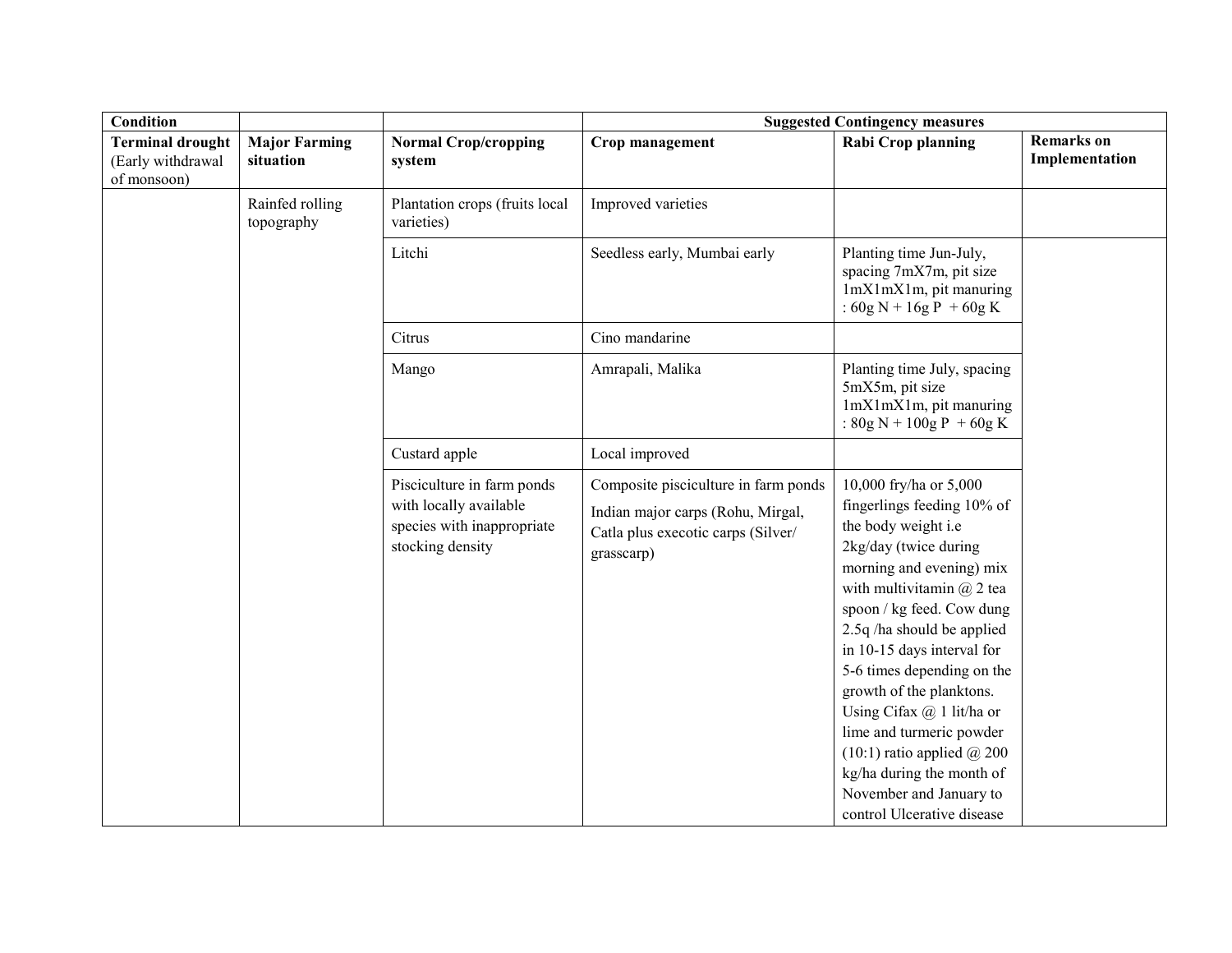| <b>Condition</b>                                            |                                   |                                       | <b>Suggested Contingency measures</b> |                                                              |                                     |
|-------------------------------------------------------------|-----------------------------------|---------------------------------------|---------------------------------------|--------------------------------------------------------------|-------------------------------------|
| <b>Terminal drought</b><br>(Early withdrawal<br>of monsoon) | <b>Major Farming</b><br>situation | <b>Normal Crop/cropping</b><br>system | Crop management                       | Rabi Crop planning                                           | <b>Remarks</b> on<br>Implementation |
|                                                             |                                   |                                       |                                       | syndrome (UDS) and<br>Epizootic ulcerative<br>syndrome (EUS) |                                     |

## 2.1.2 Drought - Irrigated situation: Not experienced

| Condition                                                    |                                                                  |                                    |                                   | <b>Suggested Contingency measures</b>                                                                                                                                             |                                                  |
|--------------------------------------------------------------|------------------------------------------------------------------|------------------------------------|-----------------------------------|-----------------------------------------------------------------------------------------------------------------------------------------------------------------------------------|--------------------------------------------------|
|                                                              | <b>Major Farming</b><br>situation                                | <b>Normal Crop/cropping system</b> | Change in crop/cropping<br>system | <b>Agronomic measures</b>                                                                                                                                                         | <b>Remarks</b> on<br>Implementation              |
| Delayed release of<br>water in canals due<br>to low rainfall | Low rainfall<br>lateritic soils :<br>Unbunded rainfed<br>uplands | Cropping system 1: rice-onion      | Rice-onion                        | Manaswini, Pratikshya,<br>Navin, Hybrid: (Ajaya,<br>Rajlaxmi)<br>Onion: Nasik Red, N-53,<br>Bhima Super, Agrifound<br>Light Red                                                   | Assured irrigation<br>through shallow<br>tanks   |
|                                                              |                                                                  | Cropping system 2:rice-fallow      | Rice-Sunflower                    | Manaswini, Pratikshya,<br>Navin, Hybrid: (Ajaya,<br>Rajlaxmi<br>Sunflower (KBSH-1) 5kg<br>seeds/ha, spacing<br>60cmX30 cm, Gypsum<br>250kg/ha, 60:80:60 kg<br>$N: P2O5: K2O$ :/ha | Assured irrigation<br>through deep bore<br>wells |

## 2.2 Unusual rains (untimely, unseasonal etc) (for both rainfed and irrigated situations)

| Condition                                           | <b>Suggested contingency measure</b> |                        |                     |                        |
|-----------------------------------------------------|--------------------------------------|------------------------|---------------------|------------------------|
| Continuous high rainfall in a short span leading to | <b>Vegetative stage</b>              | <b>Flowering stage</b> | Crop maturity stage | Post harvest           |
| water logging                                       |                                      |                        |                     |                        |
| Sesamum, Green gram, Black gram, Groundnut          | Provide drainage                     | Provide drainage       | Drain out excess    | Shift the produce to   |
|                                                     |                                      |                        | water, harvest at   | half covered threshing |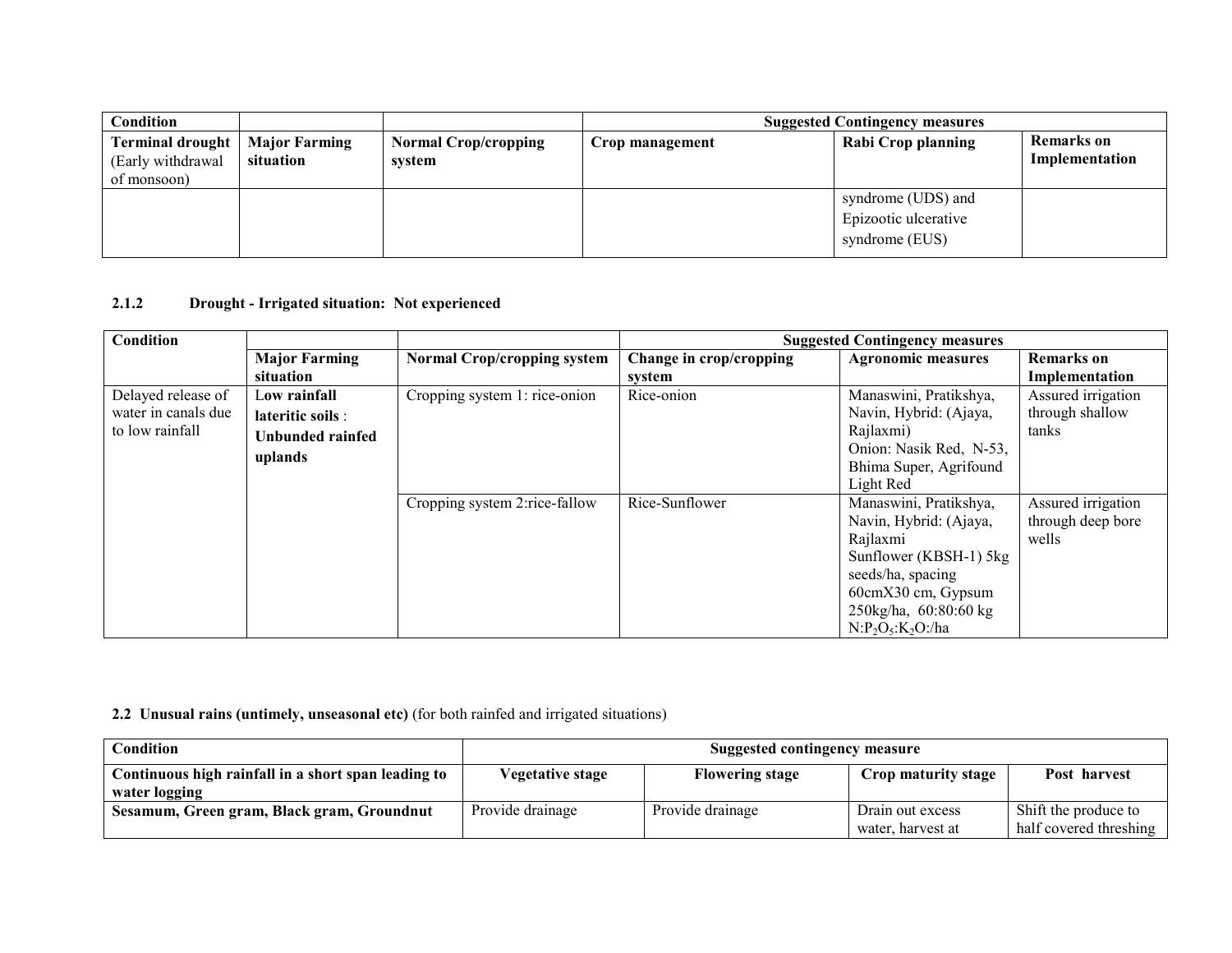| Condition                                                 |                                                                                                                                                                                                            | <b>Suggested contingency measure</b> |                                                                 |                                                                                                                                                                                   |
|-----------------------------------------------------------|------------------------------------------------------------------------------------------------------------------------------------------------------------------------------------------------------------|--------------------------------------|-----------------------------------------------------------------|-----------------------------------------------------------------------------------------------------------------------------------------------------------------------------------|
| Continuous high rainfall in a short span leading to       | <b>Vegetative stage</b>                                                                                                                                                                                    | <b>Flowering stage</b>               | Crop maturity stage                                             | Post harvest                                                                                                                                                                      |
| water logging                                             |                                                                                                                                                                                                            |                                      |                                                                 |                                                                                                                                                                                   |
|                                                           |                                                                                                                                                                                                            |                                      | physiological maturity                                          | floor and other safer<br>places for post harvest<br>operations and cover<br>the crops to protect<br>from moisture<br>absorption                                                   |
| Horticulture                                              |                                                                                                                                                                                                            |                                      |                                                                 |                                                                                                                                                                                   |
| Tomato, Brinjal, Cow pea, Lady's finger and<br>chillies   | Provide drainage                                                                                                                                                                                           | Provide drainage                     | Drain out excess<br>water, harvest at<br>physiological maturity | Shift the produce to<br>half covered threshing<br>floor and other safer<br>places for post harvest<br>operations and cover<br>the crops to protect<br>from moisture<br>absorption |
| Outbreak of pests and diseases due to unseasonal<br>rains |                                                                                                                                                                                                            |                                      |                                                                 |                                                                                                                                                                                   |
| Rice – Swarming caterpillar                               | Spray the crop with<br>chloropyriphos or tria-<br>zophos $\omega$ 2 ml /litre of<br>water or dusting with<br>Quinalphos 1.5 % dust<br>i.e., 25 kg/ha and prevent<br>migration from one field<br>to another |                                      |                                                                 |                                                                                                                                                                                   |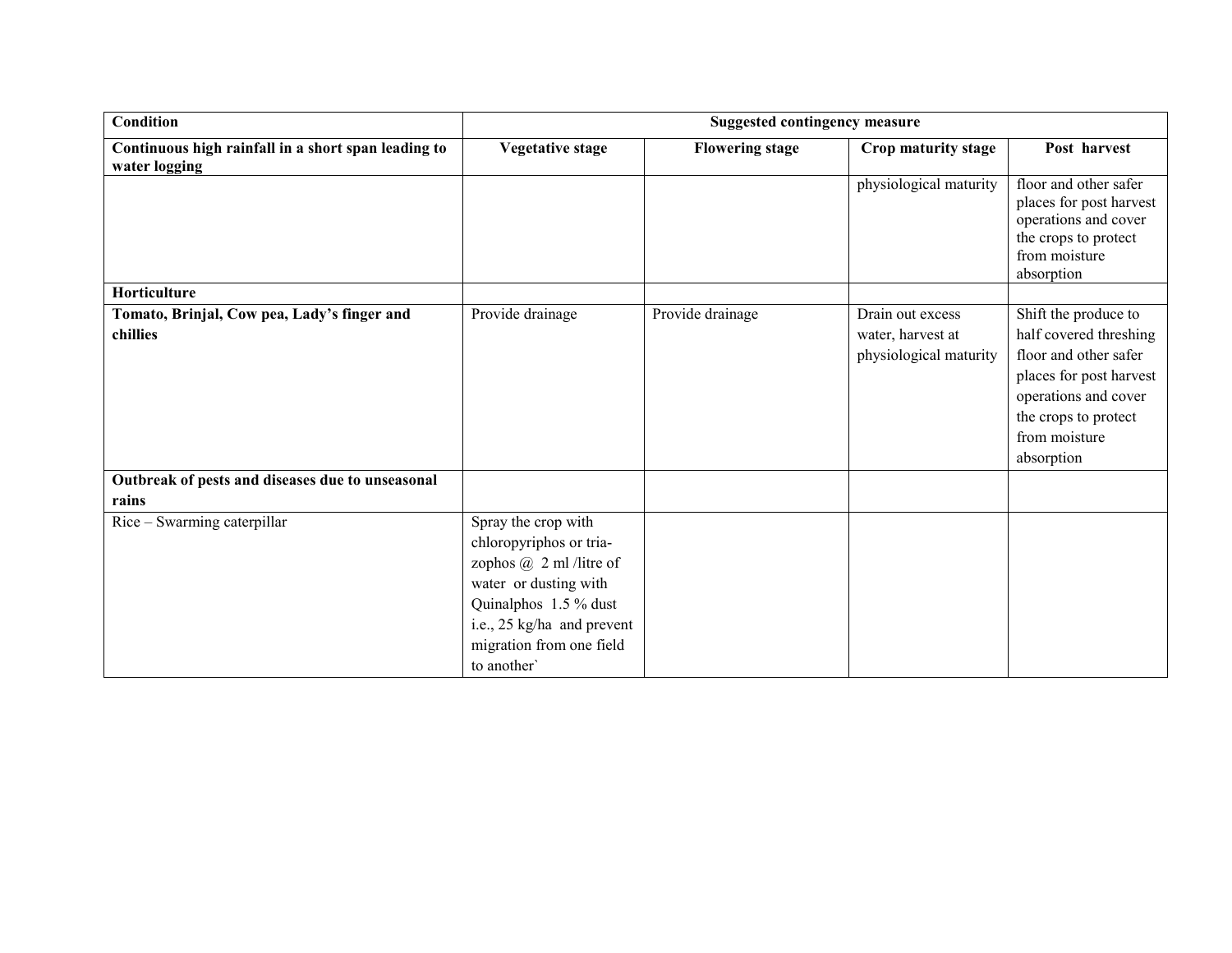## 2.4 Extreme events: Heat wave / Cold wave/Frost/ Hailstorm /Cyclone

| <b>Extreme event type</b> | Suggested contingency measure |                                  |                                  |                                  |  |  |
|---------------------------|-------------------------------|----------------------------------|----------------------------------|----------------------------------|--|--|
|                           | Seedling / nursery stage      | At harvest                       |                                  |                                  |  |  |
| <b>Heat Wave</b>          |                               |                                  |                                  |                                  |  |  |
| Mango and Litchi          | Sprinkling water              | Drip / sprinkler irrigation with | Drip / sprinkler irrigation with | Drip / sprinkler irrigation with |  |  |
|                           |                               | soil mulching                    | soil mulching                    | soil mulching                    |  |  |

### 2.52.5 Contingent strategies for Livestock, Poultry & Fisheries<br>2.5.1 Livestock

## Livestock

|                | <b>Suggested contingency measures</b>                          |                                                      |                                        |  |  |
|----------------|----------------------------------------------------------------|------------------------------------------------------|----------------------------------------|--|--|
|                | Before the event                                               | During the event                                     | After the event                        |  |  |
| <b>Drought</b> | Urea enriched paddy straw should be<br>$\bullet$               | Conducting animal health camps and                   | • Availing insurance                   |  |  |
|                | preserved in air tight underground pits                        | treating the affected animals                        | • Culling of unproductive livestock    |  |  |
|                | $\text{(straw 100 kg} + \text{urea 4kg} + \text{water 25 lt)}$ | Regular de-worming and vaccination for               | • Marketing link should be reviewed    |  |  |
|                | Livestock insurance<br>$\bullet$                               | goats against PPR, FMD with intensive                | • Vaccination should be undertaken     |  |  |
|                | On boundaries of agricultural field trees<br>$\bullet$         | care and treatment for ailments.                     | Health camps should be carried out for |  |  |
|                | or shrubs like Sesbania, Subabul, Neem                         | Low cost housing with stake arrangement<br>$\bullet$ | revival of good growth.                |  |  |
|                | etc should be planted.                                         | Preventive measures against early kid                |                                        |  |  |
|                | Explore the possibilities of availability of<br>$\bullet$      | mortality by external/artificial feeding             |                                        |  |  |
|                | unconventional / alternative feed                              | arrangement.                                         |                                        |  |  |
|                | resources during drought.                                      | Medicines like glucon D, saline's and                |                                        |  |  |
|                | Upgradation of desi cow through<br>$\bullet$                   | multi vits can be supplied to avoid                  |                                        |  |  |
|                | artificial insemination and upgradation of                     | dehydration of animals.                              |                                        |  |  |
|                | local good breeds (Ganjam, Black Bengal                        | Mobile vehicle with ice box and anti                 |                                        |  |  |
|                | through cross breeding with improved                           | stress drugs should be kept ready.                   |                                        |  |  |
|                | breeds)                                                        |                                                      |                                        |  |  |
|                | Regular deworming with vaccination of<br>$\bullet$             |                                                      |                                        |  |  |
|                | cows and need based treatments against                         |                                                      |                                        |  |  |
|                | ailments                                                       |                                                      |                                        |  |  |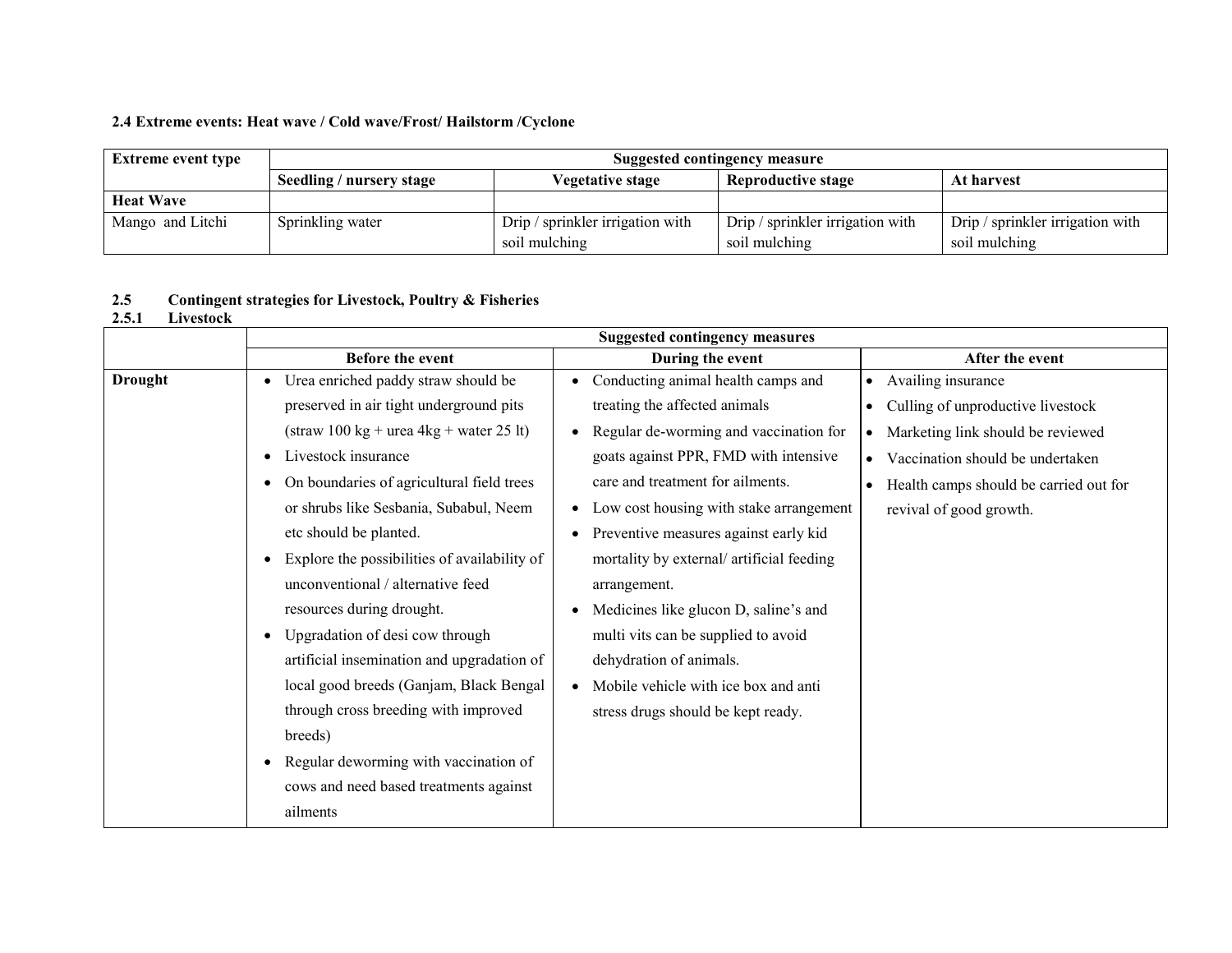|                    | <b>Suggested contingency measures</b>                                                     |                                                                                             |                                                    |  |  |
|--------------------|-------------------------------------------------------------------------------------------|---------------------------------------------------------------------------------------------|----------------------------------------------------|--|--|
|                    | <b>Before the event</b>                                                                   | During the event                                                                            | After the event                                    |  |  |
| Feed and fodder    | • It is essential to establish fodder bank                                                | Utilizing fodder from perennial trees and<br>$\bullet$                                      | Supplementary feeding of remaining                 |  |  |
| availability       | near forest areas.                                                                        | fodder bank reserves.                                                                       | livestock and the replacement stock.               |  |  |
|                    | Provision is also necessary to store<br>$\bullet$                                         | Transporting excess fodder from                                                             | Addition of calcium, mineral mixture and           |  |  |
|                    | surplus crop residues in fodder banks,                                                    | adjoining districts.                                                                        | multi-vitamin supplement @ 40 g/cow/day            |  |  |
|                    | which can be made available during                                                        | Utilizing the existing crops which fail to                                                  | with home prepared feed (rice and wheat            |  |  |
|                    | drought.                                                                                  | grow adequately due to failure of                                                           | bran: groundnut oilcake at 9:1 ratio mixed         |  |  |
|                    | Excess fodder in flush season can be                                                      | monsoon for feeding of animals.                                                             | with kitchen waste) $+40$ kg green                 |  |  |
|                    | preserved as hay / silage.                                                                | Use of unconventional livestock feed                                                        | fodder/cow/day                                     |  |  |
|                    | Encourage perennial fodder production<br>$\bullet$                                        | such as sugar cane top, sugar cane                                                          | Stall feeding with home prepared feed              |  |  |
|                    | on river beds and tank bed on community                                                   | bagasse, banana plant crop residues such                                                    | (mixture of maize + Mahua cake +                   |  |  |
|                    | basis.                                                                                    | as cassiatora water hyacinth and other                                                      | rice/wheat bran $@6:1:3$ ratio in kitchen          |  |  |
|                    | Village gauchar (grazing) lands should<br>$\bullet$                                       | like tree pods and seeds etc. Improving                                                     | waste) + mineral and multi-vitamin                 |  |  |
|                    | be developed for fodder production.                                                       | poor quality roughages by ammonia                                                           | supplement (25 g/goat/day). Sufficient             |  |  |
|                    |                                                                                           | treatment, urea treatment, urea molasses                                                    | browsing for at least four hours per day           |  |  |
|                    |                                                                                           | mineral block etc and feeding them.                                                         |                                                    |  |  |
| Drinking water     | Preserving water in community tanks and<br>$\bullet$<br>ponds etc for drinking purpose by | Water sources of Temples, Churches,<br>$\bullet$<br>Gurdwaras, Jain temples and Maszids are | • Pure drinking water and vaccines to be<br>given. |  |  |
|                    | excavation and sanitization of these                                                      | generally ideal sources during drought.                                                     |                                                    |  |  |
|                    | resources. In addition, wells (bore wells                                                 |                                                                                             |                                                    |  |  |
|                    | or dug wells) may be constructed ahead<br>of possible event of draught.                   |                                                                                             |                                                    |  |  |
|                    |                                                                                           |                                                                                             |                                                    |  |  |
| Health and disease | Organizing training programme of                                                          | Supplementation of mineral and vitamin                                                      | • Proper disposal of dead animals (carcass)        |  |  |
| management         | persons connected with A.H. on feeding<br>and management of animals during                | mixtures                                                                                    |                                                    |  |  |
|                    | drought.                                                                                  | Campaign and mass vaccination                                                               |                                                    |  |  |
|                    | Veterinary preparedness with vaccine<br>and medicines.                                    |                                                                                             |                                                    |  |  |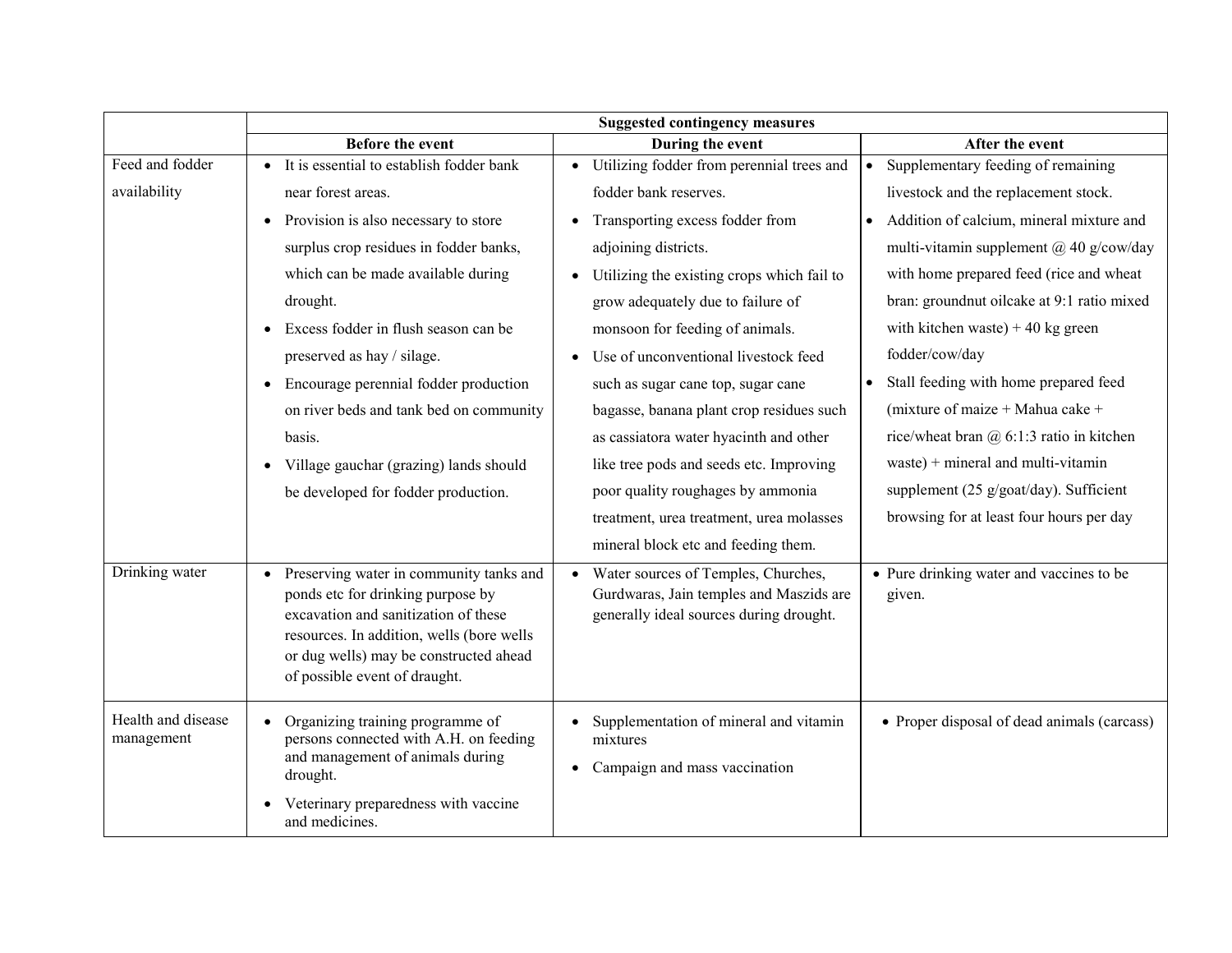|                                  | <b>Suggested contingency measures</b>                                                                                                                                                                                                                                                                                                                                                                          |                                                                                                                                                                                                                                                                                                                                                                                                                                                                                                                                                                                                                                                                   |                                                                                         |  |  |
|----------------------------------|----------------------------------------------------------------------------------------------------------------------------------------------------------------------------------------------------------------------------------------------------------------------------------------------------------------------------------------------------------------------------------------------------------------|-------------------------------------------------------------------------------------------------------------------------------------------------------------------------------------------------------------------------------------------------------------------------------------------------------------------------------------------------------------------------------------------------------------------------------------------------------------------------------------------------------------------------------------------------------------------------------------------------------------------------------------------------------------------|-----------------------------------------------------------------------------------------|--|--|
|                                  | <b>Before the event</b>                                                                                                                                                                                                                                                                                                                                                                                        | During the event                                                                                                                                                                                                                                                                                                                                                                                                                                                                                                                                                                                                                                                  | After the event                                                                         |  |  |
| <b>Floods</b>                    |                                                                                                                                                                                                                                                                                                                                                                                                                |                                                                                                                                                                                                                                                                                                                                                                                                                                                                                                                                                                                                                                                                   |                                                                                         |  |  |
| Feed and fodder<br>availability  | Procurement feeds and fodders for feeding<br>$\bullet$<br>the animals.<br>Water purifying drugs should be applied<br>$\bullet$<br>to avoid contamination of water                                                                                                                                                                                                                                              | Straw and Stover that got soaked during<br>flood need not be thrown away out right.<br>They can be fed to animals as long as<br>rotting or fungal growth has not set in.<br>Partial drying, chopping and sprinkling<br>concentrate mixture can improve intake<br>and utility.<br>Priorities animals as suckling animals,<br>$\bullet$<br>suckling animals along with their nursing<br>mothers, producing and working animals,<br>sick and old animals, adult open and non-<br>producing animals as the feed and water<br>may be in short supply.<br>Tents should be arranged to protect the<br>animals<br>Driving of the animals from lower ridge to<br>the bunds | • Construction of sheds<br>• Post flood deworming and vaccination.                      |  |  |
| Drinking water                   |                                                                                                                                                                                                                                                                                                                                                                                                                | Pure drinking water and vaccines to be given                                                                                                                                                                                                                                                                                                                                                                                                                                                                                                                                                                                                                      | • Sanitization of water resources.<br>• Pure drinking water and vaccines to be<br>given |  |  |
| Health and disease<br>management | Training to the farmers about care of<br>their animals when catastrophe<br>strives, so that they are prepared for<br>the situation. Preparation and<br>distribution of leaflets or booklets in<br>simple local language for care of<br>livestock in disaster.<br>Keeping track of weather forecast<br>$\bullet$<br>and prior information through radio<br>and TV etc.<br>Prior construction of animal shelters | Supplementation of mineral and vitamin<br>$\bullet$<br>mixtures<br>Campaign for mass vaccination<br>$\bullet$                                                                                                                                                                                                                                                                                                                                                                                                                                                                                                                                                     | • Proper disposal of dead animals (carcass)                                             |  |  |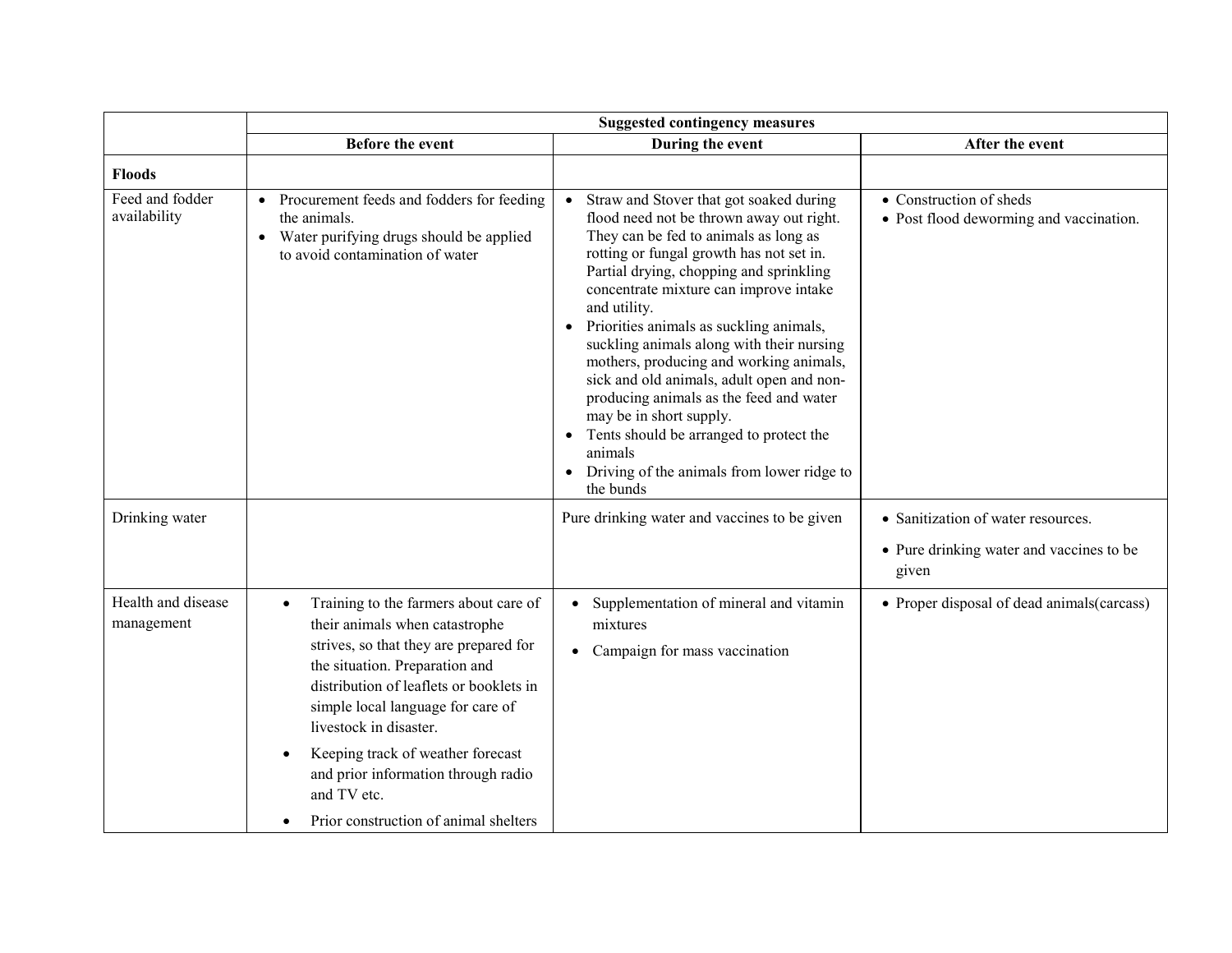| <b>Suggested contingency measures</b>                                                                                                                                                                                                                                                                                                                                                                                                                                                                |                  |                 |  |
|------------------------------------------------------------------------------------------------------------------------------------------------------------------------------------------------------------------------------------------------------------------------------------------------------------------------------------------------------------------------------------------------------------------------------------------------------------------------------------------------------|------------------|-----------------|--|
| <b>Before the event</b>                                                                                                                                                                                                                                                                                                                                                                                                                                                                              | During the event | After the event |  |
| in disaster prone areas.                                                                                                                                                                                                                                                                                                                                                                                                                                                                             |                  |                 |  |
| Temporary relief camps on spots can<br>be set up at short notice to provide<br>shelter to animals on roads, railway<br>line embankments, other earthen<br>embankments, upland etc.                                                                                                                                                                                                                                                                                                                   |                  |                 |  |
| Variation of livestock before onset of<br>$\bullet$<br>rainy season                                                                                                                                                                                                                                                                                                                                                                                                                                  |                  |                 |  |
| Temporary camps may be started to<br>$\bullet$<br>herd or flocks animals of 25-50<br>animals in each group. Inside the<br>camp the animals can be just left free<br>within the paddock/barricades<br>created with wooden pole.                                                                                                                                                                                                                                                                       |                  |                 |  |
| If no trees or sheds are available<br>$\bullet$<br>shelter the animals under a tent /<br>tarpaulins held aloft by supporting<br>poles or temporary sheds with<br>coconut leaf roof.                                                                                                                                                                                                                                                                                                                  |                  |                 |  |
| Keep the emergency service kit (first<br>$\bullet$<br>Requisites) ready<br>Aid<br>always<br>containing Cotton wool, Bandages,<br>Surgical gauze, old cotton sheets,<br>Rubber tubing (for torniquet),<br>Surgical scissors - Curved and made<br>of stainless steel, Forceps, Splints or<br>Split bamboos (for fractures),<br>Clinical thermometers - two or three,<br>Disinfectants<br>potassium<br>$\qquad \qquad -$<br>Savlon,<br>Dettol,<br>permanganate,<br>Tannic acid powder (for poisons) and |                  |                 |  |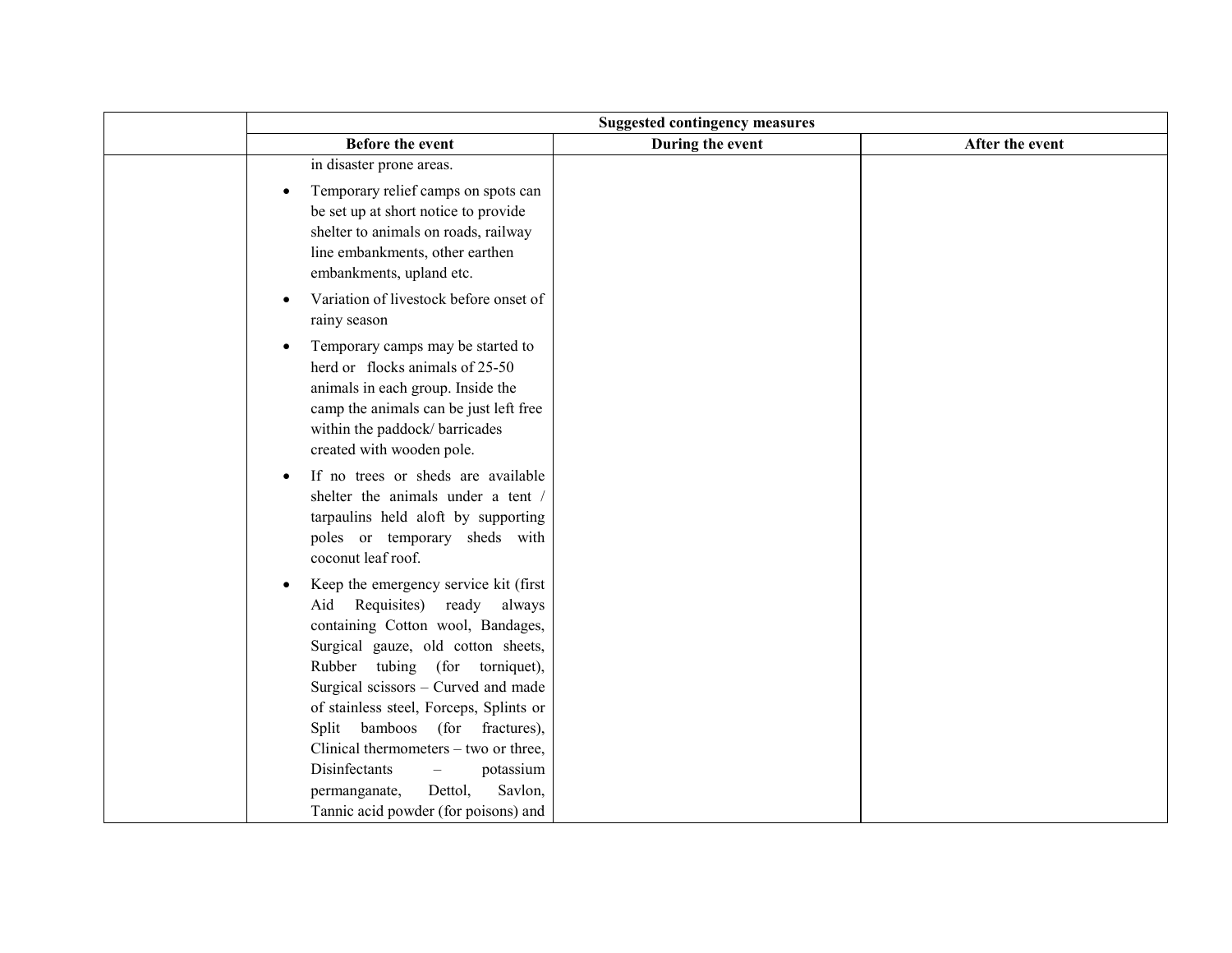|                    | <b>Suggested contingency measures</b>                                                                                                                                                                                                                                                                                                              |                                                    |                                                 |  |
|--------------------|----------------------------------------------------------------------------------------------------------------------------------------------------------------------------------------------------------------------------------------------------------------------------------------------------------------------------------------------------|----------------------------------------------------|-------------------------------------------------|--|
|                    | Before the event                                                                                                                                                                                                                                                                                                                                   | During the event                                   | After the event                                 |  |
|                    | Jelly (for burns) Antibiotic eye<br>drops, Epsom salts, copper sulphate,<br>oil of turpentine (for bloat), Obstetric<br>ropes, chains and hooks, Tincture of<br>iodine, tincture of Benzoin Co.(for<br>wounds), Cotton rope, halters (for<br>restraint), Trocar and canola (for<br>bloat), Pocket Knife (for cutting,<br>strangulating ropes etc.) |                                                    |                                                 |  |
| Cyclone            |                                                                                                                                                                                                                                                                                                                                                    |                                                    |                                                 |  |
| Feed and fodder    | Procured feeds and fodders to be used for<br>$\bullet$                                                                                                                                                                                                                                                                                             | • Procured feeds and fodders should be fed         | Provision of supplementary feeding<br>$\bullet$ |  |
| availability       | feeding the animals.                                                                                                                                                                                                                                                                                                                               | to all animals on the order of priority of         | (concentrate / Roughage) with vitamin           |  |
|                    |                                                                                                                                                                                                                                                                                                                                                    | animals.                                           | & minerals.                                     |  |
|                    |                                                                                                                                                                                                                                                                                                                                                    | Priorities animals as suckling animals,            |                                                 |  |
|                    |                                                                                                                                                                                                                                                                                                                                                    | suckling animals along with their nursing          |                                                 |  |
|                    |                                                                                                                                                                                                                                                                                                                                                    | mothers, producing and working animals,            |                                                 |  |
|                    |                                                                                                                                                                                                                                                                                                                                                    | sick and old animals, adult open and non-          |                                                 |  |
|                    |                                                                                                                                                                                                                                                                                                                                                    | producing animals as the feed and water            |                                                 |  |
|                    |                                                                                                                                                                                                                                                                                                                                                    | may be in short supply.                            |                                                 |  |
| Drinking water     | Provision of clean drinking water.<br>$\bullet$                                                                                                                                                                                                                                                                                                    | • Drinking water to be made available to the       | Provision of clean drinking water.<br>$\bullet$ |  |
|                    |                                                                                                                                                                                                                                                                                                                                                    | animals in clean container                         |                                                 |  |
| Health and disease | Training to the farmers about care of                                                                                                                                                                                                                                                                                                              | • There should be one veterinarian with 3          | Prompt and appropriate attention to             |  |
| management         | their animals when catastrophe strives,                                                                                                                                                                                                                                                                                                            | to 4 village to work with the help of              | injuries by providing necessary                 |  |
|                    | so that they are prepared for the                                                                                                                                                                                                                                                                                                                  | local volunteers.                                  | medicines to the livestock owners.              |  |
|                    | situation. Preparation and distribution                                                                                                                                                                                                                                                                                                            | The team should be well equipped with<br>$\bullet$ | Vaccination campaign against common             |  |
|                    | of leaflets or booklets in simple local                                                                                                                                                                                                                                                                                                            | contingent items like bandages,                    | endemic diseases of the areas (like H.S.        |  |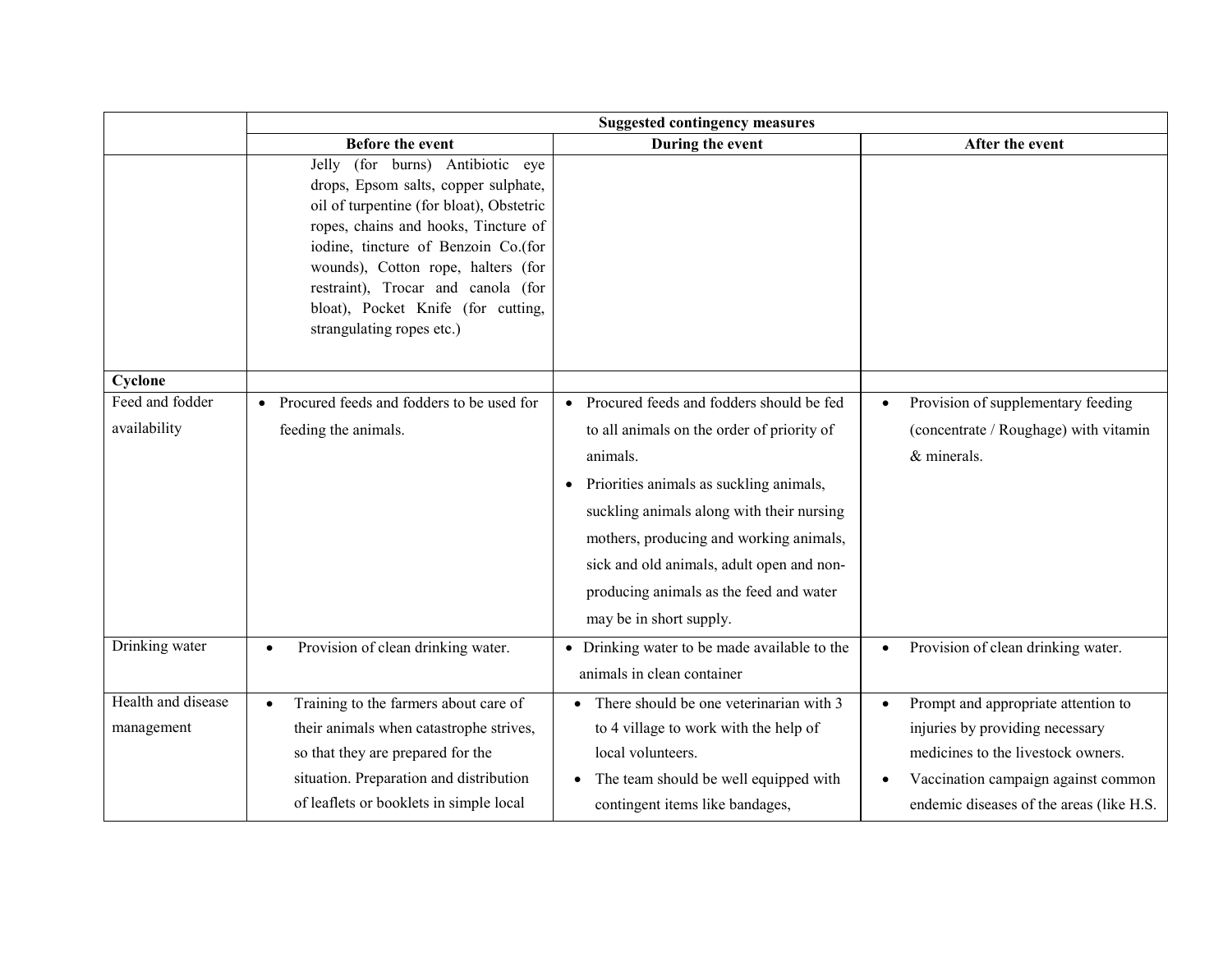|              | <b>Suggested contingency measures</b>      |                                           |                                                   |  |  |
|--------------|--------------------------------------------|-------------------------------------------|---------------------------------------------------|--|--|
|              | <b>Before the event</b>                    | During the event                          | After the event                                   |  |  |
|              | language for care of livestock in          | tourniquet ropes, controlling rope,       | B.Q, Anthrax etc.) must be taken up               |  |  |
| disaster.    |                                            | splints, slings, poles and ropes to lift  | urgently. Necessary steps should be               |  |  |
|              | Keeping track of weather forecast and      | animals. Drugs including painkillers,     | taken for the control of non-specific             |  |  |
|              | prior information through radio and TV     | antiseptics, antibiotics, anti-venom and  | digestive and respiratory infections in           |  |  |
| etc.         |                                            | anti-shock drugs etc. should be           | consultation of local veterinary                  |  |  |
|              | Prior construction of animal shelters in   | adequately available with them.           | personals.                                        |  |  |
|              | disaster prone areas.                      | Keep the animals loose in paddock         | Improving shed hygiene especially in<br>$\bullet$ |  |  |
| $\bullet$    | Temporary relief camps on spots can be     | (sheltered or unsheltered) rather keeping | the farmers household through cleaning            |  |  |
|              | set up at short notice to provide shelter  | them tethered.                            | and disinfection                                  |  |  |
|              | to animals on roads, railway line          | Releasing animals from the unnatural      |                                                   |  |  |
|              | embankments, other earthen                 | and harmful position or situation,        |                                                   |  |  |
|              | embankments, low hillocks, upland etc.     | stopping bleeding, binding broken limbs,  |                                                   |  |  |
|              | Variation of livestock before onset of     | administering painkillers, anti-poison    |                                                   |  |  |
| rainy season |                                            | and anti-shock drugs, sedating difficult  |                                                   |  |  |
| $\bullet$    | Temporary camps may be started to          | animals and even performing euthanasia    |                                                   |  |  |
| herd or      | flocks animals of 25-50                    | on hopelessly injured and suffering       |                                                   |  |  |
|              | animals in each group. Inside the camp     | animals with the consent of their owners. |                                                   |  |  |
|              | the animals can be just left free within   |                                           |                                                   |  |  |
|              | the paddock/ barricades created with       |                                           |                                                   |  |  |
| wooden pole. |                                            |                                           |                                                   |  |  |
| $\bullet$    | If no trees or sheds are available shelter |                                           |                                                   |  |  |
|              | the animals under a tent / tarpaulins      |                                           |                                                   |  |  |
|              | held aloft by supporting poles or          |                                           |                                                   |  |  |
|              | temporary sheds with coconut leaf roof.    |                                           |                                                   |  |  |
|              | Keep the emergency service kit (first      |                                           |                                                   |  |  |
|              | Aid Requisites) ready always               |                                           |                                                   |  |  |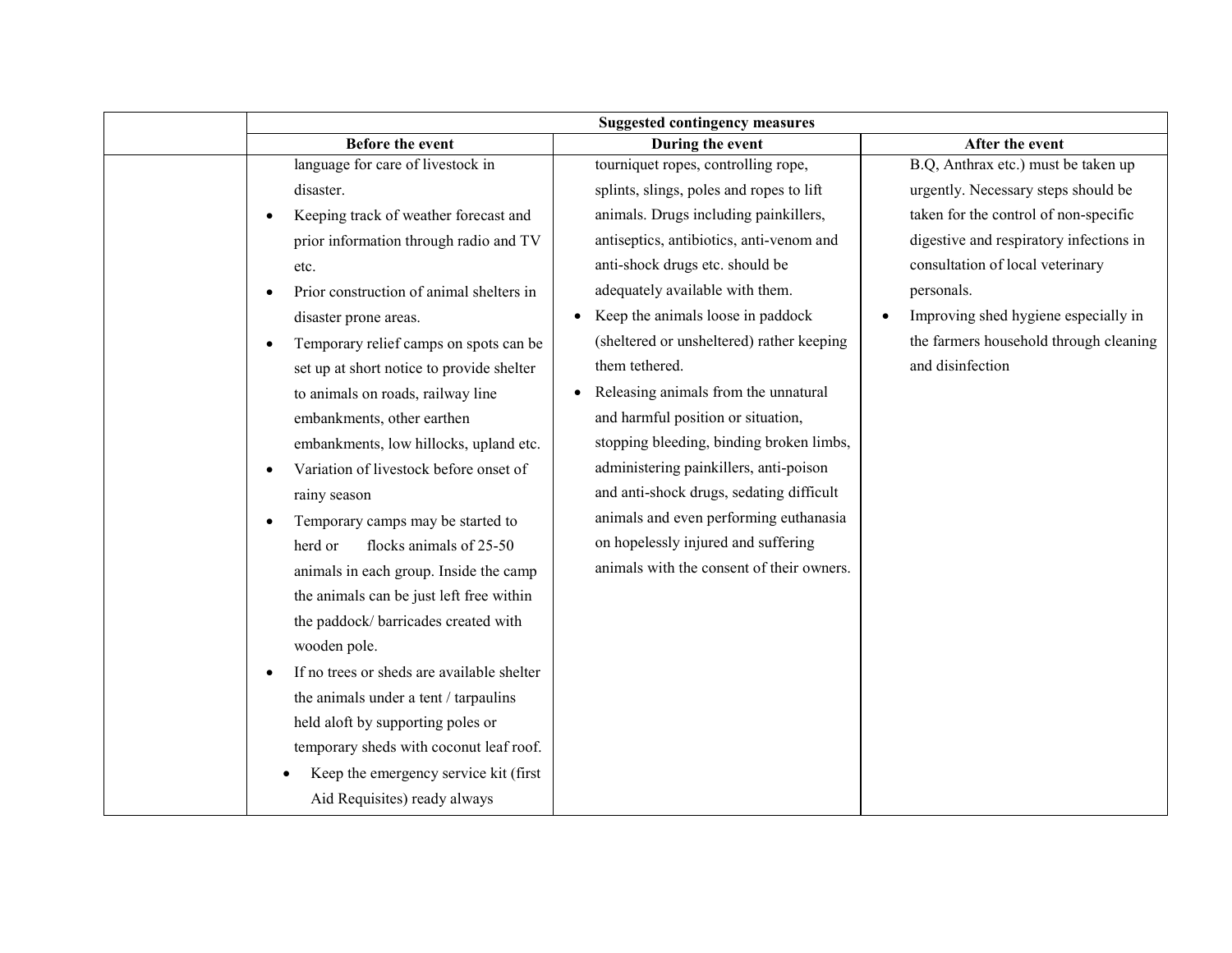|                      | <b>Suggested contingency measures</b>            |                                                         |                 |  |
|----------------------|--------------------------------------------------|---------------------------------------------------------|-----------------|--|
|                      | <b>Before the event</b>                          | During the event                                        | After the event |  |
|                      | containing Cotton wool, Bandages,                |                                                         |                 |  |
|                      | Surgical gauze, old cotton sheets,               |                                                         |                 |  |
|                      | Rubber tubing (for torniquet),                   |                                                         |                 |  |
|                      | Surgical scissors - Curved and made              |                                                         |                 |  |
|                      | of stainless steel, Forceps, Splints or          |                                                         |                 |  |
|                      | Split bamboos (for fractures),                   |                                                         |                 |  |
|                      | Clinical thermometers - two or three,            |                                                         |                 |  |
|                      | Disinfectants - potassium                        |                                                         |                 |  |
|                      | permanganate, Acriflvin, Dettol,                 |                                                         |                 |  |
|                      | Savlon, Tannic acid powder (for                  |                                                         |                 |  |
|                      | poisons) and Jelly (for burns)                   |                                                         |                 |  |
|                      | Antibiotic eye drops, Epsom salts,               |                                                         |                 |  |
|                      | copper sulphate, Treacle, oil of                 |                                                         |                 |  |
|                      | turpentine (for bloat), Obstetric                |                                                         |                 |  |
|                      | ropes, chains and hooks, Tincture of             |                                                         |                 |  |
|                      | iodine, tincture of Benzoin Co.(for              |                                                         |                 |  |
|                      | wounds), Cotton rope, halters (for               |                                                         |                 |  |
|                      | restraint), Trocar and canola (for               |                                                         |                 |  |
|                      | bloat), Pocket Knife (for cutting,               |                                                         |                 |  |
|                      | strangulating ropes etc.)                        |                                                         |                 |  |
| <b>Heat wave and</b> |                                                  |                                                         |                 |  |
| cold wave            |                                                  |                                                         |                 |  |
| Shelter/environmen   | Green cover (trees plantation, land<br>$\bullet$ | Proper sheltering / housing white painting<br>$\bullet$ |                 |  |
| t management         | scaping)                                         | outside the roof and black painting inside              |                 |  |
|                      |                                                  | the roof.                                               |                 |  |
|                      |                                                  | Washing / wallowing / sprinkling/<br>$\bullet$          |                 |  |
|                      |                                                  | splashing / showering                                   |                 |  |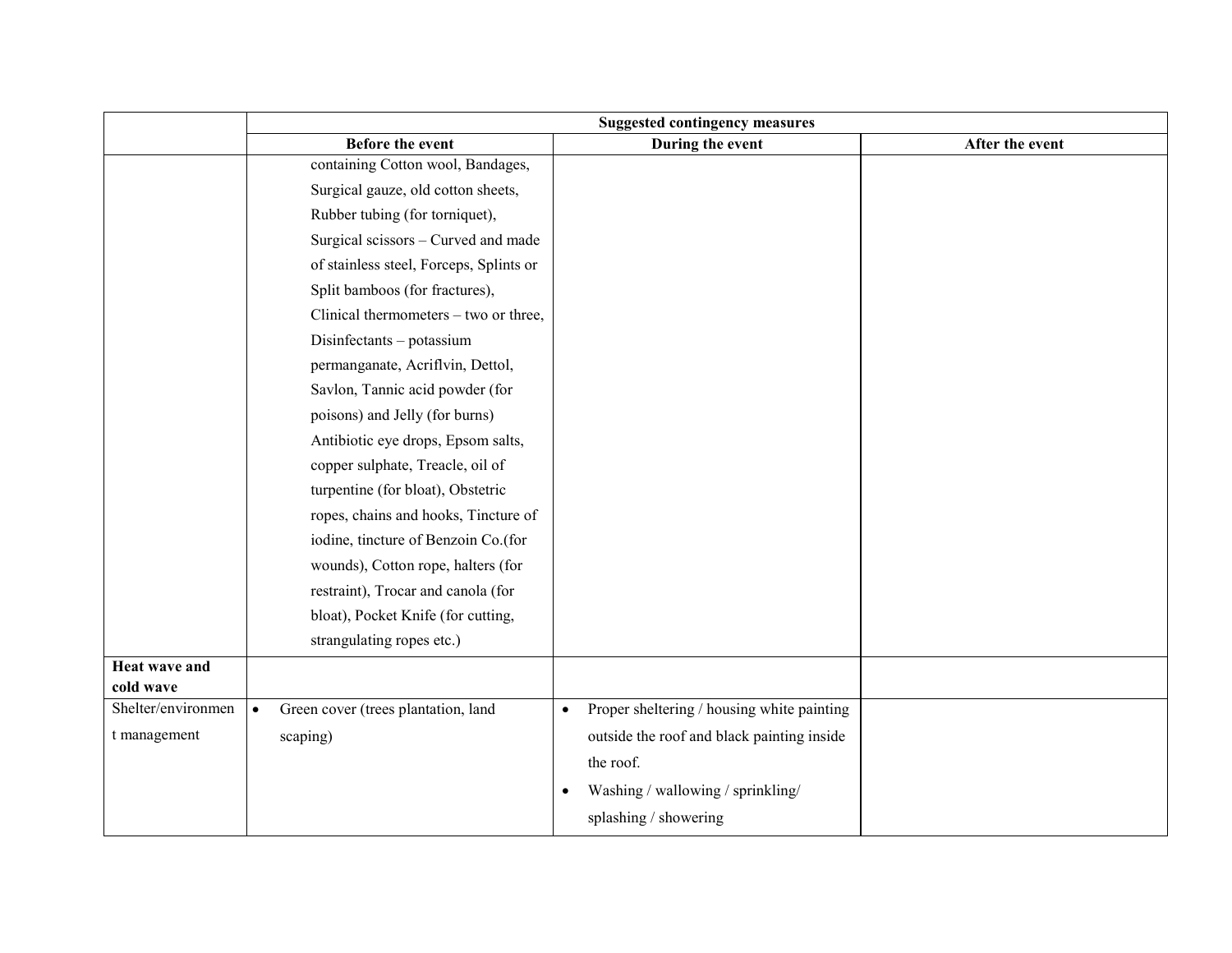|                    | <b>Suggested contingency measures</b> |           |                                            |                                              |
|--------------------|---------------------------------------|-----------|--------------------------------------------|----------------------------------------------|
|                    | Before the event                      |           | During the event                           | After the event                              |
|                    |                                       | $\bullet$ | Provision of cool drinking water (in       |                                              |
|                    |                                       |           | earthen pitchers)                          |                                              |
|                    |                                       | $\bullet$ | Cooling devices : fans, wet curtains or    |                                              |
|                    |                                       |           | panels, air cooler if possible             |                                              |
| Health and disease |                                       | $\bullet$ | Feeding Green fodder/silage/hay            | • Protection of dry / milch cows/ buffaloes/ |
| management         |                                       | $\bullet$ | Provision for night feeding                | breeding bulls and teasers against thermal   |
|                    |                                       | $\bullet$ | Grazing only if green pastures/ grass      | stress                                       |
|                    |                                       |           | lands available                            | • Heat detection with young teasers          |
|                    |                                       | $\bullet$ | Graze early in the morning and late in the | • Close observation of all open cows         |
|                    |                                       |           | afternoon                                  | • Study of cervical mucous                   |
|                    |                                       |           |                                            | • Heat detection and AI during cooler parts  |
|                    |                                       |           |                                            | of the day.                                  |
|                    |                                       |           |                                            | • Insemination at optimal time with good     |
|                    |                                       |           |                                            | quality semen.                               |

## 2.5.2 Poultry

|                              | <b>Suggested contingency measures</b>                                                                                                     | Convergence/linkages with<br>ongoing programs, if any                                                                                                |                                                                                                                                                                                     |  |
|------------------------------|-------------------------------------------------------------------------------------------------------------------------------------------|------------------------------------------------------------------------------------------------------------------------------------------------------|-------------------------------------------------------------------------------------------------------------------------------------------------------------------------------------|--|
|                              | <b>Before the event</b>                                                                                                                   | During the event                                                                                                                                     | After the event                                                                                                                                                                     |  |
| <b>Drought</b>               |                                                                                                                                           |                                                                                                                                                      |                                                                                                                                                                                     |  |
| Shortage of feed ingredients | Breed (OUAT synthetic, Banaraja,<br>Gramapriya/ Kalinga Brown,<br>Giriraja)<br>Ensure procurement of feed<br>ingredients sufficient ahead | Feed supplementation will<br>be made to the farms.<br>Free range system (Self)<br>feeding in the back yard)<br>depending on local<br>household waste | Attempt will be made for<br>available of feed ingredient<br>or compound feed to the<br>farmers.<br>Regular vaccination<br>starting from day old chick.<br>Immediately isolating the |  |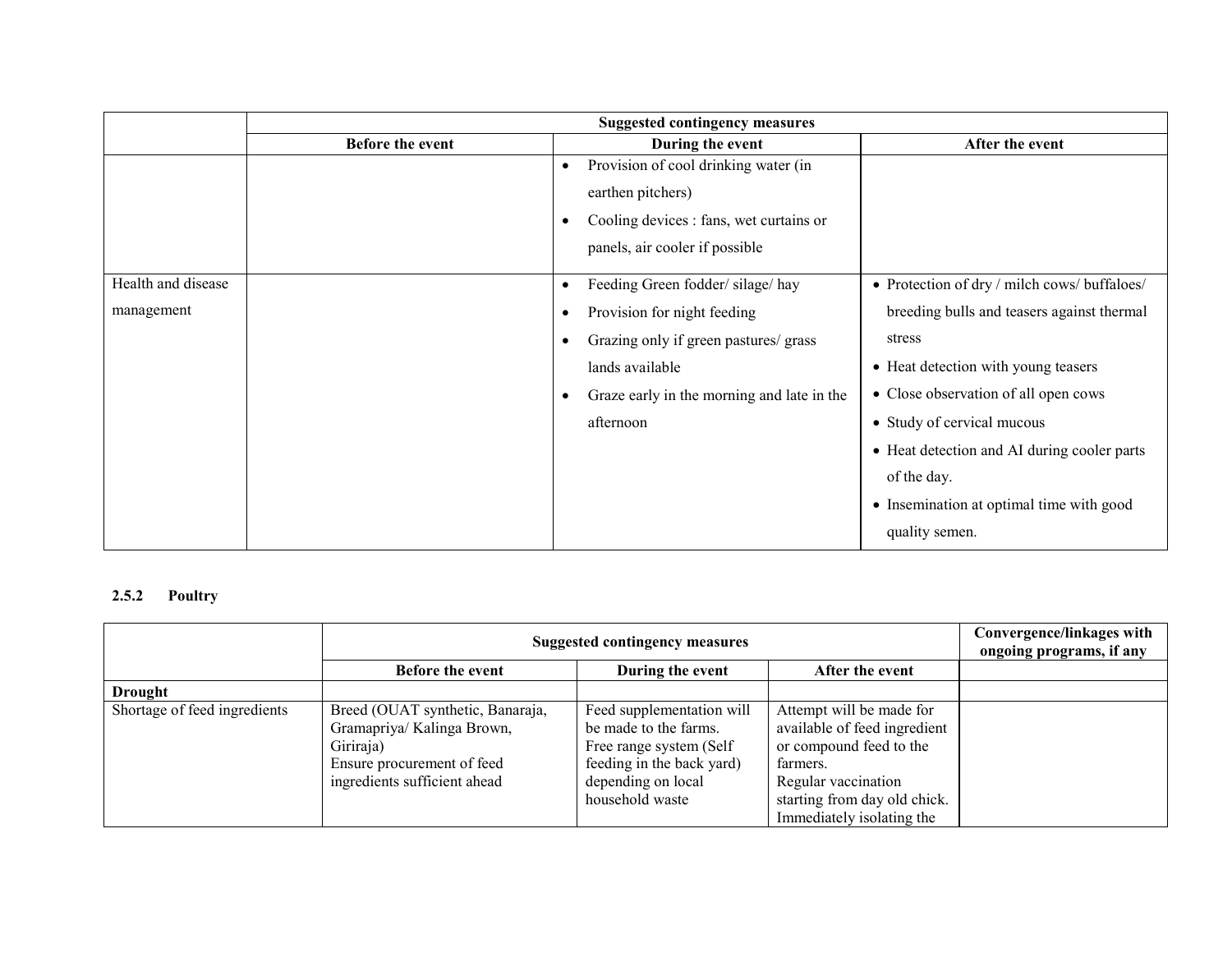|                               | <b>Suggested contingency measures</b>                                                                                                                                 |                                                                                |                                                                                    | Convergence/linkages with<br>ongoing programs, if any |
|-------------------------------|-----------------------------------------------------------------------------------------------------------------------------------------------------------------------|--------------------------------------------------------------------------------|------------------------------------------------------------------------------------|-------------------------------------------------------|
|                               | <b>Before the event</b>                                                                                                                                               | During the event                                                               | After the event                                                                    |                                                       |
|                               |                                                                                                                                                                       |                                                                                | birds affected by infectious<br>diseases from the flock.                           |                                                       |
| Drinking water                | Check water source for ensuring<br>sufficient portable water during<br>drought                                                                                        | Attempt will be made to<br>provide sanitized drinking<br>water                 | Availability of water will<br>be ensured by digging of<br>bore well                |                                                       |
| Health and disease management | Procurement of vaccines and<br>medicines and anti-stress agent.<br>Feeding antibiotics<br>Procurement of litter materials                                             | Continue feeding of anti-<br>stress agent                                      |                                                                                    |                                                       |
| <b>Floods</b>                 |                                                                                                                                                                       |                                                                                |                                                                                    |                                                       |
| Shortage of feed ingredients  | Ensure procurement of feed<br>ingredients / compound feed<br>sufficient ahead as feed supply to the<br>farm will hamper due to submergence<br>of the connecting roads | Supply the compound feed<br>to the poultry farm under<br>submerged area        | Supply will continued till<br>the situation is under<br>control                    |                                                       |
| Drinking water                | Protect the water sources from<br>submergence/contamination                                                                                                           | Attempt will be made to<br>provide sanitized drinking<br>water                 | Water sources will<br>sanitized with bleaching<br>powder or any water<br>sanitizer |                                                       |
| Health and disease management | Procurement of vaccines and<br>medicines.                                                                                                                             | Continue feeding<br>antibiotics                                                | Disinfection of the farm<br>premises.                                              |                                                       |
|                               | Feeding antibiotics<br>Procurement of litter materials                                                                                                                | Prevent entrance of flood<br>water to the shed                                 | Feeding antibiotics and<br>deworming.                                              |                                                       |
|                               |                                                                                                                                                                       | Replace wet litter                                                             | Replace wet litter                                                                 |                                                       |
|                               |                                                                                                                                                                       | Proper disposal of dead<br>birds if any                                        | Disinfection of sheds.<br>Proper disposal of dead<br>birds if any                  |                                                       |
| Cyclone                       |                                                                                                                                                                       |                                                                                |                                                                                    |                                                       |
| Shortage of feed ingredients  | Procurement of feed                                                                                                                                                   | Supply the compound feed<br>to the poultry farm under<br>cyclone affected area | Supply will continued till<br>the situation is under<br>control                    |                                                       |
| Drinking water                |                                                                                                                                                                       | Attempt will be made to                                                        | Water sources will                                                                 |                                                       |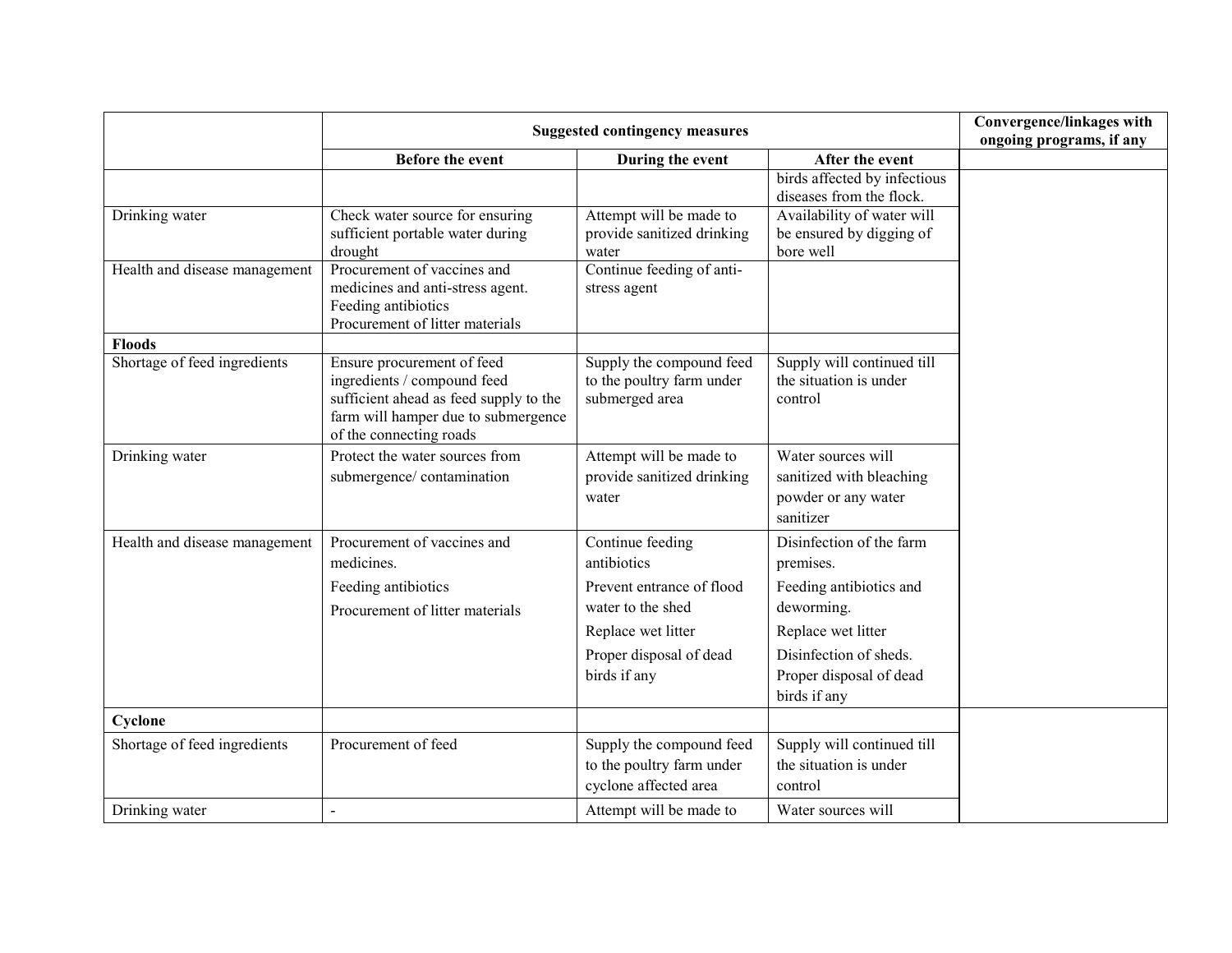|                                   | <b>Suggested contingency measures</b>                                                                                                                                                              |                                                                                                                                                                                                                                                |                                                                                    | Convergence/linkages with<br>ongoing programs, if any |
|-----------------------------------|----------------------------------------------------------------------------------------------------------------------------------------------------------------------------------------------------|------------------------------------------------------------------------------------------------------------------------------------------------------------------------------------------------------------------------------------------------|------------------------------------------------------------------------------------|-------------------------------------------------------|
|                                   | <b>Before the event</b>                                                                                                                                                                            | During the event                                                                                                                                                                                                                               | After the event                                                                    |                                                       |
|                                   |                                                                                                                                                                                                    | provide sanitized drinking<br>water                                                                                                                                                                                                            | sanitized with bleaching<br>powder or any water<br>sanitizer                       |                                                       |
| Health and disease management     | Procurement of medicine and vaccine                                                                                                                                                                | Vaccination of birds<br>against different diseases<br>Provision should be made<br>for available of sanitized<br>water                                                                                                                          | Water sources will<br>sanitized with bleaching<br>powder or any water<br>sanitizer |                                                       |
| <b>Heat wave</b>                  |                                                                                                                                                                                                    |                                                                                                                                                                                                                                                |                                                                                    |                                                       |
| Shelter/environment<br>management | Pruning of big trees in the farm.<br>Putting curtains on open sides of the<br>shed.<br>Procurement of electrical accessories<br>Providing shed to poultry houses.<br>Providing proper ventilation. | Attempt will be made for<br>cooling of poultry shed by<br>adapting different cooling<br>methods<br>Thickness of litter should<br>be reduced<br>Ventilation to the house<br>should be increased by<br>providing ceiling fans and<br>exhaust fan | Provision should be made<br>to ensure proper ventilation<br>to the house           |                                                       |
| Health and disease management     | Procurement of Antistress drugs                                                                                                                                                                    | Supplementation of<br>antistress drug                                                                                                                                                                                                          | Vaccination of birds<br>against RD                                                 |                                                       |
| Cold wave                         |                                                                                                                                                                                                    |                                                                                                                                                                                                                                                |                                                                                    |                                                       |
| Shelter/environment<br>management | Procurement of curtains to cover open<br>sides of the shed.<br>Heating arrangement kept ready                                                                                                      | Close the open sides of the<br>shed by curtain in such a<br>way that ventilation should<br>not be hampered.<br>Provide heat if necessary<br>depending on the<br>temperature and age of the<br>birds                                            | Remove the curtains.<br>Discontinue heating.                                       |                                                       |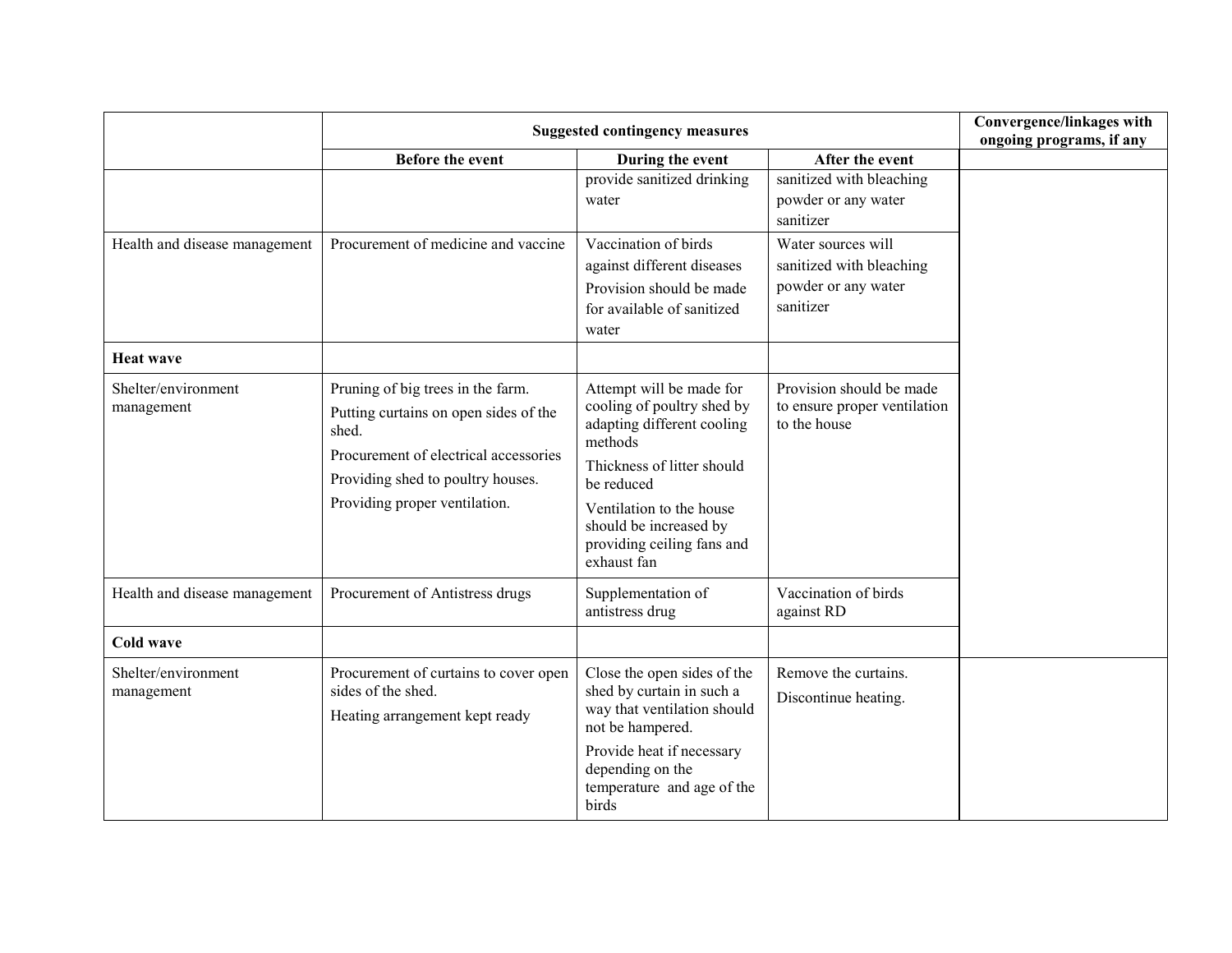|                               | <b>Suggested contingency measures</b>          |                                                                               |                                   | Convergence/linkages with<br>ongoing programs, if any |
|-------------------------------|------------------------------------------------|-------------------------------------------------------------------------------|-----------------------------------|-------------------------------------------------------|
|                               | <b>Before the event</b>                        | During the event                                                              | After the event                   |                                                       |
| Health and disease management | Procurement of Antistress drugs and<br>vaccine | Feeding of antistress drugs<br>in drinking water<br>Vaccination with fowl pox | Vaccination against IBD<br>and RD | Procurement of Antistress<br>drugs and vaccine        |

## 2.5.3 Fisheries/ Aquaculture

|                                                             | <b>Suggested contingency measures</b>                                                                                                                                                                                                                                                                                                                                                       |                                                                                                                                                                                                                   |                                                                                                                                                                                                                                             |
|-------------------------------------------------------------|---------------------------------------------------------------------------------------------------------------------------------------------------------------------------------------------------------------------------------------------------------------------------------------------------------------------------------------------------------------------------------------------|-------------------------------------------------------------------------------------------------------------------------------------------------------------------------------------------------------------------|---------------------------------------------------------------------------------------------------------------------------------------------------------------------------------------------------------------------------------------------|
|                                                             | <b>Before the event</b>                                                                                                                                                                                                                                                                                                                                                                     | During the event                                                                                                                                                                                                  | After the event                                                                                                                                                                                                                             |
| 1) Drought                                                  |                                                                                                                                                                                                                                                                                                                                                                                             |                                                                                                                                                                                                                   |                                                                                                                                                                                                                                             |
| A. Capture                                                  |                                                                                                                                                                                                                                                                                                                                                                                             |                                                                                                                                                                                                                   |                                                                                                                                                                                                                                             |
| Marine                                                      |                                                                                                                                                                                                                                                                                                                                                                                             |                                                                                                                                                                                                                   | $\overline{\phantom{a}}$                                                                                                                                                                                                                    |
| Inland                                                      |                                                                                                                                                                                                                                                                                                                                                                                             |                                                                                                                                                                                                                   |                                                                                                                                                                                                                                             |
| (i) Shallow water depth due to<br>insufficient rains/inflow | of water<br>from<br>Restricted<br>release<br>reservoir.<br>2. Supplementary water harvest structures<br>like pond and tanks has to be developed.<br>3. Renovation and maintenance of existing<br>water harvest structures.<br>4. Species : (Indian Major Carps (IMC), i.e.,<br>Rohu, Mrigal and Catla + Exotic<br>carps<br>(Silver carp and Grass carp $\omega$ )<br>5000<br>fingerlings/ha | Application of rice bran + Groundnut<br>oil cake + vitamins or 80 kg, urea +<br>40 kg SSP/ha/year: Raw cow dung @<br>$5$ t/ha + micronutrient to enhance the<br>production of phyto plankton and zoo<br>plankton. | Using Cifax $(a)$ 1 lit/ha or lime and<br>turmeric powder (10:1) ratio applied $\omega$<br>200 kg/ha during the month of<br>November and January to control<br>Ulcerative disease syndrome (UDS) and<br>Epizootic ulcerative syndrome (EUS) |
| (ii) Changes in water quality                               | 1. Prepare to release water into the habitat.<br>2. Leveling of farm bonds, testing of water                                                                                                                                                                                                                                                                                                | 1. Mixing of water from the water<br>harvest structure like ponds and tanks                                                                                                                                       | 1. Monitoring the water quality and<br>health of aquatic organisms.                                                                                                                                                                         |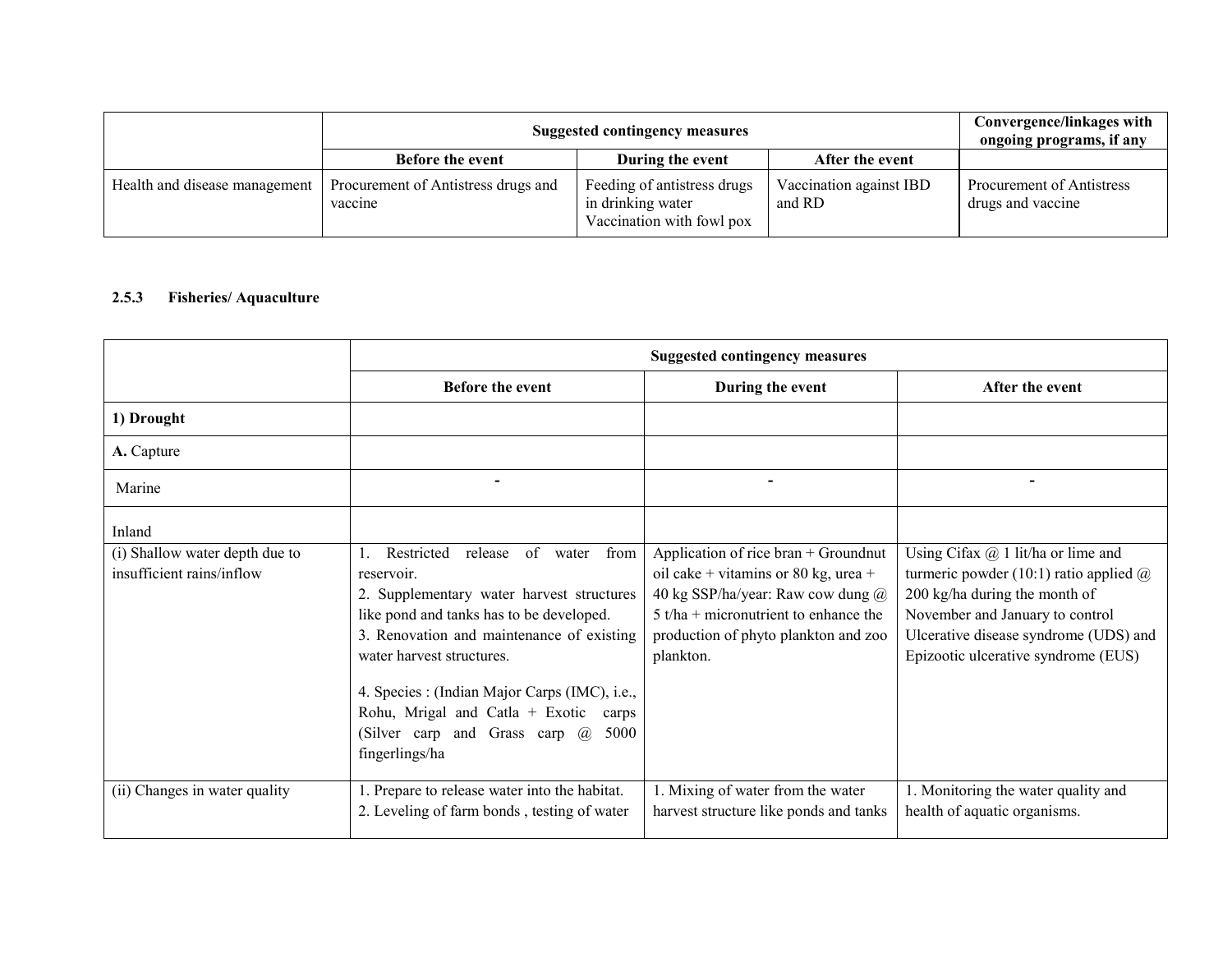|                                                                         | <b>Suggested contingency measures</b>                                                                |                                                                                                                                                                                                                                   |                                                                                                                                                                                                                                                                                                                                                                                                                                                                                                        |
|-------------------------------------------------------------------------|------------------------------------------------------------------------------------------------------|-----------------------------------------------------------------------------------------------------------------------------------------------------------------------------------------------------------------------------------|--------------------------------------------------------------------------------------------------------------------------------------------------------------------------------------------------------------------------------------------------------------------------------------------------------------------------------------------------------------------------------------------------------------------------------------------------------------------------------------------------------|
|                                                                         | <b>Before the event</b>                                                                              | During the event                                                                                                                                                                                                                  | After the event                                                                                                                                                                                                                                                                                                                                                                                                                                                                                        |
|                                                                         | body<br>3. Development high stocking density                                                         | into the fish habitat.                                                                                                                                                                                                            |                                                                                                                                                                                                                                                                                                                                                                                                                                                                                                        |
| (iii) Any other                                                         |                                                                                                      |                                                                                                                                                                                                                                   |                                                                                                                                                                                                                                                                                                                                                                                                                                                                                                        |
| <b>B.</b> Aquaculture                                                   |                                                                                                      |                                                                                                                                                                                                                                   |                                                                                                                                                                                                                                                                                                                                                                                                                                                                                                        |
| (i) Shallow water in ponds due to<br>insufficient rains/inflow          | 1. Building deep ditches in culture ponds for<br>shelter of the fish to overcome high<br>temperature | 1. Recharge the ponds with bore well<br>water or water from other sources.<br>2. Partial harvesting of the stock to<br>reduce stocking density.<br>3. Artificial shelter by putting aquatic<br>floating weeds in $1/3^{rd}$ area. | (i) Increase the water depth using other<br>sources like ground water nearby<br>surface water sources                                                                                                                                                                                                                                                                                                                                                                                                  |
| (ii) Impact of salt load build up in<br>ponds / change in water quality | 1. Application of organic manure in culture<br>system                                                | 1. Recharge the ponds with bore well<br>water or water from other sources                                                                                                                                                         | 1. Application of organic manure in<br>culture system<br>2. Phytoplankton management -<br>application of cimazine $\omega$ 0.2 ppm in<br>case of over population<br>3. pH regulation through liming $\omega$ 60-<br>75 kg/ha m at 15 days interval<br>4. Turbidity control through application<br>of Gypsum @ 200-250 kg/ ha m of<br>water.<br>5. In case of plankton crash algal<br>inoculation is recommended followed<br>by fertilization $\omega$ 30 kg (15 kg urea +<br>15 kg ssp)/ ha m of water |
| (iii) Any other                                                         |                                                                                                      |                                                                                                                                                                                                                                   |                                                                                                                                                                                                                                                                                                                                                                                                                                                                                                        |
| 2) Floods                                                               |                                                                                                      |                                                                                                                                                                                                                                   |                                                                                                                                                                                                                                                                                                                                                                                                                                                                                                        |
| A. Capture                                                              |                                                                                                      |                                                                                                                                                                                                                                   |                                                                                                                                                                                                                                                                                                                                                                                                                                                                                                        |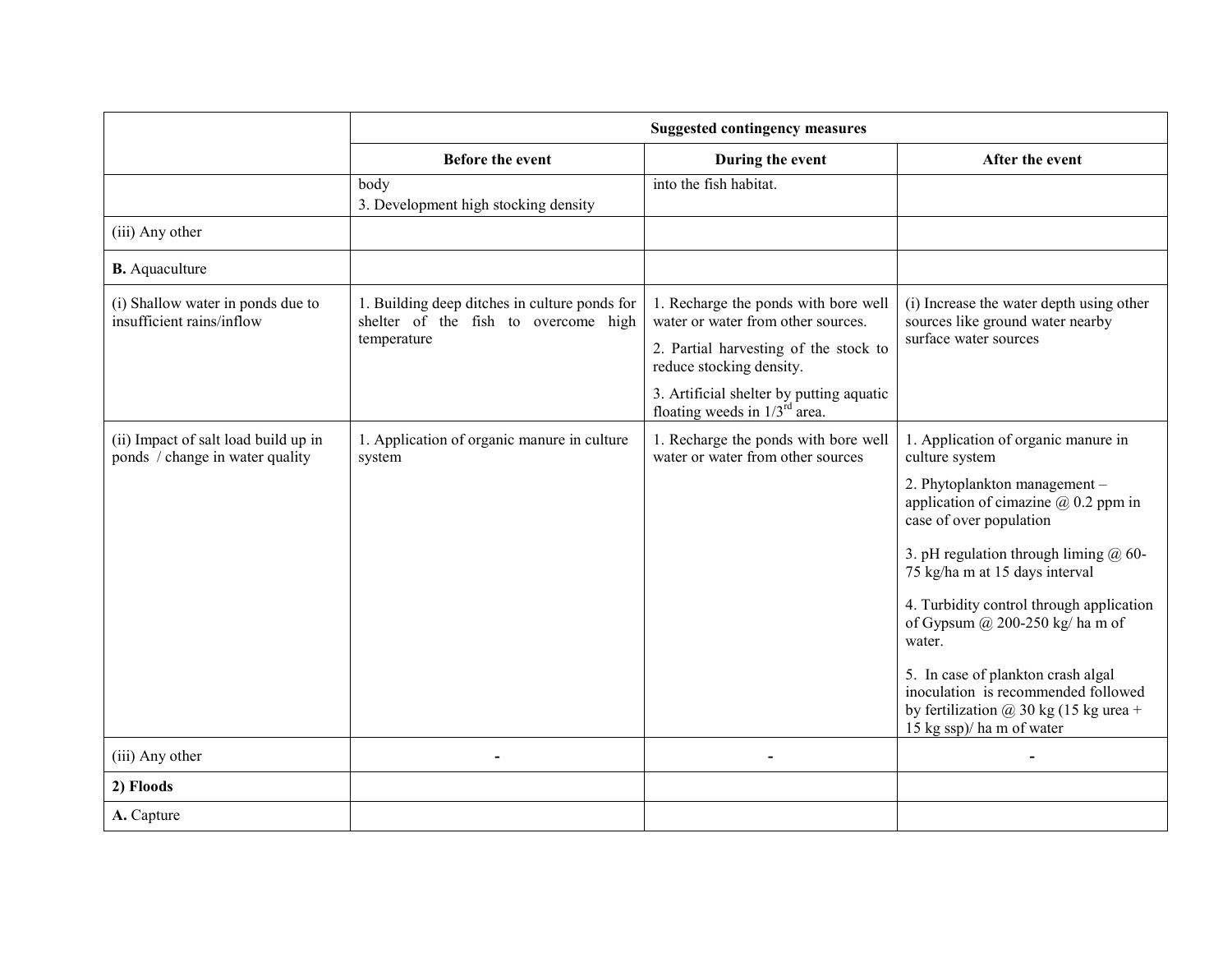|                                                          | <b>Suggested contingency measures</b>                                                                                                                                                                                       |                                                                                                                                                                        |                                                                                                                                                        |
|----------------------------------------------------------|-----------------------------------------------------------------------------------------------------------------------------------------------------------------------------------------------------------------------------|------------------------------------------------------------------------------------------------------------------------------------------------------------------------|--------------------------------------------------------------------------------------------------------------------------------------------------------|
|                                                          | <b>Before the event</b>                                                                                                                                                                                                     | During the event                                                                                                                                                       | After the event                                                                                                                                        |
| Marine                                                   |                                                                                                                                                                                                                             |                                                                                                                                                                        |                                                                                                                                                        |
| Inland                                                   |                                                                                                                                                                                                                             |                                                                                                                                                                        |                                                                                                                                                        |
| (i) No. of boats / nets/damaged                          | 1. The boats has to be secured safely to<br>river/reservoir banks.<br>2. Non operation of fixed bag nets in<br>streams and rivers.<br>3. Insurance coverage for nets and boats.<br>4. As a safety measure, harvesting up to | 1. Checking of the safety of the boats<br>/ nets.<br>2. An inventory logbook with name<br>of crewmembers should be<br>maintained.<br>3. Number of crew and load should | 1. Maintenance of the boats and nets.<br>2. Assessment and settlement of<br>insurance.                                                                 |
|                                                          | 25% of maximum sustainable yield.                                                                                                                                                                                           | be much below the marked tonnage.                                                                                                                                      |                                                                                                                                                        |
| (ii) No. of houses damaged                               | 1. Insurance coverage for houses.                                                                                                                                                                                           |                                                                                                                                                                        | 1. Settlement of insurance.                                                                                                                            |
| (iii) Loss of stock                                      |                                                                                                                                                                                                                             |                                                                                                                                                                        | 1. Assessment of stock (fish population)<br>and replenishment if stock is depleted.<br>2. Habitat restoration for the stock                            |
| (iv) Changes in water quality                            |                                                                                                                                                                                                                             |                                                                                                                                                                        | remaining.<br>1. Application of lime in tanks.                                                                                                         |
|                                                          |                                                                                                                                                                                                                             |                                                                                                                                                                        | 2. Application of fertilizer.                                                                                                                          |
| (v) Health and diseases                                  |                                                                                                                                                                                                                             |                                                                                                                                                                        | 1. Observation of the health status of<br>fish and accordingly control measure<br>should be taken.<br>2. Control on transport of brooders and<br>seeds |
| <b>B.</b> Aquaculture                                    |                                                                                                                                                                                                                             |                                                                                                                                                                        |                                                                                                                                                        |
| (i) Inundation with flood water                          | 1. Strengthening and increase in dyke<br>height.<br>2. This should be constructed with inlet and<br>out let facility.                                                                                                       | 1. Net enclosure should be provided<br>over the dyke to prevent the escape<br>of fish from pond.                                                                       | 1. Repairing and strengthening of dyke<br>if required.                                                                                                 |
| (ii) Water contamination and<br>changes in water quality | 1. Application of lime.                                                                                                                                                                                                     |                                                                                                                                                                        | 1. Application of lime and geolite.<br>2. Application of Alum.<br>3. Application of KMnO <sub>4</sub>                                                  |
| (iii) Health and diseases                                | 1. Application of lime                                                                                                                                                                                                      |                                                                                                                                                                        | 1. Application of lime and KMnO <sub>4</sub> .<br>2. Assessment of the health status of                                                                |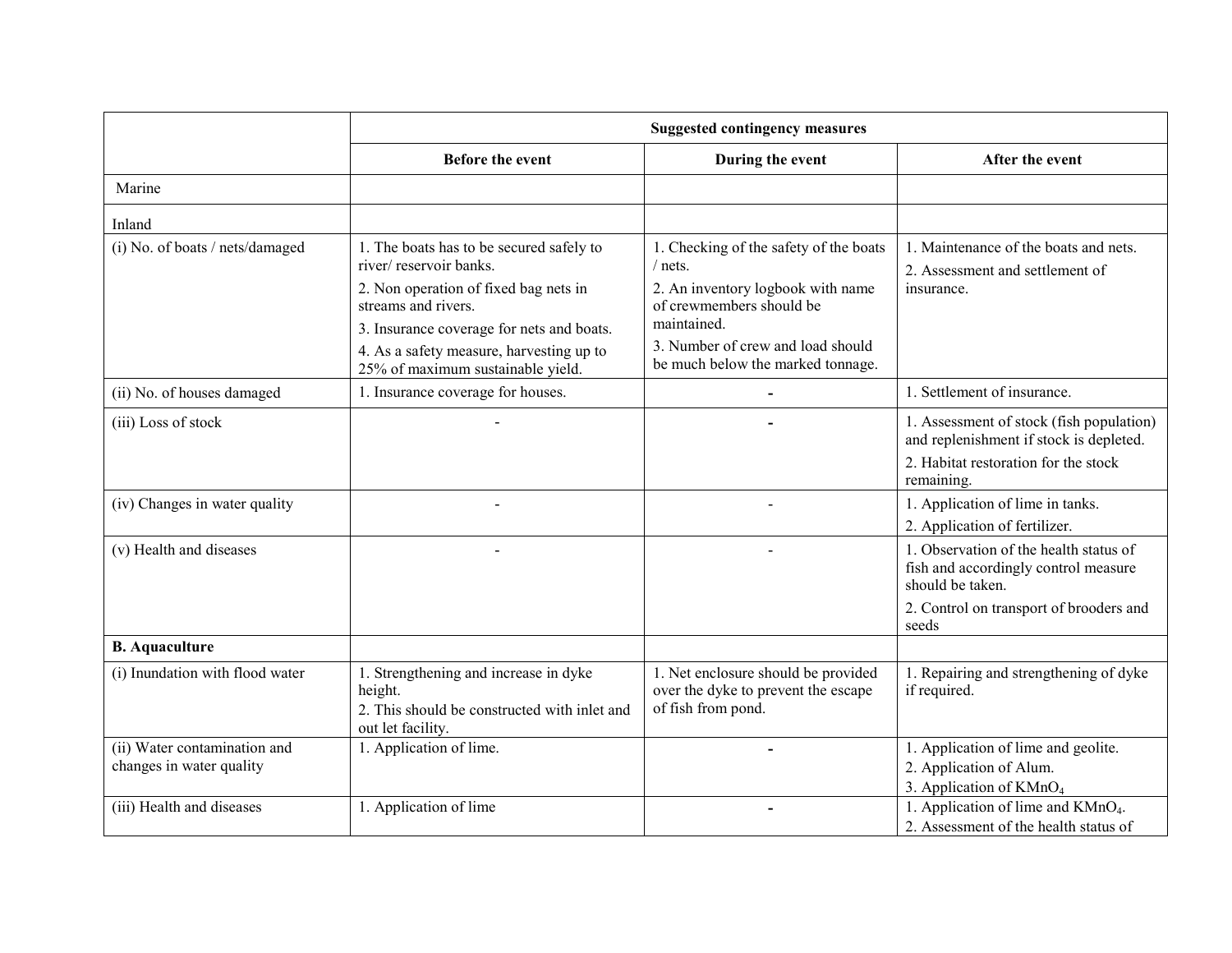|                                                                 | <b>Suggested contingency measures</b>                                                                                                                                                                                                                                                                     |                                                                                                                                                                                                                                                                         |                                                                                                                                                                                                                               |
|-----------------------------------------------------------------|-----------------------------------------------------------------------------------------------------------------------------------------------------------------------------------------------------------------------------------------------------------------------------------------------------------|-------------------------------------------------------------------------------------------------------------------------------------------------------------------------------------------------------------------------------------------------------------------------|-------------------------------------------------------------------------------------------------------------------------------------------------------------------------------------------------------------------------------|
|                                                                 | <b>Before the event</b>                                                                                                                                                                                                                                                                                   | During the event                                                                                                                                                                                                                                                        | After the event                                                                                                                                                                                                               |
|                                                                 |                                                                                                                                                                                                                                                                                                           |                                                                                                                                                                                                                                                                         | fish and accordingly control measure<br>should be taken.<br>3. Control on transport of brooders and<br>seeds.                                                                                                                 |
| (iv) Loss of stock and inputs (feed,<br>chemicals etc)          | 1. Strengthening and increase in dyke<br>height.<br>2. Before flood the stock should be<br>harvested and sold in flood prone areas.<br>3. Transport of feed and chemicals to safer<br>place.<br>4. Purchase of feeds and chemicals on<br>weekly or fortnightly basis.<br>5. Insurance coverage for stock. | 1. Net enclosure should be provided<br>over the dyke to prevent the escape<br>of fish from pond.<br>2. Water should be diverted from the<br>main stream.<br>3. Sand bags can be used for<br>protection of dykes.<br>4. Storing of feed and chemicals to<br>safer place. | 1. Stock assessment and restocking with<br>advanced fingerlings or yearling if<br>required.<br>2. Repairing of dykes.<br>3. Assessment of quality of feed and<br>fertilizer.<br>4. Assessment and settlement of<br>insurance. |
| (v) Infrastructure damage (pumps,<br>aerators, huts etc)        | 1. Construction of flood shelter for pumps,<br>aerators etc.                                                                                                                                                                                                                                              |                                                                                                                                                                                                                                                                         | 1. Repairing of pumps, aerators if<br>required.<br>2. Repairing of damaged hut.                                                                                                                                               |
| 3. Cyclone / Tsunami                                            |                                                                                                                                                                                                                                                                                                           |                                                                                                                                                                                                                                                                         |                                                                                                                                                                                                                               |
| A. Capture                                                      |                                                                                                                                                                                                                                                                                                           |                                                                                                                                                                                                                                                                         |                                                                                                                                                                                                                               |
| Marine                                                          |                                                                                                                                                                                                                                                                                                           |                                                                                                                                                                                                                                                                         |                                                                                                                                                                                                                               |
| (i) Average compensation paid due<br>to loss of fishermen lives | 1. Repeated broadcast and telecast of<br>warning.<br>2. Sea venture should be avoided<br>3. Insurance coverage for lives of<br>fishermen.                                                                                                                                                                 | 1. Provision of relief.<br>2. Evacuation of people to safer<br>areas.                                                                                                                                                                                                   | 1. Assessment and settlement of<br>insurance.                                                                                                                                                                                 |
| (ii) Avg. no. of boats / nets/damaged                           | 1. The boats has to be secured safely to<br>river/reservoir banks.                                                                                                                                                                                                                                        | 1. Checking of the safety of the boats<br>$/$ nets.                                                                                                                                                                                                                     | 1. Maintenance of the boats and nets.<br>2. Assessment and settlement of                                                                                                                                                      |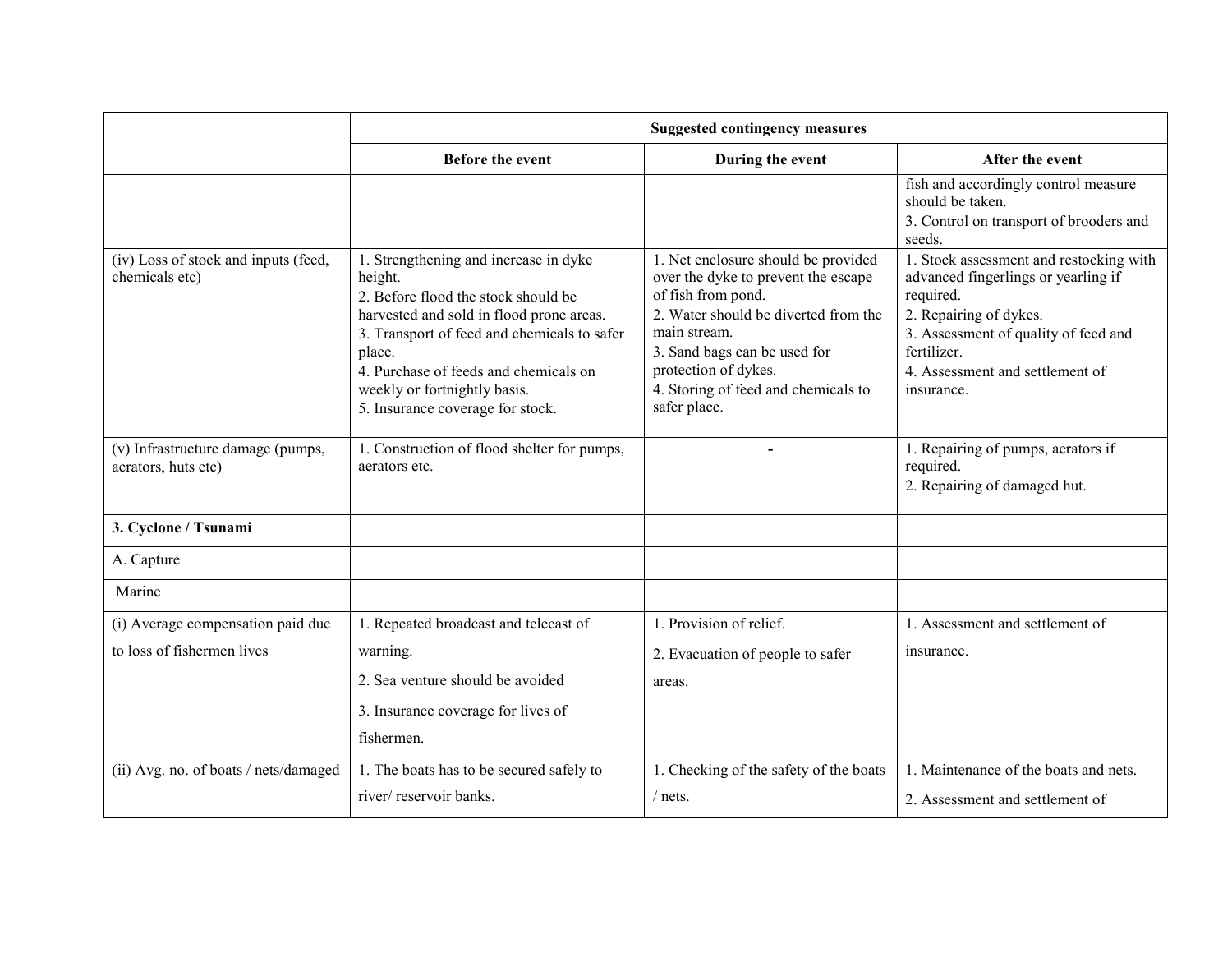|                                                                       | <b>Suggested contingency measures</b>                                                                                 |                                                                                                                                         |                                                                                                                                                                                                          |
|-----------------------------------------------------------------------|-----------------------------------------------------------------------------------------------------------------------|-----------------------------------------------------------------------------------------------------------------------------------------|----------------------------------------------------------------------------------------------------------------------------------------------------------------------------------------------------------|
|                                                                       | <b>Before the event</b>                                                                                               | During the event                                                                                                                        | After the event                                                                                                                                                                                          |
|                                                                       | 2. Insurance coverage for nets and boats.                                                                             | 2. An inventory logbook with name<br>of crewmembers should be<br>maintained.                                                            | insurance.                                                                                                                                                                                               |
| (iii) Avg. no. of houses damaged                                      | 1. Insurance coverage for houses.                                                                                     |                                                                                                                                         | 1. Settlement of insurance.                                                                                                                                                                              |
| Inland                                                                |                                                                                                                       |                                                                                                                                         |                                                                                                                                                                                                          |
| <b>B.</b> Aquaculture                                                 |                                                                                                                       |                                                                                                                                         |                                                                                                                                                                                                          |
| (i) Overflow / flooding of ponds                                      | 1. Strengthening and increase in dyke<br>height.<br>2. This should be constructed with inlet and<br>out let facility. | 1. Net enclosure should be provided<br>over the dyke to prevent the escape<br>of fish from pond.                                        | 1. Repairing and strengthening of dyke<br>if required.                                                                                                                                                   |
| (ii) Changes in water quality (fresh<br>water / brackish water ratio) |                                                                                                                       |                                                                                                                                         |                                                                                                                                                                                                          |
| (iii) Health and diseases                                             |                                                                                                                       |                                                                                                                                         | 1. Application of lime and KmnO <sub>4</sub> .<br>2. Assessment of the health status of<br>fish and accordingly control measure<br>should be taken.<br>3. Control on transport of brooders and<br>seeds. |
| (iv) Loss of stock and inputs (feed,<br>chemicals etc)                | 1. Strengthening and increase in dyke<br>height.<br>2. Transport of feed and chemicals to safer<br>place.             | 1. Net enclosure should be provided<br>over the dyke to prevent the escape<br>of fish from pond.<br>2. Storing of feed and chemicals in | 1. Stock assessment and restocking with<br>advanced fingerlings or yearling if<br>required.<br>2. Repairing of dykes.                                                                                    |